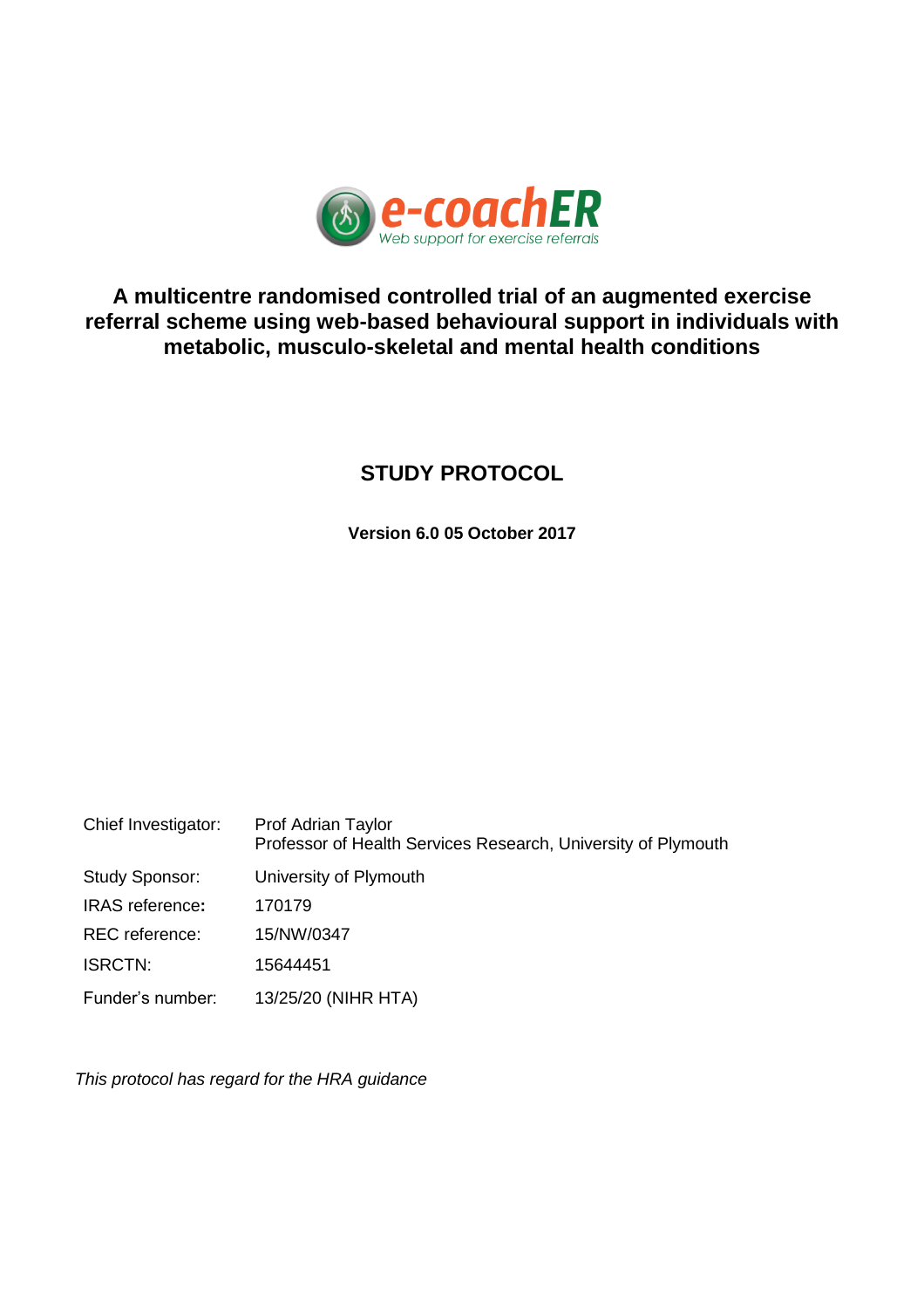#### <span id="page-1-0"></span>**SIGNATURE PAGE**

The undersigned confirm that the following protocol has been agreed and accepted and that the Chief Investigator agrees to conduct the trial in compliance with the approved protocol and will adhere to the principles outlined in GCP guidelines, the Sponsor's SOPs, and other regulatory requirements as amended.

I agree to ensure that the confidential information contained in this document will not be used for any other purpose other than the evaluation or conduct of the clinical investigation without the prior written consent of the Sponsor.

I also confirm that I will make the findings of the study publically available through publication or other dissemination tools without any unnecessary delay and that an honest accurate and transparent account of the study will be given; and that any discrepancies from the study as planned in this protocol will be explained.

#### **For and on behalf of the Study Sponsor:**

|                            | Date: // |
|----------------------------|----------|
|                            |          |
|                            |          |
|                            |          |
|                            |          |
| <b>Chief Investigator:</b> |          |
|                            | Date: // |
| Name: (please print):      |          |
|                            |          |
|                            |          |
| <b>Statistician:</b>       |          |
|                            | Date: // |
| Name: (please print):      |          |
|                            |          |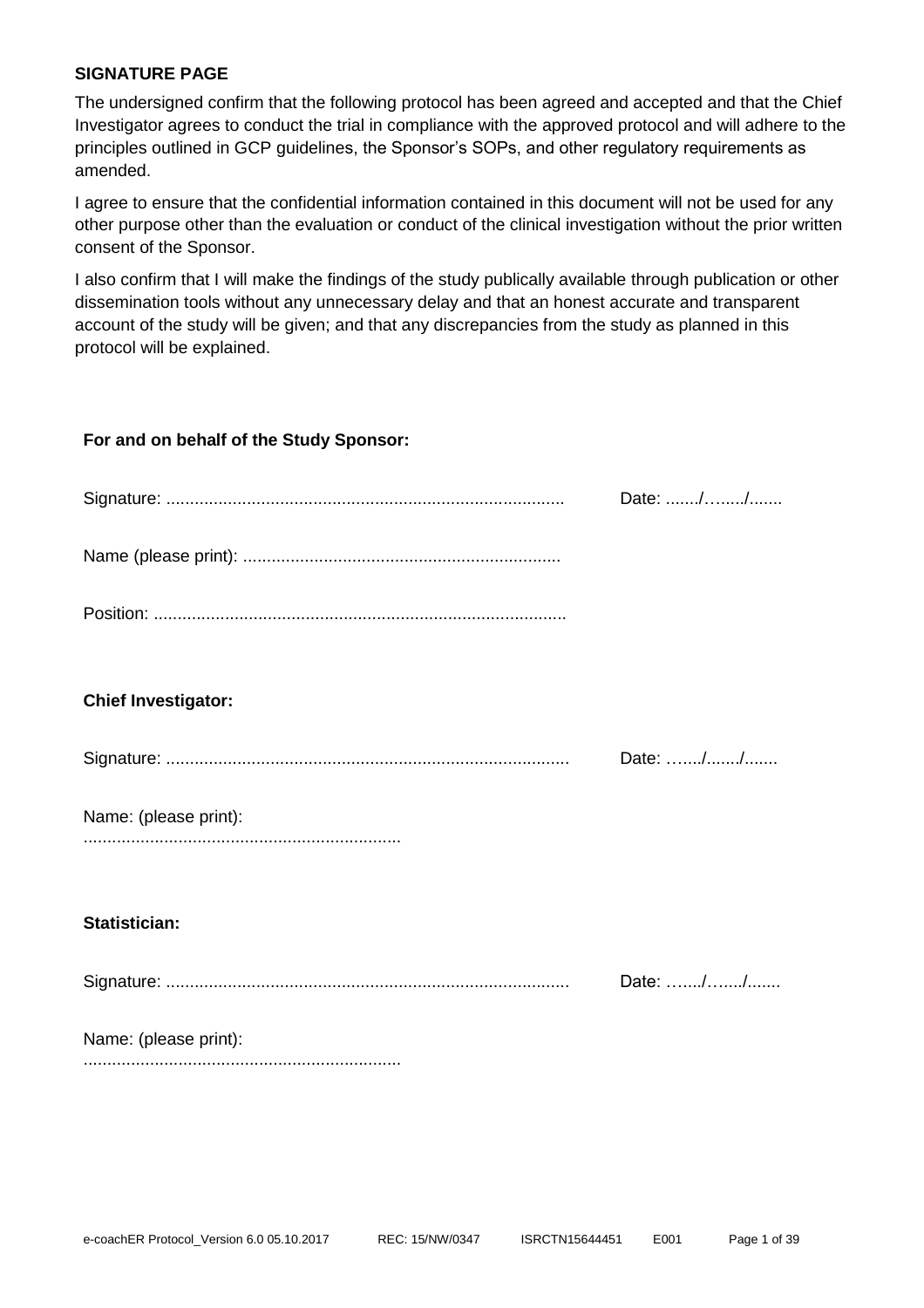<span id="page-2-0"></span>

| Chief Investigator          | <b>Prof Adrian Taylor</b>                                |
|-----------------------------|----------------------------------------------------------|
|                             | Professor of Health Services Research                    |
|                             | University of Plymouth                                   |
|                             | N6, ITTC Building 1                                      |
|                             | Plymouth Science Park,                                   |
|                             | Plymouth PL6 8BX                                         |
|                             | Email: adrian.taylor@plymouth.ac.uk                      |
|                             | Tel: 07952 400835                                        |
| <b>Trial Manager</b>        | Dr Wendy Ingram                                          |
|                             | <b>Trial Manager</b>                                     |
|                             | Peninsula Clinical Trials Unit                           |
|                             | University of Plymouth, N16, ITTC Building 1             |
|                             | <b>Plymouth Science Park</b>                             |
|                             | Plymouth PL6 8BX                                         |
|                             | wendy.ingram@plymouth.ac.uk                              |
|                             | Tel: 01752 315251                                        |
|                             |                                                          |
|                             | Fax: 01752 315245                                        |
| Sponsor                     | <b>Plymouth University</b>                               |
|                             | <b>Drake Circus</b>                                      |
|                             | Plymouth PL4 8AA                                         |
|                             | Tel: 01752 600600                                        |
| Sponsor representative      | <b>Prof Jonathan Marsden</b>                             |
|                             | FF20 Peninsula Allied Health Centre                      |
|                             | College of St Mark & St John                             |
|                             | Plymouth                                                 |
|                             | PL6 8BH                                                  |
|                             | Email: plymouth.sponsor@plymouth.ac.uk                   |
|                             | Tel: 01752 587590                                        |
| Funder                      | National Institute for Health Research Health Technology |
|                             | <b>Assessment Programme (NIHR HTA)</b>                   |
|                             | National Institute for Health Research                   |
|                             | Evaluation, Trials and Studies Coordinating Centre       |
|                             | University of Southampton                                |
|                             | Alpha House                                              |
|                             | <b>Enterprise Road</b>                                   |
|                             | Southampton SO16 7NS                                     |
|                             | Email: htacet@southampton.ac.uk                          |
|                             | Tel: 02380 595586                                        |
|                             |                                                          |
| <b>Clinical Trials Unit</b> | <b>Peninsula Clinical Trials Unit</b>                    |
|                             | University of Plymouth, N16, ITTC Building               |
|                             | <b>Plymouth Science Park</b>                             |
|                             | Plymouth PL6 8BX                                         |
|                             | Email: penctu@plymouth.ac.uk                             |
|                             | Tel: 01752 439831                                        |
| Statistician                | <b>Prof Rod Taylor</b>                                   |
|                             | Professor of Health Services Research                    |
|                             | University of Exeter Medical School                      |
|                             | South Cloisters Rm 2.18                                  |
|                             |                                                          |
|                             | St. Luke's Campus<br>Exeter EX1 2LU                      |
|                             |                                                          |
|                             | Email: R.Taylor@exeter.ac.uk<br>Tel: 07968 152537        |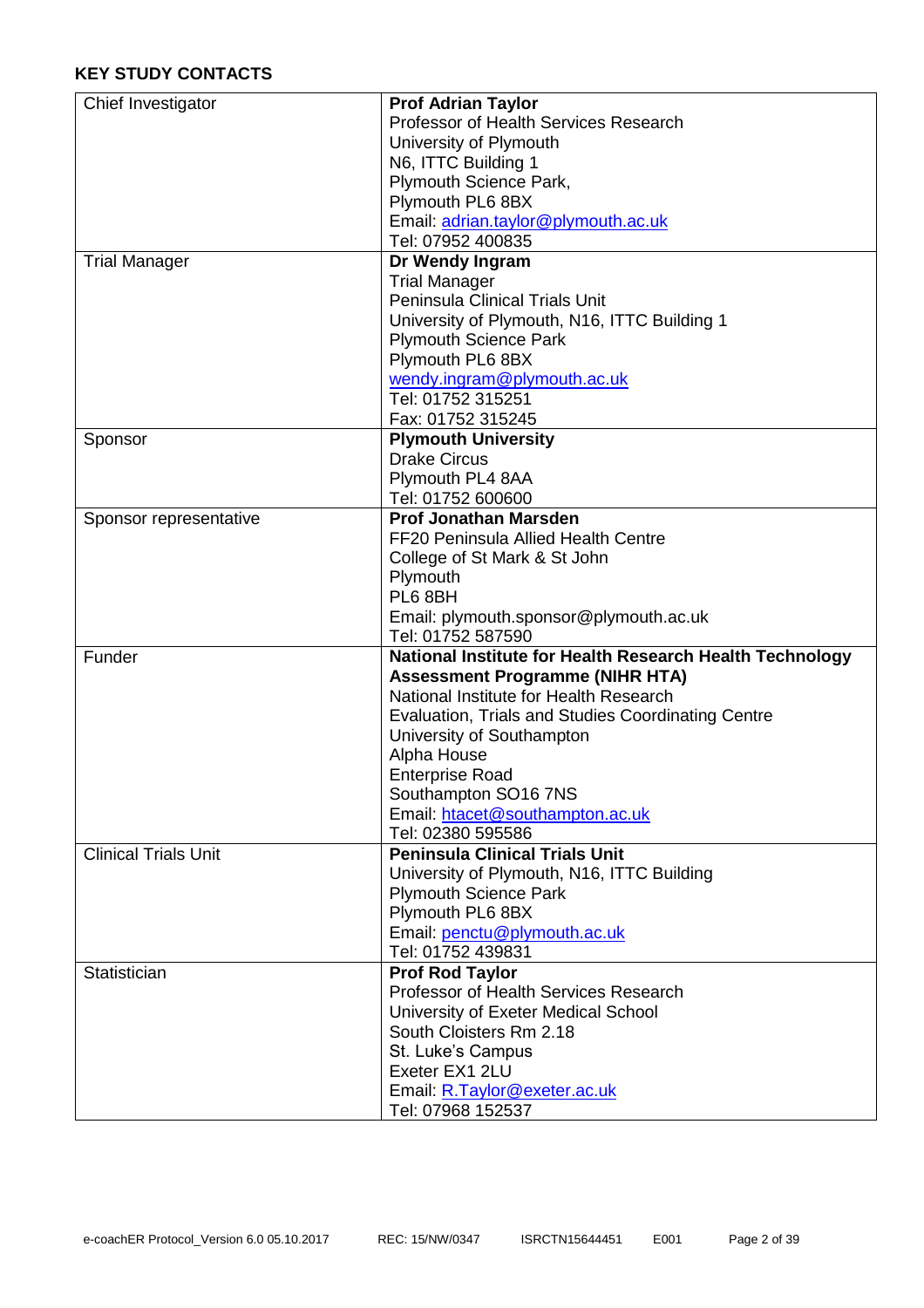#### **STUDY SUMMARY**

| Study title                   | A multicentre RCT of an augmented exercise referral scheme (ERS) using web-based<br>behavioural support in individuals with metabolic, musculo-skeletal and mental health<br>conditions.                                                                                                                                                                                                                                                                                                                                                                                                                                                                                                                                                                                                                                                                                                                                                                                                                                                                                                                                                                                                                                                                                                                                                                                                                                                                                                                                                                                                                                                                                                                                                                                                                                                                                                                                                                                                                                                                                                                                                                                                                                                                                                                                                                                                                                                                                                                                                                                             |
|-------------------------------|--------------------------------------------------------------------------------------------------------------------------------------------------------------------------------------------------------------------------------------------------------------------------------------------------------------------------------------------------------------------------------------------------------------------------------------------------------------------------------------------------------------------------------------------------------------------------------------------------------------------------------------------------------------------------------------------------------------------------------------------------------------------------------------------------------------------------------------------------------------------------------------------------------------------------------------------------------------------------------------------------------------------------------------------------------------------------------------------------------------------------------------------------------------------------------------------------------------------------------------------------------------------------------------------------------------------------------------------------------------------------------------------------------------------------------------------------------------------------------------------------------------------------------------------------------------------------------------------------------------------------------------------------------------------------------------------------------------------------------------------------------------------------------------------------------------------------------------------------------------------------------------------------------------------------------------------------------------------------------------------------------------------------------------------------------------------------------------------------------------------------------------------------------------------------------------------------------------------------------------------------------------------------------------------------------------------------------------------------------------------------------------------------------------------------------------------------------------------------------------------------------------------------------------------------------------------------------------|
| Short title                   | e-coachER - adding web-based support to an exercise referral scheme.                                                                                                                                                                                                                                                                                                                                                                                                                                                                                                                                                                                                                                                                                                                                                                                                                                                                                                                                                                                                                                                                                                                                                                                                                                                                                                                                                                                                                                                                                                                                                                                                                                                                                                                                                                                                                                                                                                                                                                                                                                                                                                                                                                                                                                                                                                                                                                                                                                                                                                                 |
| Trial design                  | Multi-centre, individually randomised, two arm trial with internal pilot.                                                                                                                                                                                                                                                                                                                                                                                                                                                                                                                                                                                                                                                                                                                                                                                                                                                                                                                                                                                                                                                                                                                                                                                                                                                                                                                                                                                                                                                                                                                                                                                                                                                                                                                                                                                                                                                                                                                                                                                                                                                                                                                                                                                                                                                                                                                                                                                                                                                                                                            |
| Trial participants            | Inactive individuals aged 16-74 years with obesity, hypertension, pre-diabetes, type 2<br>diabetes, osteoarthritis, or a history of depression, for whom NICE recommends exercise.                                                                                                                                                                                                                                                                                                                                                                                                                                                                                                                                                                                                                                                                                                                                                                                                                                                                                                                                                                                                                                                                                                                                                                                                                                                                                                                                                                                                                                                                                                                                                                                                                                                                                                                                                                                                                                                                                                                                                                                                                                                                                                                                                                                                                                                                                                                                                                                                   |
| Planned sample<br>size        | 413 participants (206 per trial arm)                                                                                                                                                                                                                                                                                                                                                                                                                                                                                                                                                                                                                                                                                                                                                                                                                                                                                                                                                                                                                                                                                                                                                                                                                                                                                                                                                                                                                                                                                                                                                                                                                                                                                                                                                                                                                                                                                                                                                                                                                                                                                                                                                                                                                                                                                                                                                                                                                                                                                                                                                 |
| Planned study<br>period       | 45 months (set up 8 months, main recruitment 19 months, follow up 12 months, data<br>cleaning, analysis and reporting 6 months)                                                                                                                                                                                                                                                                                                                                                                                                                                                                                                                                                                                                                                                                                                                                                                                                                                                                                                                                                                                                                                                                                                                                                                                                                                                                                                                                                                                                                                                                                                                                                                                                                                                                                                                                                                                                                                                                                                                                                                                                                                                                                                                                                                                                                                                                                                                                                                                                                                                      |
| Grant start date              | 01 January 2015                                                                                                                                                                                                                                                                                                                                                                                                                                                                                                                                                                                                                                                                                                                                                                                                                                                                                                                                                                                                                                                                                                                                                                                                                                                                                                                                                                                                                                                                                                                                                                                                                                                                                                                                                                                                                                                                                                                                                                                                                                                                                                                                                                                                                                                                                                                                                                                                                                                                                                                                                                      |
| Study aim                     | To determine whether the addition of a web-based support package to usual ERS<br>increases the minutes of moderate to vigorous intensity physical activity (MVPA) at twelve<br>months, compared with ERS alone, and whether such an intervention is cost-effective.                                                                                                                                                                                                                                                                                                                                                                                                                                                                                                                                                                                                                                                                                                                                                                                                                                                                                                                                                                                                                                                                                                                                                                                                                                                                                                                                                                                                                                                                                                                                                                                                                                                                                                                                                                                                                                                                                                                                                                                                                                                                                                                                                                                                                                                                                                                  |
| Primary outcome<br>measure    | Total weekly minutes of MVPA in >10 minute bouts, recorded objectively by<br>accelerometer, over one week at twelve months.                                                                                                                                                                                                                                                                                                                                                                                                                                                                                                                                                                                                                                                                                                                                                                                                                                                                                                                                                                                                                                                                                                                                                                                                                                                                                                                                                                                                                                                                                                                                                                                                                                                                                                                                                                                                                                                                                                                                                                                                                                                                                                                                                                                                                                                                                                                                                                                                                                                          |
| Secondary<br>outcome measures | Total weekly minutes of MVPA in ≥10 minute bouts, recorded objectively by<br>$\bullet$<br>accelerometer, over one week at four months.<br>Achievement of at least 150 minutes of MVPA, measured objectively by<br>$\bullet$<br>accelerometer, over one week at four and twelve months post-randomisation.<br>Average minutes of MVPA, measured by accelerometer over one week at 4 and 12<br>$\bullet$<br>months post-randomisation.<br>Self-reported achievement of at least 150 mins of MVPA over one week using the<br>$\bullet$<br>Seven Day Physical Activity Recall Questionnaire at four and twelve months.Self-<br>reported health-related quality of life, assessed by the EuroQol-5 dimension-5 level<br>(EQ-5D-5L) and 12-Item Short Form Health Survey version 2 (SF12v2) at four and<br>twelve months.<br>Self-reported symptoms of anxiety and depression, assessed by the Hospital Anxiety<br>$\bullet$<br>and Depression Scale (HADS) at four and twelve months.<br>Average daily hours/minutes of sleep and sedentary behaviour (objectively measured<br>by accelerometer) at baseline, four and twelve months.<br>Uptake of the ERS by participant self-report at approximately four weeks and four<br>$\bullet$<br>months.<br>Adherence to the ERS using a composite measure to describe the proportion in each<br>$\bullet$<br>arm of the trial who achieved the primary outcome at four months and were still doing<br>so at twelve months.<br>Monetary costs of intervention development including the 'welcome pack', with a view<br>$\bullet$<br>to costing the (potential) roll-out of the intervention to a wider population.<br>Self-reported monetary costs of the use of the ERS, and (for the treatment arm) the<br>$\bullet$<br>use of the web-based support package, at four and twelve months.<br>Mediation measures analysis (i.e. self-reported perceptions of physical activity<br>$\bullet$<br>confidence, importance, autonomy and relatedness, and use of self-monitoring and<br>goal setting).<br>Moderation analysis, i.e. subgroup analyses for participant characteristics and ERS.<br>$\bullet$<br>Incremental cost per quality-adjusted life year (QALY) at twelve months.<br>$\bullet$<br>Measures of engagement with e-coachER, and its content, and use of self-monitoring<br>$\bullet$<br>and goal setting functions, captured on the software platform (LifeGuide).<br>Qualitative interviews with intervention arm participants focusing on their experiences<br>$\bullet$<br>with ERS and the additional e-coachER intervention. |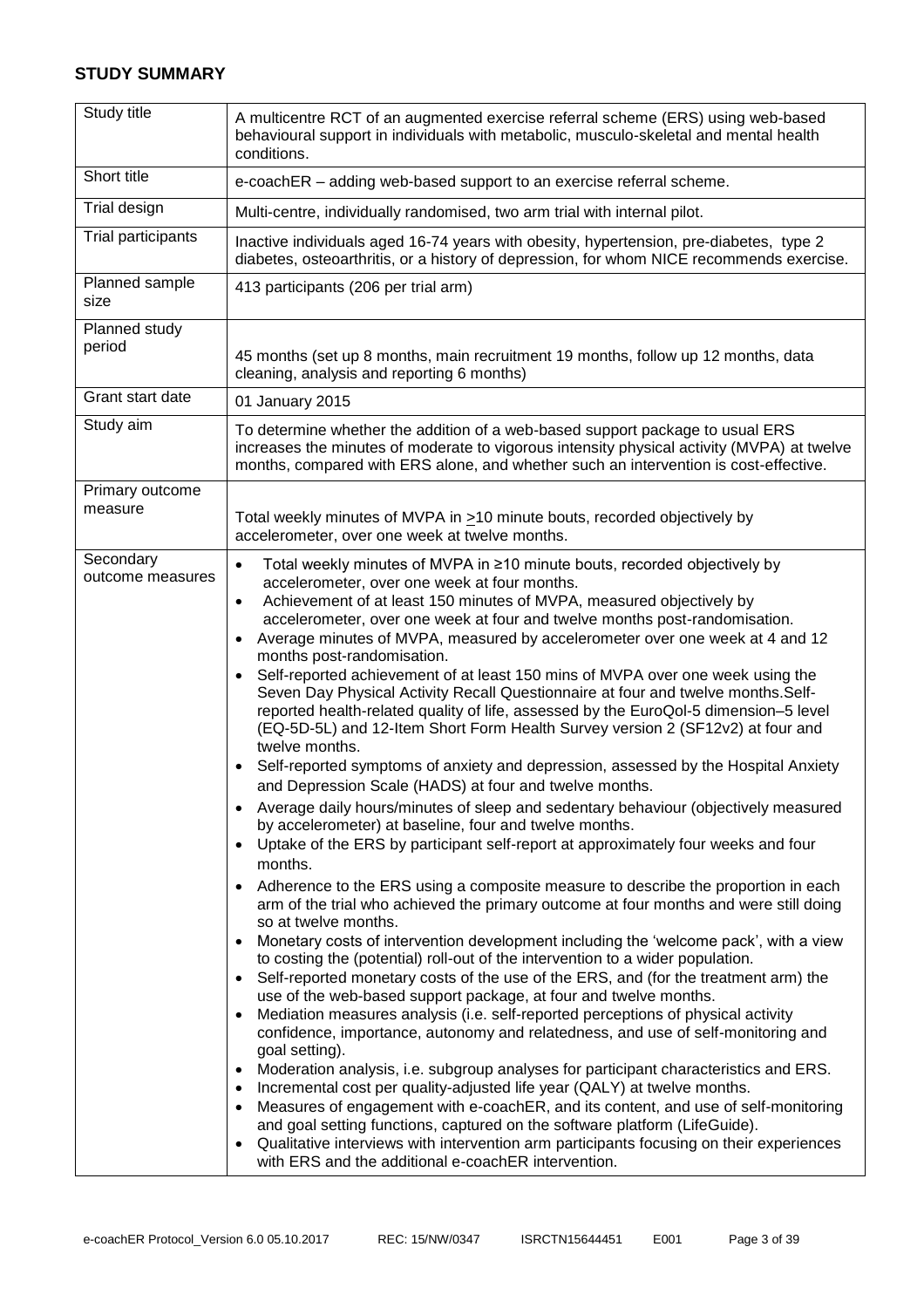# **STUDY SPONSOR AND FUNDER**

The study sponsor is University of Plymouth. Selected sponsorship tasks will be delegated to the Plymouth University Peninsula Schools of Medicine and Dentistry (PUPSMD) under the terms of an appropriate service level agreement.

The study was initially funded by a grant of £1,372,155.80 from the National Institute for Health Research (NIHR) Health Technology Assessment (HTA) Programme. This was subsequently reduced to £900,000 in line with a reduced sample size. The grant reference number is 13/25/20. The grant will be held by the University of Plymouth.

# <span id="page-4-0"></span>**ROLES AND RESPONSIBILITIES OF TRIAL OVERSIGHT COMMITTEES**

#### **Trial Management Group**

A Trial Management Group (TMG) including the Chief Investigator, study statistician, trial manager, health economist, lead for process evaluation, lead for intervention development, and other relevant personnel as required (e.g. data manager, patient representatives, Principal Investigators) will meet regularly. The TMG (and other small working groups such as outcomes group, process evaluation group, recruitment group, intervention development and review group, PPI group) will meet approximately every four weeks in person or by teleconference throughout the set-up and internal pilot of the study to review progress, resolve day-to-day problems and monitor participant recruitment ahead of progression to the full trial. Thereafter the TMG will continue to meet regularly to review and respond to emerging issues, as well as to monitor follow-up, oversee budgetary issues, prepare draft reports, discuss analysis and results, and ultimately the final report. The TMG will report to the Project Management Group.

#### **Project Management Group**

A Project Management Group (PMG) including the Chief Investigator, Principal Investigators, coapplicants, Clinical Trials Unit (CTU) trial manager, ERS managers and PPI representative will meet quarterly, usually by teleconference, to provide wider multi-disciplinary input and oversight for the study. Interim communication/discussions will be by telephone or email, as required.

# **Trial Steering Committee**

A Trial Steering Committee (TSC) including an independent chair, independent clinicians and/or academics with relevant expertise, independent statistician/methodologist with relevant expertise and a representative contributing a patient/public perspective will oversee the conduct of the trial. The TSC will meet in person or by teleconference before the start of the internal pilot study, before the start of the main trial and at least annually thereafter (shortly after a Data Monitoring Committee Meeting), to review study progress and protocol adherence, ensure that milestones are achieved and that general scientific probity is maintained. There is the option of the TSC meeting more regularly should either the TSC or research study team think it is necessary. The TSC will function in accordance with agreed terms of reference set out in a TSC Charter.

#### **Data Monitoring Committee**

An independent Data Monitoring Committee (DMC) will monitor the safety and ethics of the trial by overseeing recruitment, primary outcome data completeness and adverse event (hospitalisation) data. In addition, the DMC will review data from the internal pilot study to help inform a decision about progression to the main trial. Operating procedures for the DMC will be agreed before the start of the study and incorporated into a DMC charter, updated from time to time as required. The committee will meet once before the start of the internal pilot trial and approximately annually thereafter, by teleconference or face-to-face.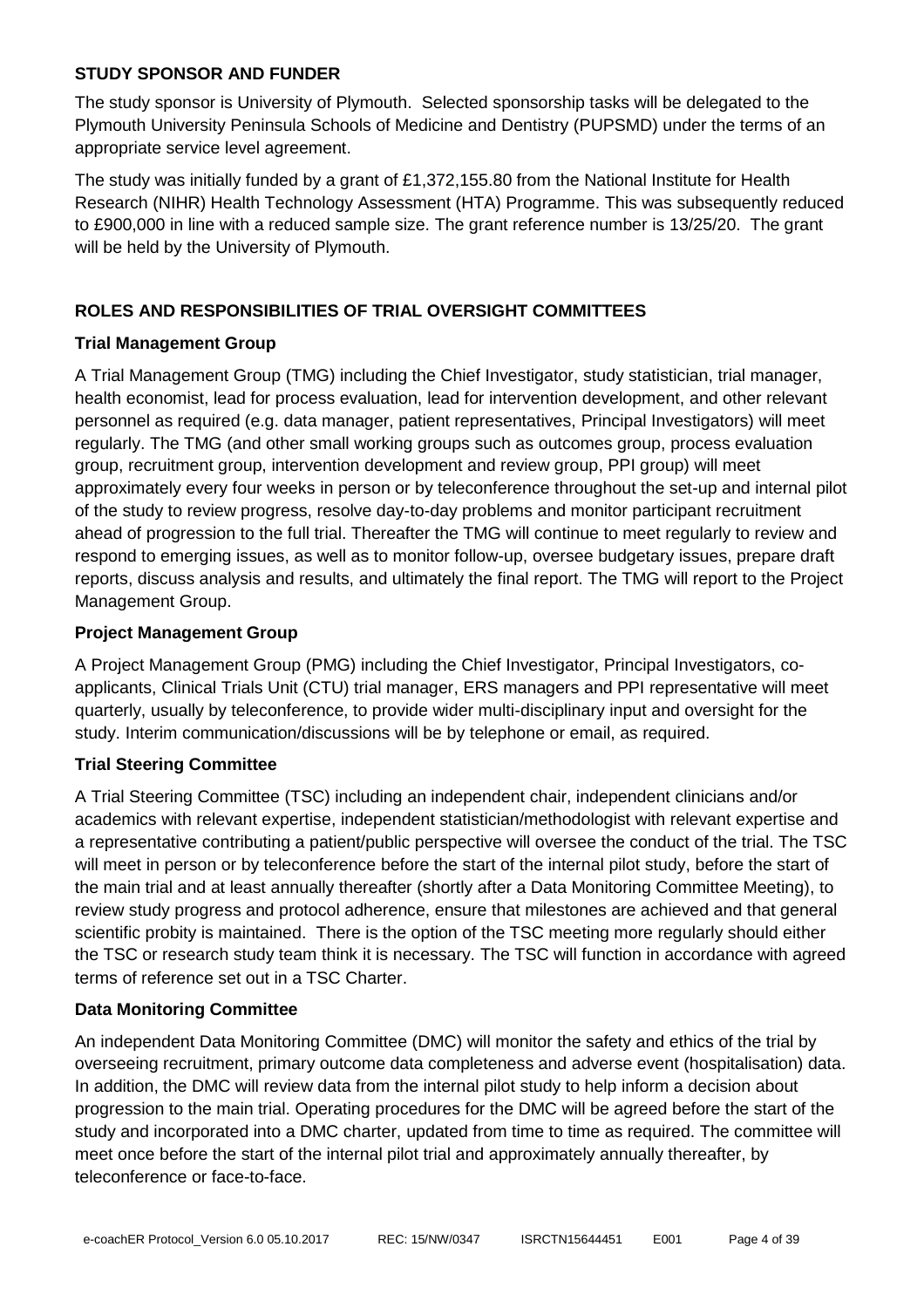#### **Trial Steering Committee nominations**

| <b>Nominated Members</b>  |                           |                                                                                                   |                                |  |
|---------------------------|---------------------------|---------------------------------------------------------------------------------------------------|--------------------------------|--|
| <b>Name</b>               | <b>Affiliation</b>        | <b>Expertise/role</b>                                                                             | <b>Email</b>                   |  |
| Dr Sharon Simpson (Chair) | <b>Glasgow University</b> | Senior Research Fellow (MRC/CSO Social and Public<br><b>Health Sciences Unit)</b>                 | Sharon.Simpson@glasgow.ac.uk   |  |
| Dr Mark Kelson            | <b>Cardiff University</b> | Research Fellow in Statistics, South East Wales Trials<br>Unit                                    | KelsonMJ@cardiff.ac.uk         |  |
| Prof John Powell          | <b>Oxford University</b>  | Academic public health physician & health services<br>researcher (interest in e-health) expertise | john.powell@phc.ox.ac.uk       |  |
| Dr Charlie Foster         | <b>Oxford University</b>  | Nuffield Dept of Population Health; DH policy advisor<br>on physical activity & sport             | charlie.foster@dph.ox.ac.uk    |  |
| Mr Chris Cavanagh         | <b>Retired</b>            | PPI representative                                                                                | chriscavanagh58@btinternet.com |  |
| <b>Member</b>             |                           |                                                                                                   |                                |  |
| Prof Adrian Taylor (CI)   | University of Plymouth    | Professor of Health Services Research                                                             | Adrian.Taylor@plymouth.ac.uk   |  |

| <b>Observers</b> |                                     |                                  |                             |  |
|------------------|-------------------------------------|----------------------------------|-----------------------------|--|
| <b>Name</b>      | <b>Affiliation</b>                  | <b>Expertise/role</b>            | Email                       |  |
| Dr Wendy Ingram  | Peninsula Clinical Trials  <br>Unit | <b>Trial Manager</b>             | wendy.ingram@plymouth.ac.uk |  |
| Prof Rod Taylor  | University of Exeter                | <b>Statistician and Trialist</b> | R.Taylor@exeter.ac.uk       |  |
| Mrs Pam Baxter   | University of Plymouth              | Sponsor representative           | pam.baxter@plymouth.ac.uk   |  |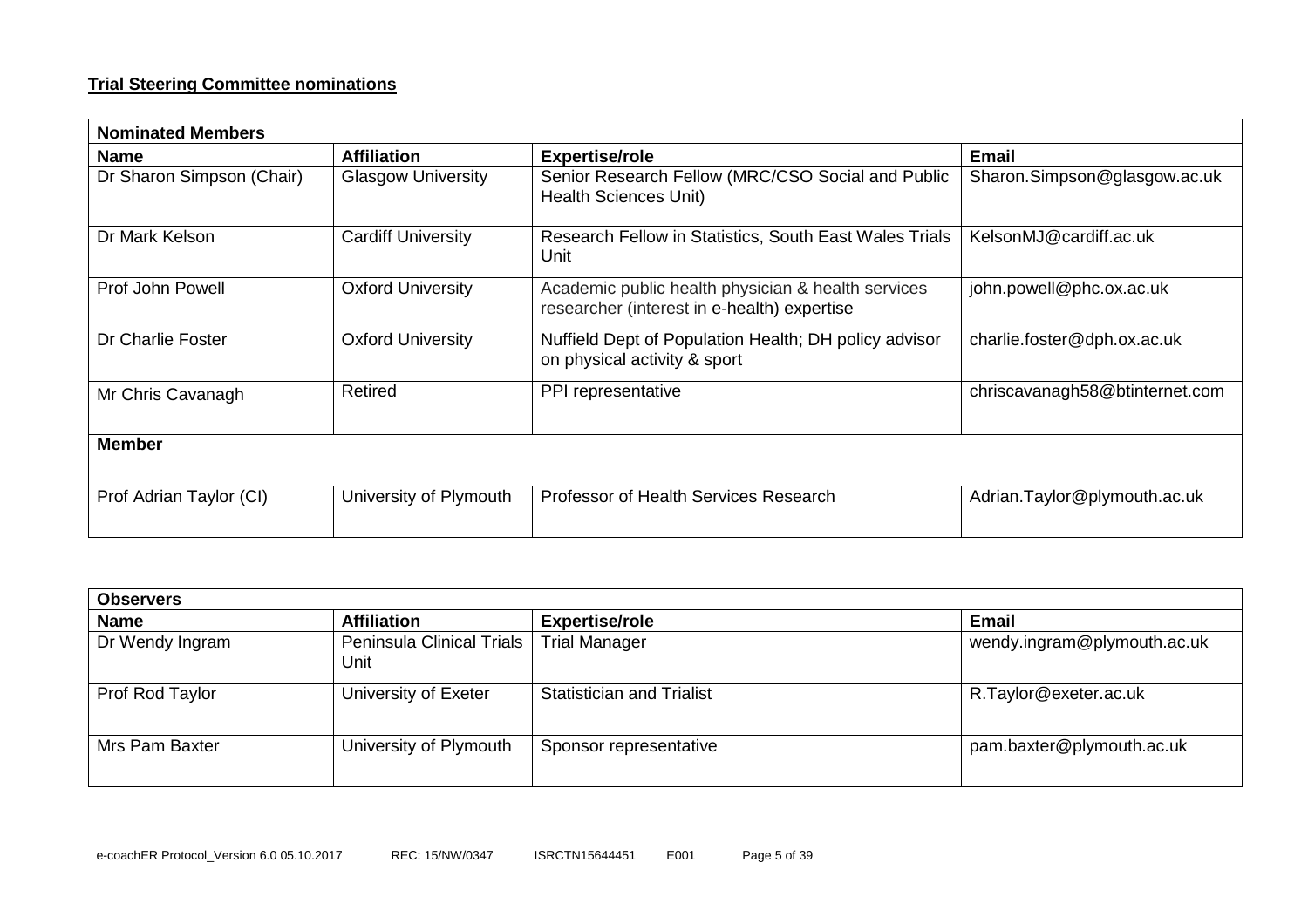#### **Data Monitoring Committee Nominations**

| <b>Name</b>                | <b>Affiliation</b>    | <b>Expertise/role</b>                                                                      | <b>Email</b>                 |
|----------------------------|-----------------------|--------------------------------------------------------------------------------------------|------------------------------|
| Prof Paul Aveyard          | University of Oxford  | Professor of Behavioural Medicine,<br>Department of Primary Care Health<br><b>Services</b> | paul.aveyard@phc.ox.ac.uk    |
| Dr Anne Haase              | University of Bristol | Senior Lecturer in Exercise,<br>Nutrition, and Health, School of<br><b>Policy Studies</b>  | Anne.Haase@bristol.ac.uk     |
| <b>Prof Richard Morris</b> | University of Bristol | Professor in Medical Statistics,<br>School of Social and Community<br>Medicine             | Richard.morris@bristol.ac.uk |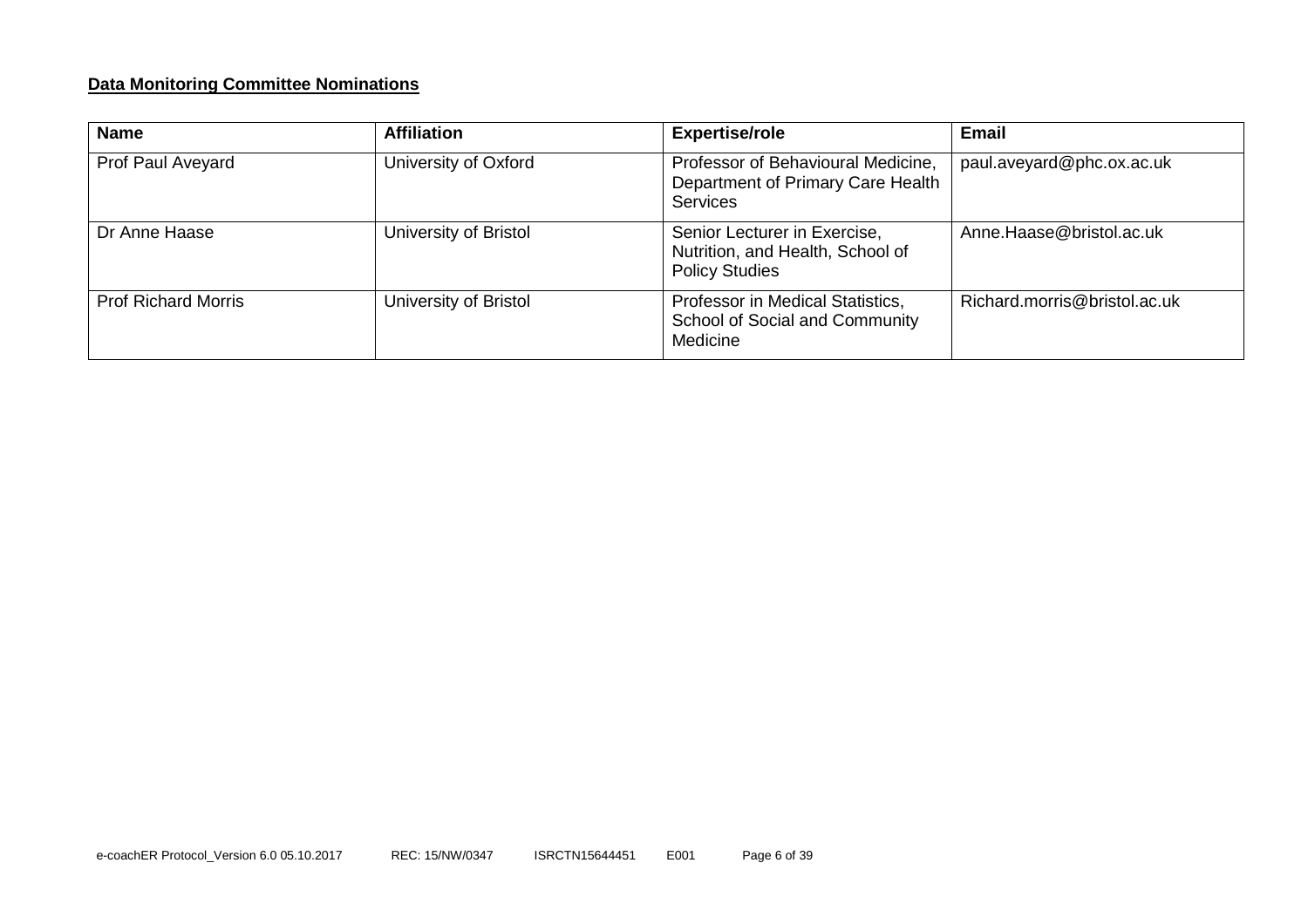<span id="page-7-0"></span>

| ROLES AND RESPONSIBILITIES OF TRIAL OVERSIGHT COMMITTEES4 |  |
|-----------------------------------------------------------|--|
|                                                           |  |
|                                                           |  |
|                                                           |  |
| 2                                                         |  |
| 4                                                         |  |
| 5                                                         |  |
| 6                                                         |  |
| 7                                                         |  |
| 8                                                         |  |
| 9                                                         |  |
| 10                                                        |  |
| <b>SAFETY REPORTING</b>                                   |  |
|                                                           |  |
| <b>DATA HANDLING</b><br>13                                |  |
| 14                                                        |  |
| 15                                                        |  |
| 16                                                        |  |
| <b>REFERENCES</b><br>17                                   |  |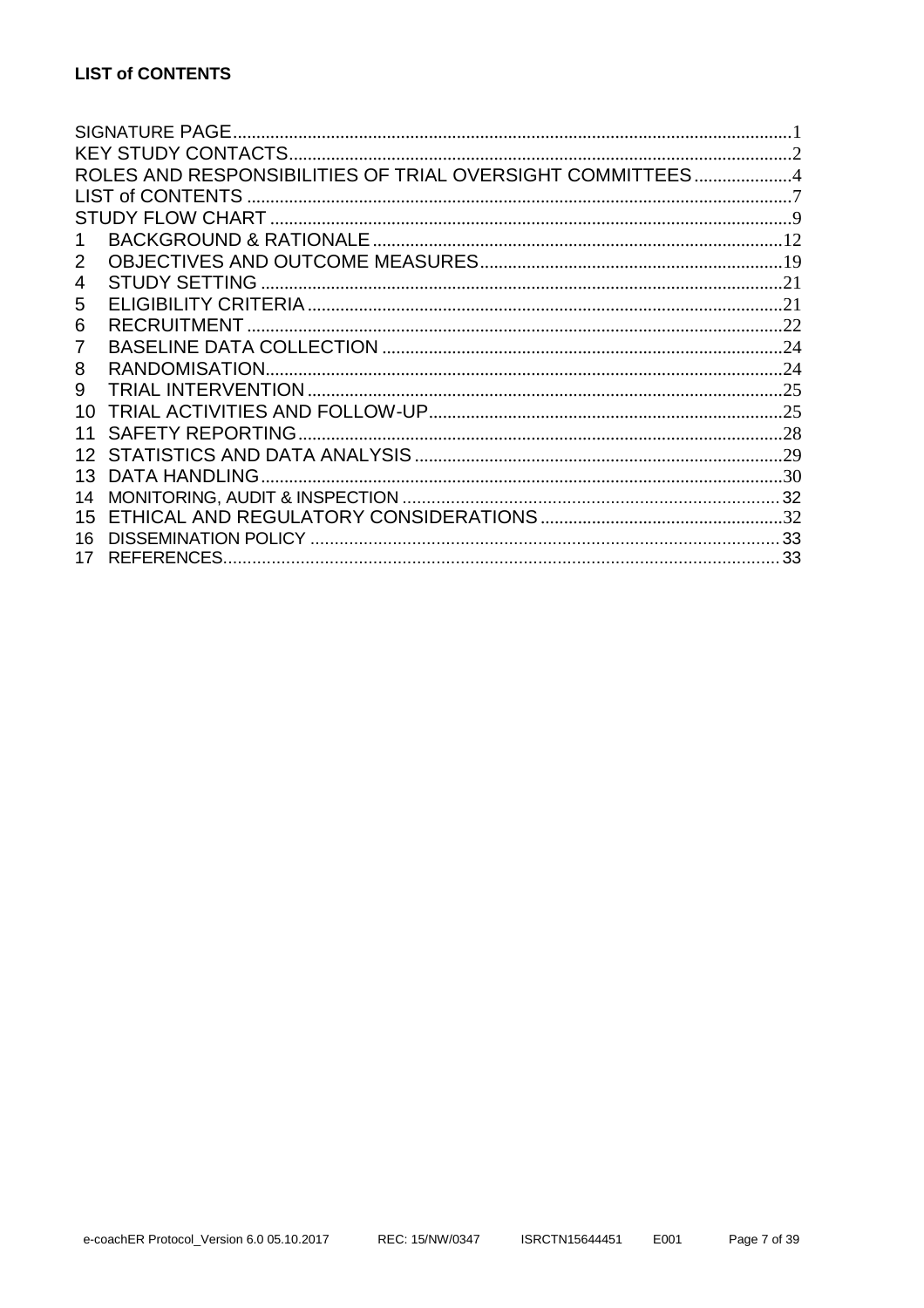# **LIST OF ABBREVIATIONS**

| AE                 | <b>Adverse Event</b>                                              |  |  |
|--------------------|-------------------------------------------------------------------|--|--|
| CI                 | Chief Investigator                                                |  |  |
| <b>CRF</b>         | Case Report Form                                                  |  |  |
| <b>DMC</b>         | Data Monitoring Committee                                         |  |  |
| <b>ERS</b>         | Exercise referral scheme                                          |  |  |
| EQ-5D-5L           | EuroQol -5 dimension - 5 level                                    |  |  |
| <b>GCP</b>         | <b>Good Clinical Practice</b>                                     |  |  |
| <b>GPPAQ</b>       | <b>GP Physical Activity Questionnnaire</b>                        |  |  |
| <b>HADS</b>        | <b>Hospital Anxiety and Depression Scale</b>                      |  |  |
| <b>ICF</b>         | <b>Informed Consent Form</b>                                      |  |  |
| <b>ISF</b>         | <b>Investigator Site File</b>                                     |  |  |
| <b>ISRCTN</b>      | <b>International Standard Randomised Controlled Trials Number</b> |  |  |
| <b>MVPA</b>        | Moderate to vigorous physical activity                            |  |  |
| <b>NHS R&amp;D</b> | National Health Service Research & Development                    |  |  |
| <b>OA</b>          | <b>Osteoarthritis</b>                                             |  |  |
| <b>PA</b>          | <b>Physical Activity</b>                                          |  |  |
| PI                 | Principal Investigator                                            |  |  |
| <b>PCRN</b>        | <b>Primary Care Research Network</b>                              |  |  |
| <b>PIS</b>         | <b>Participant Information Sheet</b>                              |  |  |
| <b>PMG</b>         | <b>Project Management Group</b>                                   |  |  |
| <b>PPI</b>         | <b>Patient and Public Involvement</b>                             |  |  |
| QALY               | <b>Quality Adjusted Life Year</b>                                 |  |  |
| <b>RA</b>          | <b>Research Assistant</b>                                         |  |  |
| <b>RCT</b>         | <b>Randomised Controlled Trial</b>                                |  |  |
| <b>REC</b>         | <b>Research Ethics Committee</b>                                  |  |  |
| <b>SAE</b>         | <b>Serious Adverse Event</b>                                      |  |  |
| <b>SF12v2</b>      | 12-Item Short Form Health Survey version 2                        |  |  |
| <b>SOP</b>         | <b>Standard Operating Procedure</b>                               |  |  |
| <b>TMG</b>         | <b>Trial Management Group</b>                                     |  |  |
| <b>TSC</b>         | <b>Trial Steering Committee</b>                                   |  |  |
| <b>TMF</b>         | <b>Trial Master File</b>                                          |  |  |
|                    |                                                                   |  |  |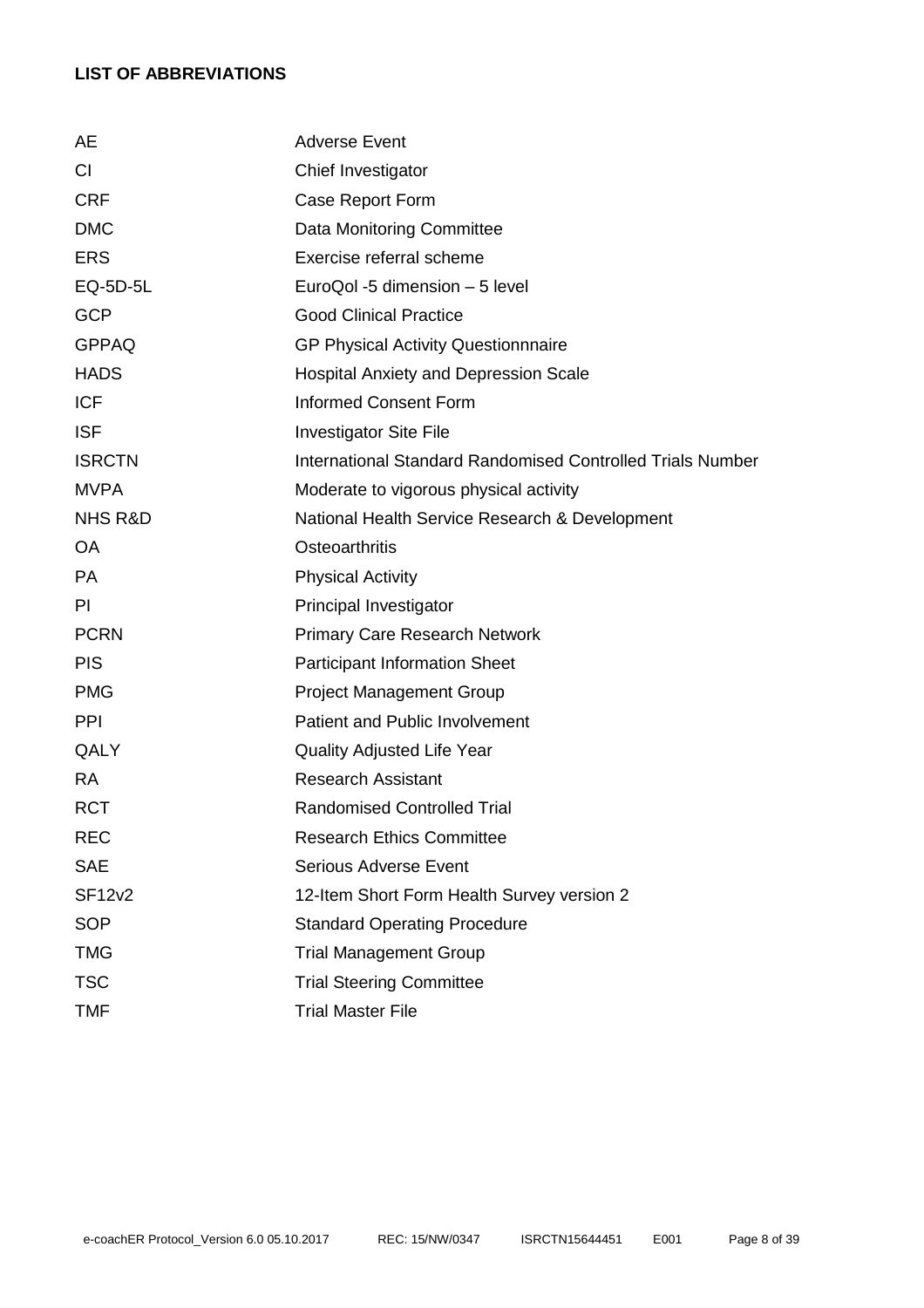#### <span id="page-9-0"></span>**PARTICIPANT PATHWAY**

# **KEY**

White boxes: activity at all sites

Orange boxes: activity at South West and Birmingham sites

Green boxes: activity at Glasgow site.

- ERS: exercise referral scheme.
- EA: Exercise advisor
- RA: Research Assistant
- PenCTU: Peninsula Clinical Trials Unit.

Referral to the ERS may occur at different points, and this is indicated by parentheses.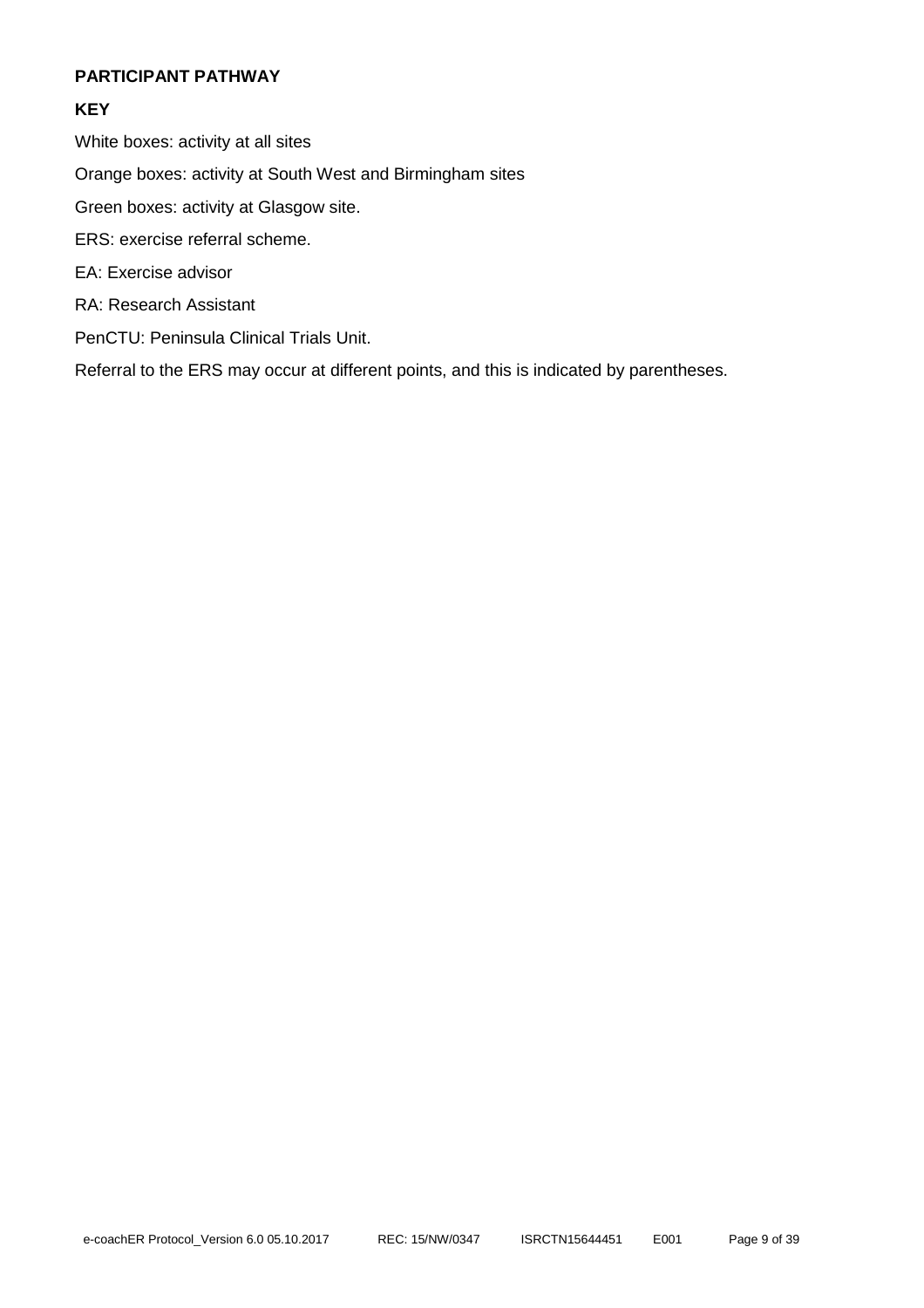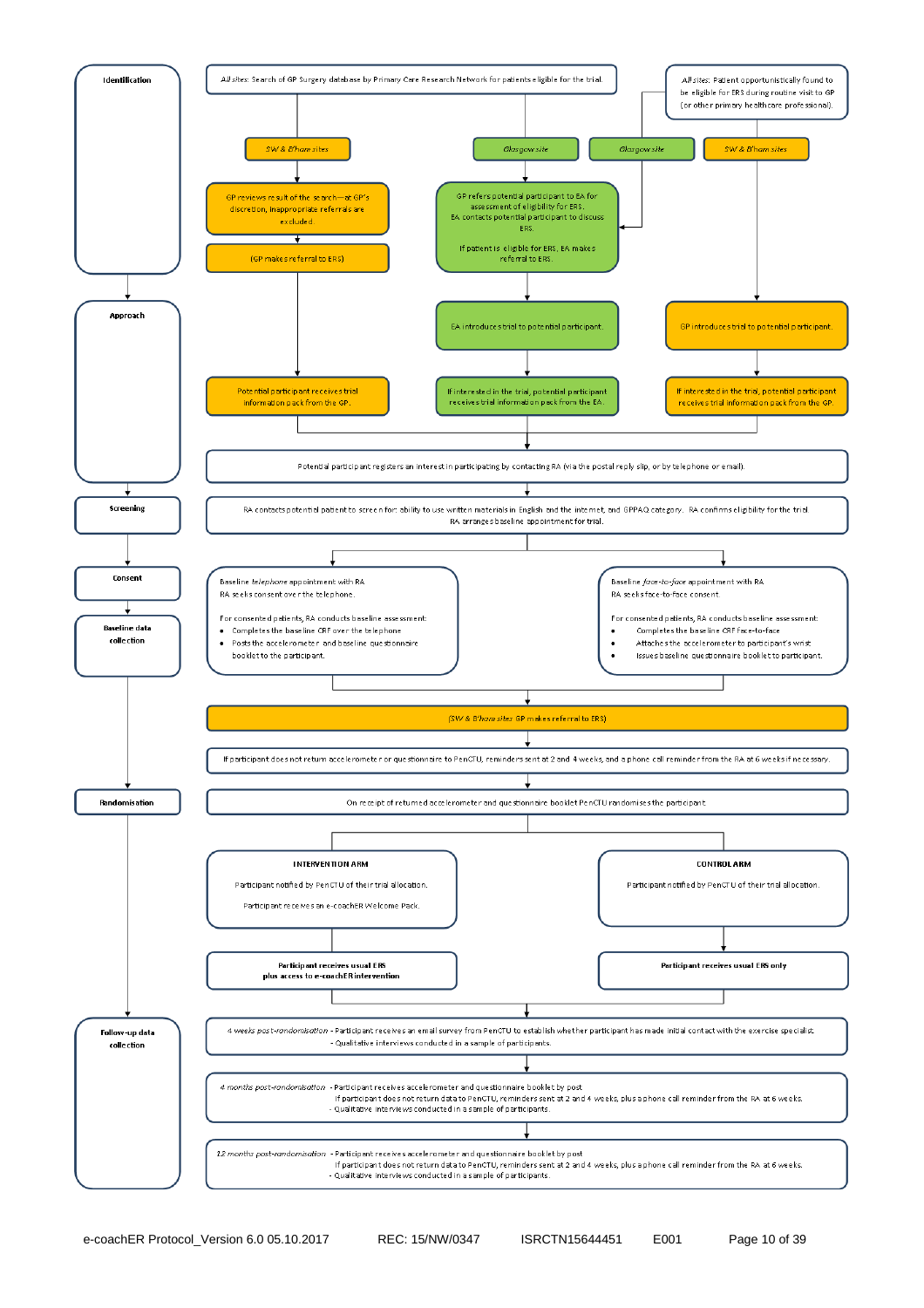# **STUDY FLOW CHART**

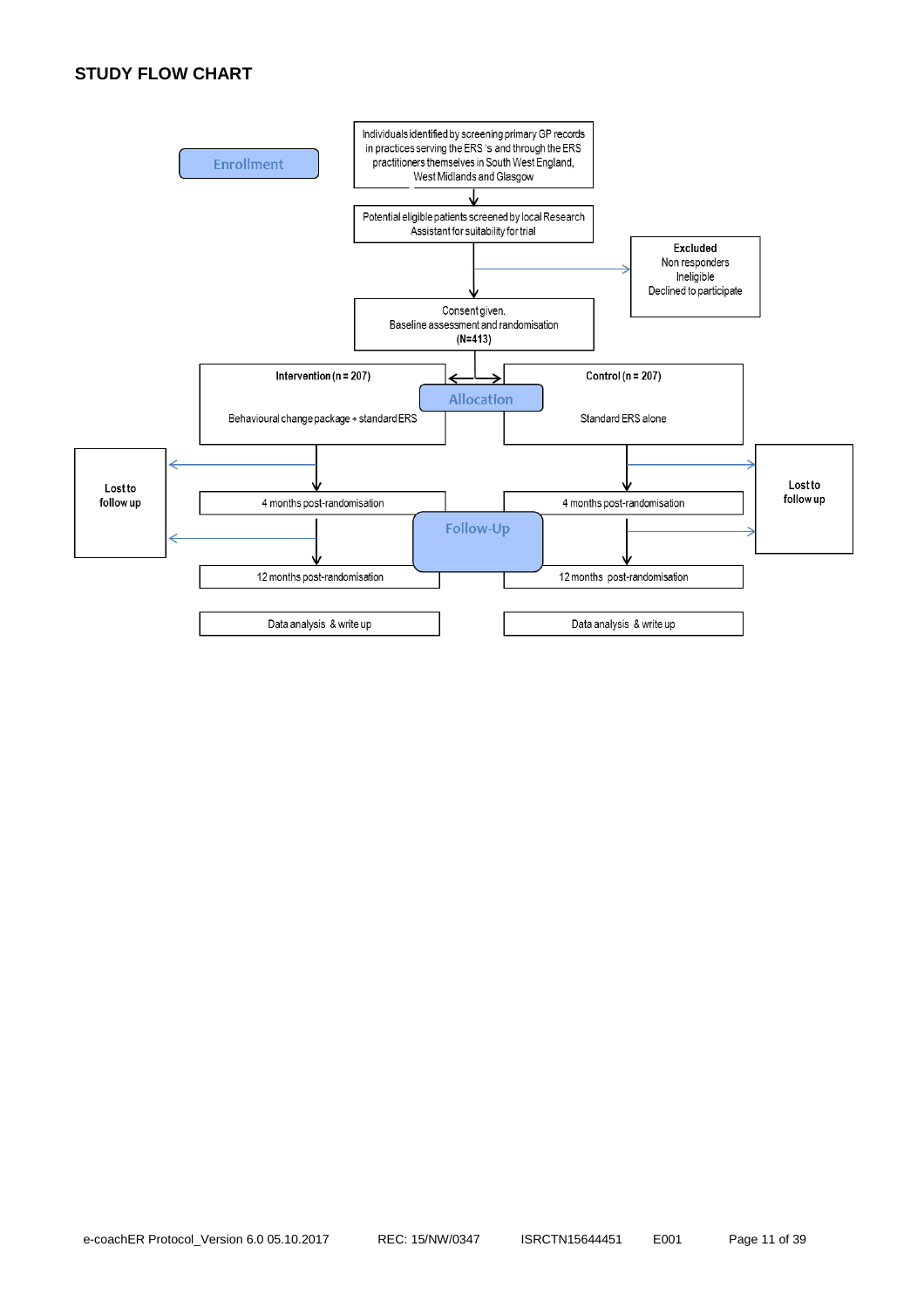# **STUDY PROTOCOL**

A multi-centre, randomised, controlled trial of an augmented exercise referral scheme (ERS) using web-based behavioural support in individuals with metabolic, musculo-skeletal and mental health conditions.

#### **KEY WORDS**

Randomised controlled trial; exercise referral scheme, web-based behavioural support.

# <span id="page-12-0"></span>**1 BACKGROUND & RATIONALE**

Metabolic, musculo-skeletal and mental health conditions place a major and increasing burden on health care resources, workplace sickness and absenteeism, as well as on individuals. Health problems associated with being overweight or obese, for example, cost the NHS more than £5 billion every year. There may be an increase from 2.6 million to > 4 million people with diabetes in the UK by 2025 as a result of more routine health checks. Hypertension and diabetes significantly contribute to premature mortality and morbidity related to cardiovascular disease, stroke and other serious illness.

Over one million adults each year consult their general practitioner with osteoarthritis and related conditions and this is expected to rise with increasing obesity. Depression is one of the most common reasons for consulting a general practitioner within the UK, and the associated economic burden is considerable and expected to worsen. Low mood and depression are common co-morbidities with metabolic and musculo-skeletal conditions.

# The role of exercise

Across the UK the associated costs of inactivity are estimated at £1billion - £1.8billion (DH, 2011). Evidence-based guidelines (e.g. DH, 2011) recommend both aerobic and resistance exercise training for improving health markers and quality of life among those with common chronic metabolic conditions (i.e. obesity – NICE, 2010; hypertension – NICE, 2011; type 2 diabetes - NICE, 2008a) and musculo-skeletal conditions (e.g. osteoarthritis– NICE, 2008b), and mostly aerobic exercise for preventing and reducing depression (NICE, 2009). Significant health benefits and reduced health care costs could be gained with even a 10% increase in the proportion of the population, especially those with medical conditions, achieving the public health guidelines of at least 150 minutes of moderate to vigorous physical activity (MVPA) per week (DH, 2011).

# The challenge of increasing physical activity

Patients with obesity, hypertension, type 2 diabetes, osteoarthritis and depression are less physically active than the general population (DH, 2011), and need greater support to overcome real and perceived barriers to increase physical activity (PA). Increases in PA amongst the least active have the potential to provide the largest impact on health but any benefits dissipate without maintained exercise (Dunstan, 2005). Since lower adherence, and lower exercise training volume and intensity, reduces health benefits, the challenge is to find appropriate ways to support sustained increases in aerobic and resistance exercise for those with or at risk of a medical condition.

A variety of initiatives have been explored to promote PA within primary care, including referring patients to 'exercise on prescription', i.e. exercise referral scheme (ERS). In the UK, ERS has been one of the most widespread approaches to promoting PA, with an estimated 600 schemes (involving up to 100,000 patients per year) linked to over 90% of primary care organisations (BHF, 2010).

#### Effectiveness of ERS

Evidence from a meta-analysis of robust trials on the effectiveness and cost-effectiveness of ERS (Pavey et al, 2011a) indicates a small increase in the proportion of participants who achieved 90-150 minutes of PA of at least moderate intensity per week, compared to control at 6-12 month follow-up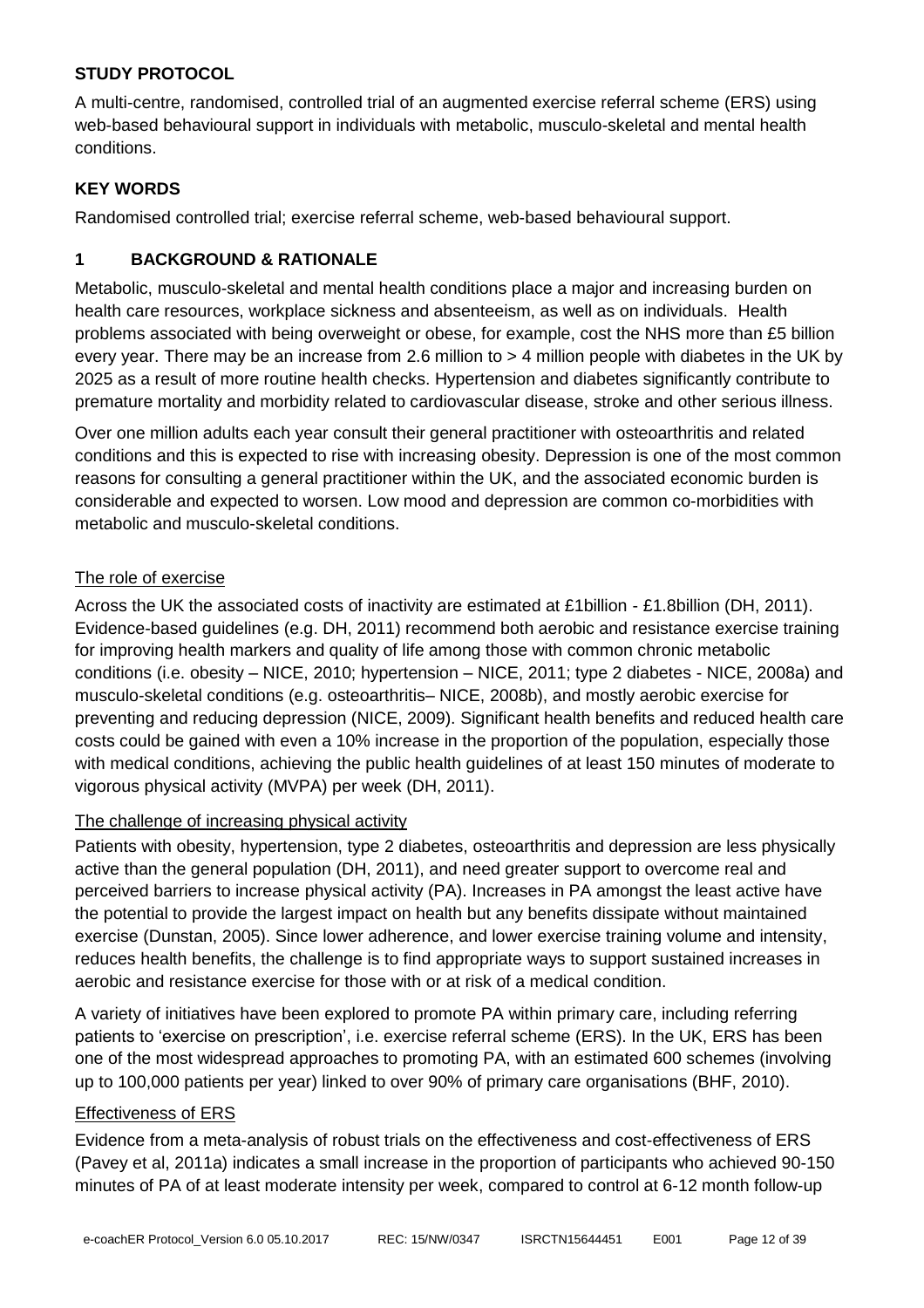among at risk individuals. But uncertainty remains in the effects for patients with specific medical conditions since no study assessed long-term PA objectively.

#### *Factors influencing effectiveness*

In a systematic review (Pavey et al, 2012) pooled ERS uptake (attendance at the first exercise referral session) ranged from 66% in observational studies to 81% in randomised controlled trials, and adherence from 49% in observational studies to 43% in randomised controlled trials.

Predictors of uptake and adherence have rarely been explored but Pavey and colleagues (2012) reported that whilst women were more likely to begin an ERS, they were less likely to adhere to it than men, and also older people were more likely to begin and adhere to an ERS. ERS may help patients become familiar with concepts such as exercise type, intensity, frequency and duration of exercise, matched to their medical condition, and target key processes of behaviour change. However, the following features of an ERS may reduce uptake and adherence (BHF, 2010): inconvenience, cost, limited sustainable PA support (e.g. for 10 weeks), and low appeal for structured exercise and/or the medical model, i.e. 'exercise on prescription', which does little to provide autonomous support nor empower patients to develop self-determined behaviour to manage chronic medical conditions (Rouse et al, 2011).

# Development of the trial intervention (e-coachER)

The LifeGuide platform has been extensively used to develop and evaluate acceptability and impact of behaviour change and self-management interventions with a variety of clinical groups, including in primary care (Lloyd et al, 2013; Williams, 2013; Yardley, 2010; 2011). It provides a researcher-led tool to develop interventions drawn from theory and evidence of effective techniques (Greaves 2011; Michie et al, 2009).

The proposed research therefore seeks to examine if web-based support using the LifeGuide platform (www.lifeguideonline.org/), to be referred to in this study as e-coachER, can be coherently combined with usual ERS to provide an effective and cost-effective approach to producing a sustained increase in PA. Both technologies involve relatively low cost (Anokye et al, 2011; Benaissa, 2012), and the proposed intervention has the potential to be rolled out across the UK. The UK prevalence of patients with obesity, hypertension, type 2 diabetes, OA and risk of depression is high and patients with these conditions are routinely referred to ERS (BHF, 2010). Should the approach prove to be effective there is considerable potential for patients with other chronic medical conditions (e.g. low back pain, heart disease), to be referred for exercise in more specialist services with e-coachER support.

A review of web-based public health interventions concluded that adding some human contact results in better long-term outcomes in mood (Newman et al, 2011). LifeGuide-based interventions combined with some human support have provided effective support for patients to self-manage various health behaviours over an extended period, including weight management, and will be used for the first time in this trial to support patients concurrently attending an ERS.

E-coachER was developed between July 2014 and January 2015, predominantly by researchers at the University of Southampton and Plymouth, and with input from PPI for beta testing and pre-piloting the intervention. A Welcome Pack is initially given to participants in the intervention arm, to include a User Guide, pedometer and fridge magnet with recording strips for monitoring daily physical activity steps and minutes of moderate intensity physical activity. Contact details are provided for support from a facilitator to assist with IT issues if required.

Once users have registered and logged on, e-coachER comprises seven short 'steps to health' which aim to increase uptake of the ERS support and the cognitive and behavioural skills to remain physically active. It is interactive in allowing users to record the amount of physical activity achieved, set and review weekly goals, and receive feedback. Throughout, there are short stories about how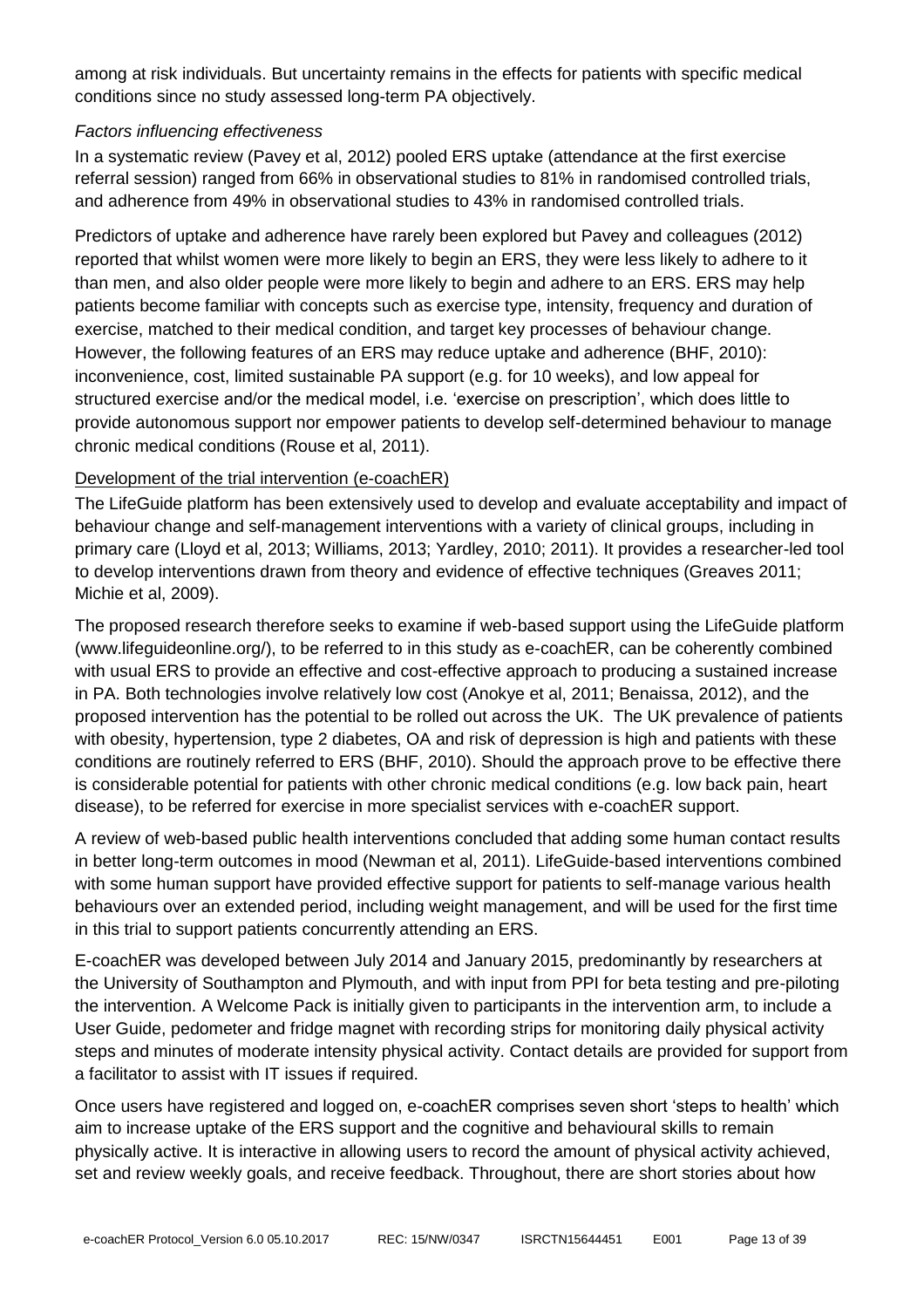others have used the support and overcome barriers. There are also links to carefully vetted websites (e.g. NHS, charities) on exercise and health, other local physical activity opportunities, and ways to use tracking software to monitor a range of health outcomes and behaviours.

#### Summary

For patients with chronic medical conditions, additional support from an exercise practitioner may be necessary to help them overcome initial and on-going barriers to maintaining a more physically active lifestyle, but it is unclear if current ERS schemes alone can provide this support. Traditional ERS may also create barriers for some patients but have the potential to provide valuable personal support and the opportunity to overcome barriers. We hypothesise that the additional support provided by ecoachER will improve the level of access to initial ERS support, improve the level of motivational support, and improve adherence to the ERS over a longer period of time than usual ERS, and thereby result in improved levels of sustained PA.

# **1.1 CHANGE OF PRIMARY OUTCOME MEASURE (SUBSTANTIAL AMENDMENT 04 dated 07 SEPTEMBER 2016)**

#### *1.1.1 Original trial design*

The original design of the trial was a multicentre, parallel group, randomised controlled trial with an internal pilot. The primary outcome was the achievement of at least 150 minutes of MVPA measured objectively by accelerometer over one week at twelve months. The internal pilot phase was scheduled to run between July 2015 and October 2015 during which time 180 patients were to be recruited to provide sufficient information to justify progression to a main trial. For the main trial, a further 1220 patients were to be recruited, making a total of 1400 participants (Figure 1).

Progression from the internal pilot to the main trial was dependent on recruitment rate and engagement with the intervention according to the following scenarios:

| Criteria                                                             | Scenario 3         | <b>Scenario 2</b>                                                                           | <b>Scenario 1</b>         |
|----------------------------------------------------------------------|--------------------|---------------------------------------------------------------------------------------------|---------------------------|
| % of internal pilot sample size<br>target (180 patients) recruited.  | $< 65\%$           | 65 - 79%                                                                                    | $\geq 80\%$               |
| Intervention engagement<br>(% who access e-coachER at<br>least once) | $< 65\%$           | 65 - 79%                                                                                    | $\geq 80\%$               |
| <b>Proposed Action</b>                                               | No.<br>progression | Discuss with TSC and funder<br>about progression and resources<br>needed to achieve target. | Proceed to<br>full trial. |

Qualitative interviews with eligible non-participants, and participants not initially engaging with the intervention were to be conducted to inform the discussion about progression and ways to improve recruitment and engagement. There was no set progression target for recruiting a fixed proportion of patients with each of the six clinical conditions of interest since numbers were likely to be small across the three sites after only three months.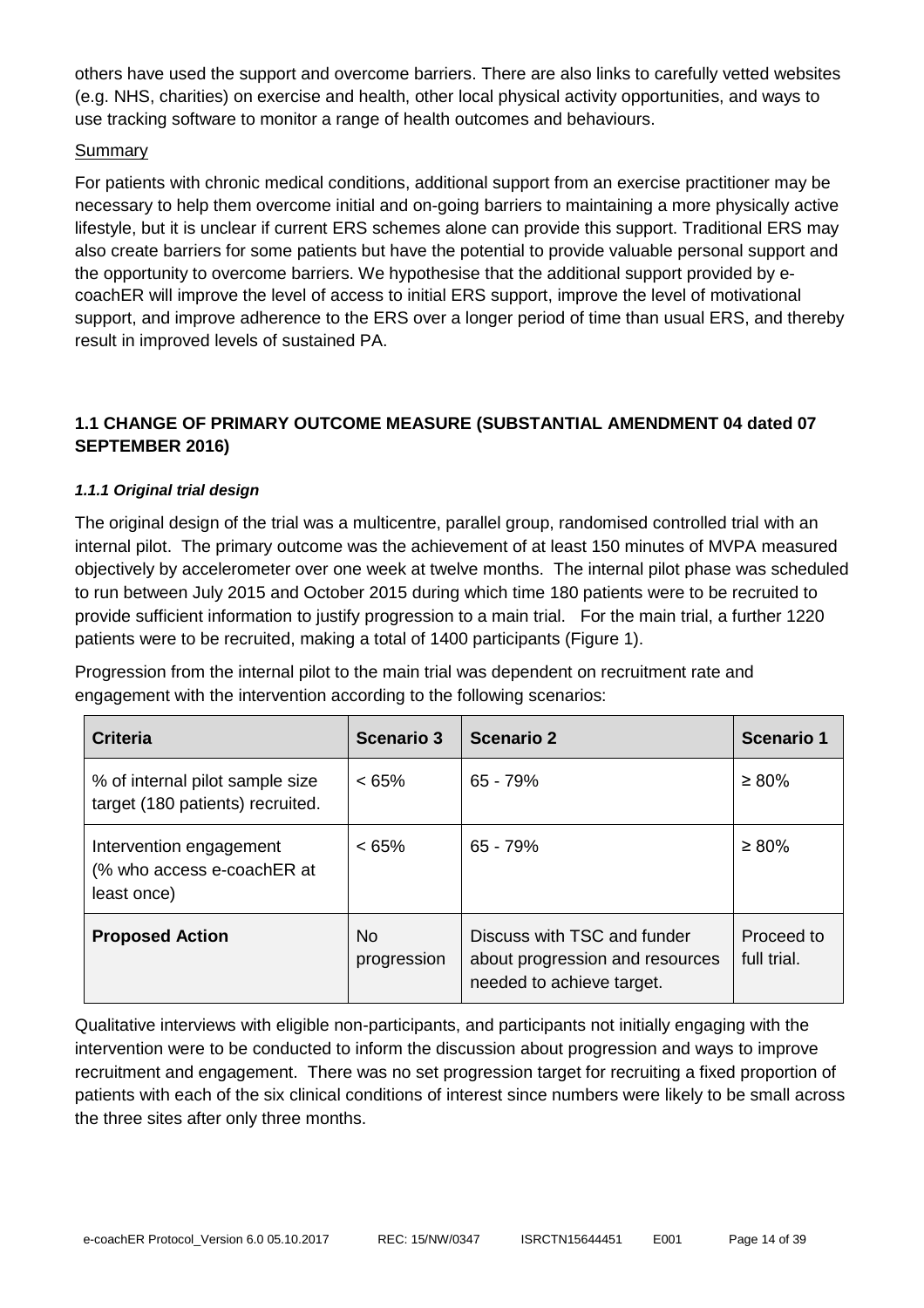



The conditions for progression were not met by the end of the internal pilot phase. At this point, on advice from the TSC, DMC and funders, the pilot phase was extended to the end of January 2016 to allow time for recruitment to be evaluated at one site that had not yet commenced recruitment (Glasgow), and to allow for a number of proposed strategies to increase recruitment to be implemented.

At the end of this extension period, recruitment at the Glasgow site had begun but there was no firm evidence that the original recruitment target could be achieved. Based on recommendations from the TSC and DMC, and in light of the research team's own updated literature review, a revised sample size was calculated using a continuous outcome (in contrast to the dichotomous outcome originally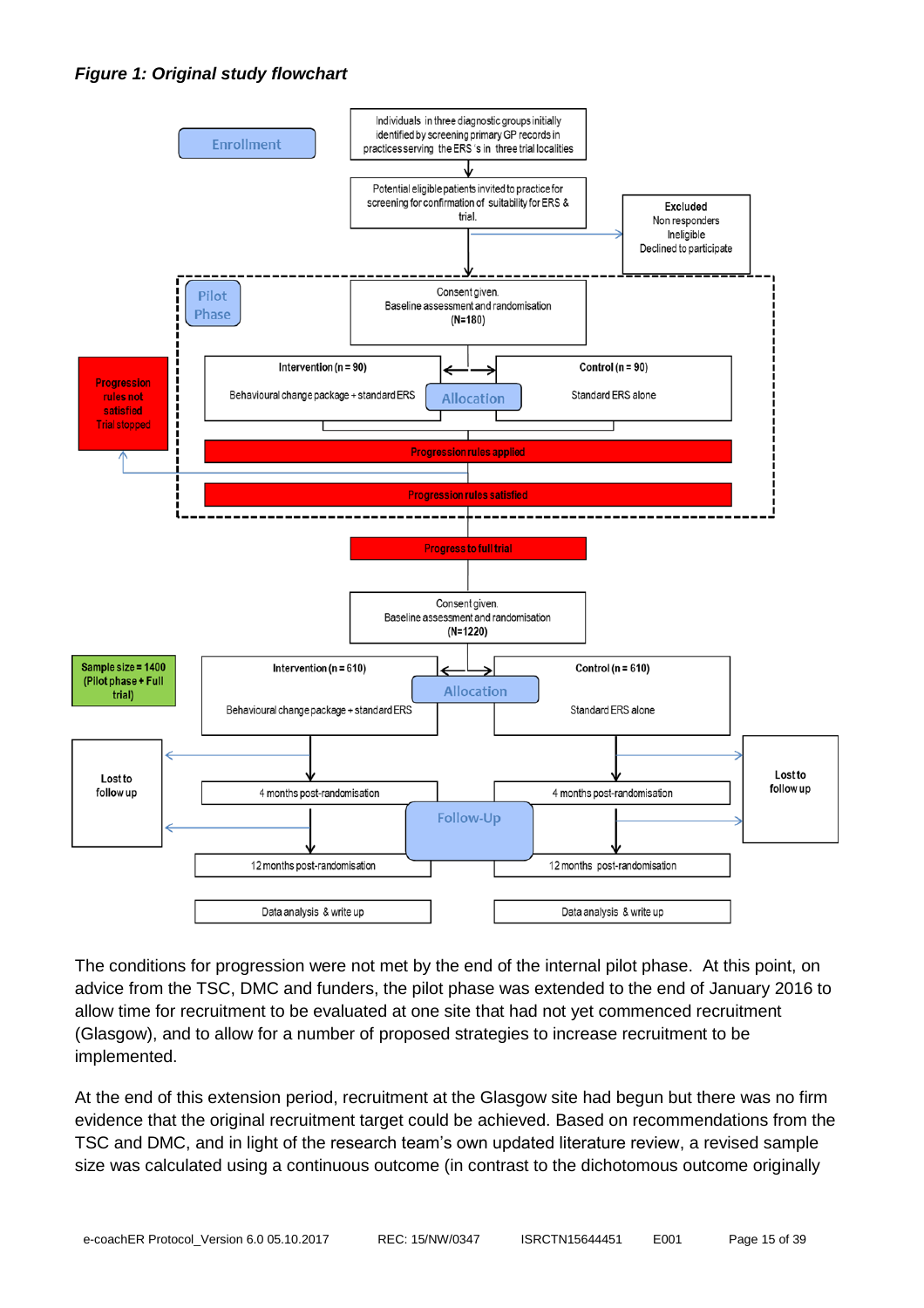proposed) and presented to the funder. The funders invited the submission of a detailed recovery plan.

# *1.1.2 Recovery Plan: Proposal*

The recovery plan comprised:

- 1. Change the primary outcome measure to a continuous variable (i.e., total weekly MVPA minutes recorded by accelerometer in ≥10 minute bouts) at 12 month follow-up, resulting in a reduced sample size, from 1400 originally to 332 participants (for an ES of 0.4) or to 413 (ES of 0.35), allowing for 20% attrition. It was estimated that a sample size of 562 participants would be needed with an ES of 0.3, and this was felt to be unachievable with the available funding.
- 2. Continue recruitment activity for a short time to confirm that recruitment according to the revised target, across all three sites, could be achieved.

#### *1.1.3 Recovery Plan: Scientific rationale and justification for reducing the sample size*

#### Original sample size calculation

This sample size was based on the previous HTA systematic review of ERS (Pavey et al 2011a & 2011b) that showed that trials up to that time had primarily reported their outcomes according to percentage of participants reaching the threshold of 150 minutes of MVPA per week. Using this binary outcome, it was estimated that recruiting 700 participants per group in the e-coachER trial would able us to detect a difference at 12-months follow up of at least 10% (intervention group: 53% vs. control group: 43%) and assuming an attrition rate of 20% and small effect of clustering (ICC: 0.006) at 90% power and 5% alpha. The exploratory modelling indicated a change of ≥10% is required for the intervention to achieve an incremental cost effectiveness ratio of <£20,000/ QALY.

#### Revised sample size proposal

The required sample size was recalculated considering the difference between groups in MVPA in minutes i.e. considering the primary outcome as continuous. In absence of a published minimally important difference for MVPA, assuming a 'small' to 'moderate' standardised effect size of 0.4, it was estimated that 132 participants per group at 90% power and 2-sided alpha of 5% were required (using 'sampsi' in STATAv.14). Allowing for a 20% attrition rate, a total of 332 participants would need to be recruited.

Following presentation of this revised sample size proposal and discussion with the funder, it was agreed that the trial sample size be revised and be based on a standardised effect size of 0.35 and a total of 413 participants recruited. Assuming an effect size of 0.35, provides 88% power at a 2-sided alpha of 5% assuming 20% attrition or 90% power at a 2-sided alpha of 5% assuming 16% attrition.

Given that the e-coachER intervention is being delivered at the level of the individual participant, a clustering effect has not been factored into this revised sample size calculation. Based on the baseline standard deviation for MVPA total weekly minutes in ≥ 10 minute bouts of 104 to 113 reported by Harris and colleagues (Harris, 2015), an effect size of 0.35 would correspond to a between group difference of 36 to 39 minutes of MVPA/week.

While international reviews and guidance have clearly identified the importance of PA for preventing and treating patients with the chronic conditions that we are recruiting in the e-coachER trial, it is less clear precisely how much change in physical activity would contribute to a minimally important clinical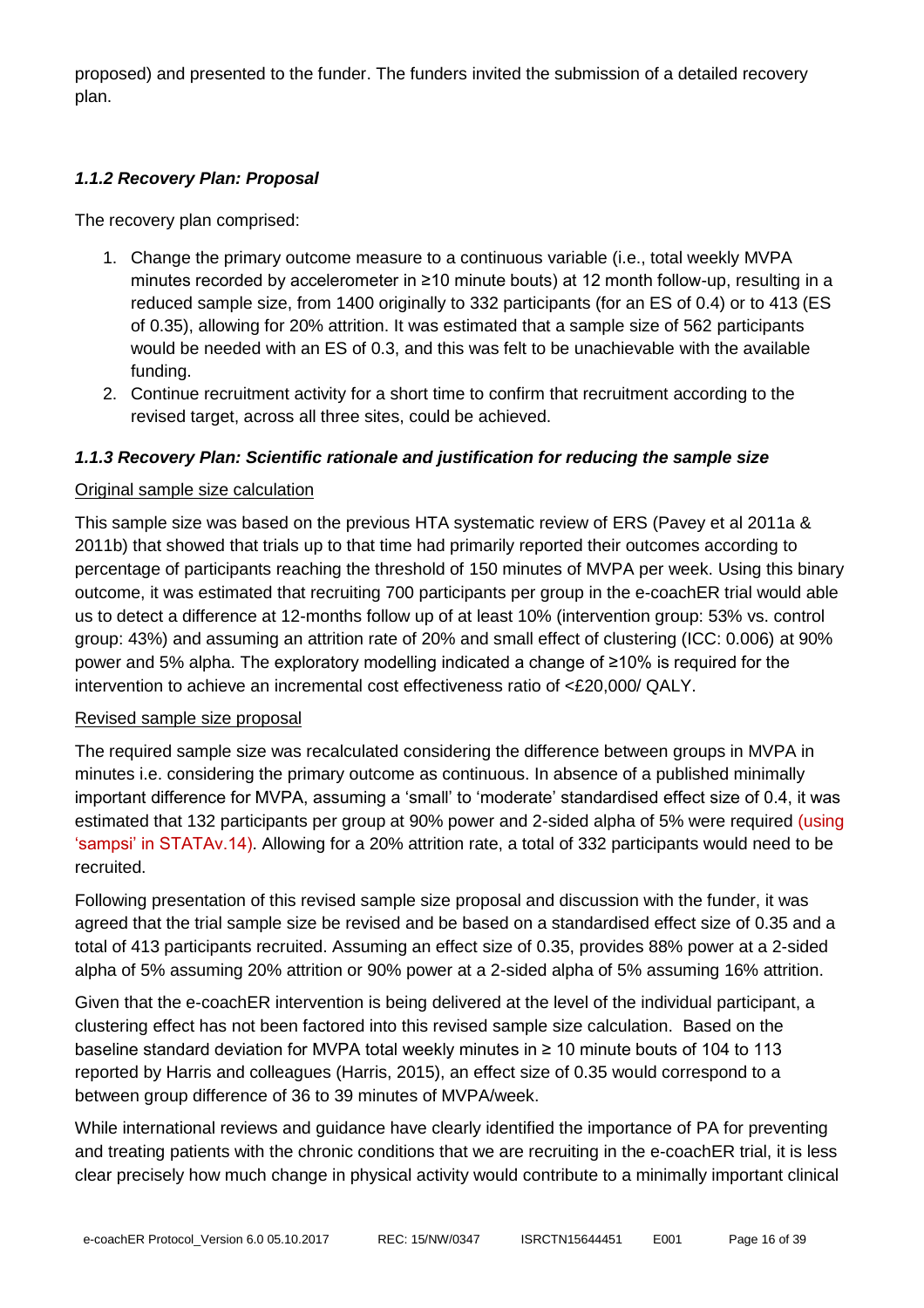difference (across all our target clinical groups). Public health guidelines of 150 minutes of MVPA per week are widely accepted but even small increases in PA and reduced sedentary time among the least active are likely to accrue health benefits (Bouchard et al, 2015; Warburton et al, 2016), and be cost-effective, especially for a low-cost web-based intervention. But detecting small differences (compared with a control group) usually requires very large sample sizes which are beyond the scope of research funding. We will be able to apply the trial data of a change in MVPA in minutes to existing and emerging cost-effectiveness models; a paper by Anokye is under review, and others have done this (e.g., Larsen, 2015).

Following our previous systematic review of ERS and since the approval of funding of the e-coachER trial we continue to monitor relevant literature on the effectiveness and cost-effectiveness of ERS, and there have been no further systematic reviews or original studies of relevance to the ERS literature. However, interest in web-based interventions to promote physical activity has continued to grow.

Several systematic reviews have been identified (e.g. Joseph *et al*, 2014 – 72 studies; Devi *et al*, 2015 – 8 studies), and at least 15 original studies that have reported on the effects of technology-based interventions on PA since 2013. The reviews have included studies with a wide range of interventions (from quite simple self-monitoring to ones with complex multiple behaviour change components), targeted at different clinical groups with different baseline levels of physical activity, with various physical activity outcomes reported (very few using objective measures), and with mostly short-term follow-ups. Also, some comparisons are with no intervention and others are with human contact, though none report on the effects of adding web-based support to ERS. This makes their relevance to assessing the effectiveness and cost-effectiveness of our e-coachER intervention limited or unclear. But some general findings are important; the overall effect size for web-based and technology interventions is small to moderate (up to 0.4), but there is evidence that more rigorous studies, interventions with more behaviour change components, and ones targeted at less active populations are more effective. Given that an effect size of 0.4 would be equivalent to approximately 42-45 minutes of MVPA per week, we searched for individual studies reporting such a between group difference at follow-up to identify the study characteristics and similarities to e-coachER. We also noted the sample size justification for each study that included minutes of MVPA as a continuous outcome.

Of 10 individual studies (involving likely comparable participants to those in e-coachER) reporting outcomes from a comparison of web-based intervention versus control, since 2013, 4 reported accelerometer assessed physical activity. Including 2 further studies with a published protocol, the estimated sample sizes required to detect significant between group differences in continuous physical activity outcomes was 48 to 397.

In a study with a total of 94 participants with angina, Devi *et al* (2014) reported at 6 months the following effect sizes in favour of a web-based intervention, compared with usual care, for daily steps (effect size =0.24, 95% CI:–358 to 2324, P=0.15), daily energy expenditure (0.38, 95% CI: –35.17 to 250.47, P=0.14), duration of sedentary activity (0.55, 95% CI: 0.190 to -0.205, P=0.20), duration of moderate activity (0.55, 95% CI: 0.244 to -0.261, P=0.24), recorded by accelerometer.

In a study with a total of 300 participants, Harris *et al* (2015) reported at 12 months a between group difference in favour of the digital intervention (pedometer monitoring and reflection, in primary care) of 609 steps/day (95% CI: 104 to 1,115,  $p = 0.018$ ) and 40 minutes/week MVPA (95% CI: 17 to 63,  $p =$ 0.001).

In a study with a total of 179 participants at 3 months follow-up, Compernolle *et al* (2015) reported a net difference in daily step counts (recorded by a user-blinded pedometer) of 895, and 12% difference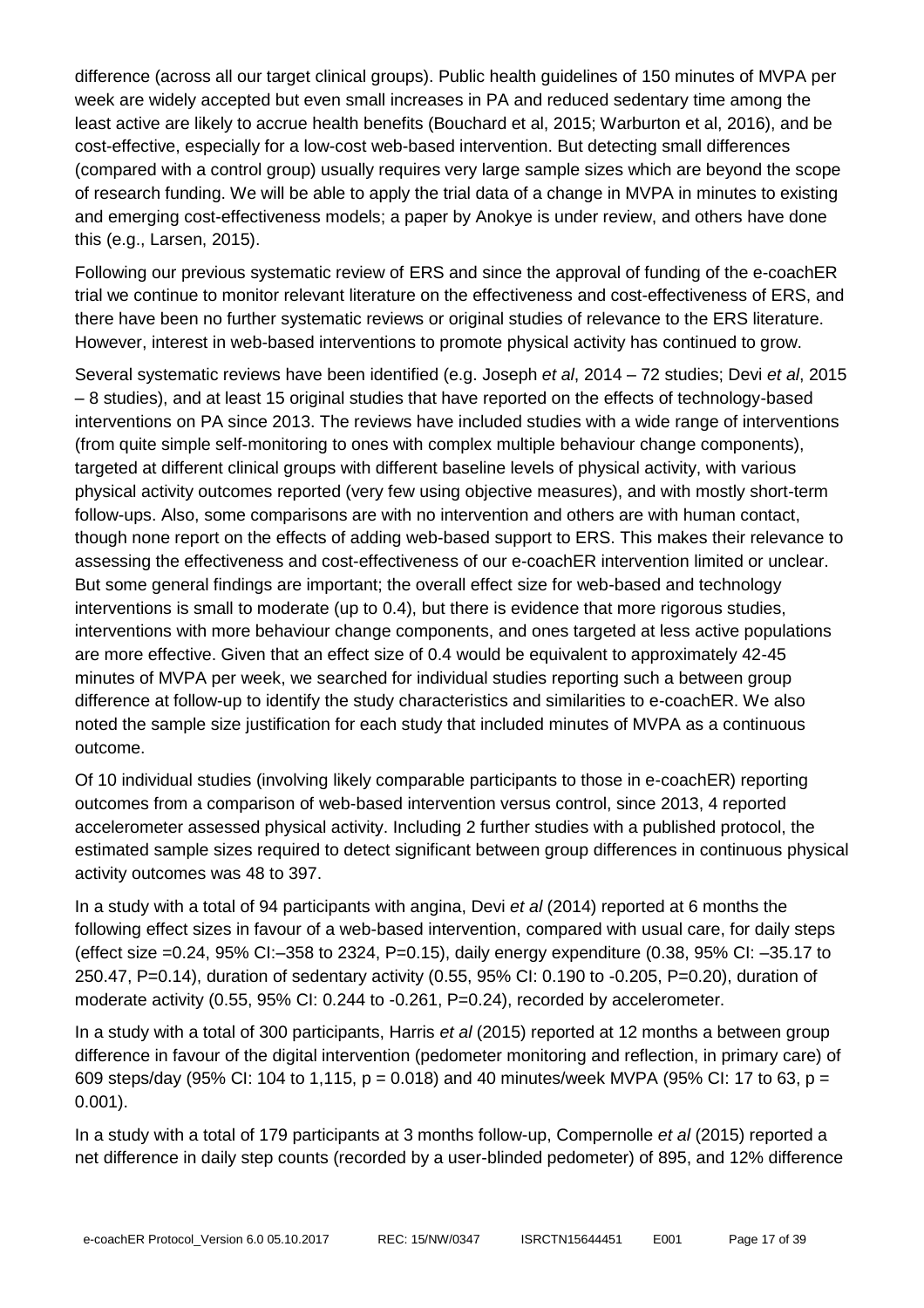in the proportion achieving the recommended 10,000 steps per day, in favour of the intervention compared with a control. This study included both pedometer and web-based support like e-coachER.

Finally, the only study (Wijsman *et al*, 2013) we have found which used the same GeneActive accelerometer used in e-coachER reported that a web-based intervention, offered to half the 226 participants, led to a mean increase of 11.1 minutes per day spent in MVPA, compared to a mean decrease of 0.1 minutes in the control group (P =0.001) at 3 months.

Systematic reviews (e.g. Davies *et al*, 2012) have also highlighted the importance of maximising sustained engagement in web-based interventions for enhancing change in the target behaviour. Recent studies (e.g. Morrison *et al*, 2014) confirmed that self-assessment and tailored feedback were important to increase engagement, and periodic communications help to maintain participant engagement. The e-coachER trial links closely to another LifeGuide delivered intervention (for weight loss) called POWeR, in which a combination of face to face and web-based support led to the greatest weight loss (Yardley et al, 2014); those completing at least 9 of the 12 recommended brief sessions lost 6.7kg, whereas those who did not, lost 1.5kg at 12 months. Our intervention also provides ERS practitioner support in addition to e-coachER web-support. We also seek to maximise engagement with e-coachER support, with follow-up automated e-mails for 12 months. Based on the first 60 participants allocated to the e-coachER intervention over 65% have accessed the on-line support system, and we continue to monitor that through our process evaluation.

#### *1.1.4 Recovery Plan: Outcome*

The funder accepted the recovery plan, stipulating the following conditions:

- 1. Change the primary outcome measure to a continuous variable, as proposed.
- 2. Continue recruitment and achieve a sample size of 413 by the end of March 2017 (i.e. a 5 month extension to recruitment).

#### *1.1.5 Summary*

- The primary outcome has been changed to a continuous variable, i.e. total weekly minutes of MVPA in ≥10 minute bouts, recorded objectively by accelerometer, over one week at twelve months.
- As a result of changing the primary outcome from a dichotomous to a continuous variable, the sample size has been reduced from a total of 1400 participants to 413 participants **(206** per group) based on detecting a between group effect size of 0.35, allowing for 20% attrition, with 5% significance and 88% power.
- The recruitment window will be increased from 15 to 20 months.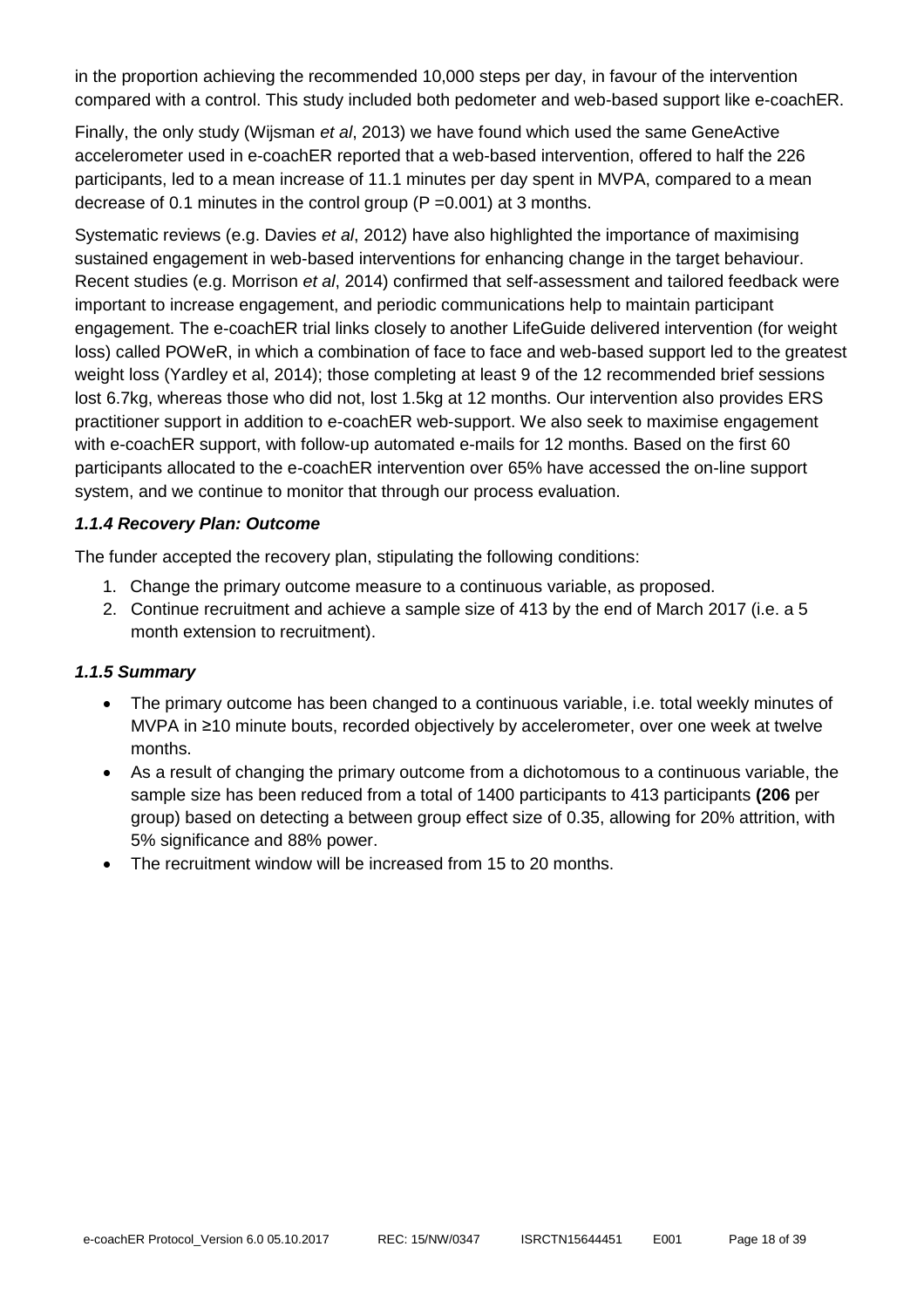# <span id="page-19-0"></span>2 **OBJECTIVES AND OUTCOME MEASURES**

To determine whether the addition of a web-based support package to usual ERS increases the minutes of moderate to vigorous intensity physical activity (MVPA) at twelve months, compared with ERS alone, and whether such an intervention is cost-effective.

#### **2.1 Objectives**

The objectives are as follows:

- To determine whether in the intervention participants compared to the controls, there is an increase in the total weekly minutes of MVPA at twelve months post-randomisation.
- To determine whether in the intervention participants compared to controls there is an increase in the proportion of participants who:
	- $\circ$  Take up the opportunity to attend an initial consultation with an exercise practitioner
	- $\circ$  Maintain objectively assessed physical activity at four and twelve months post-randomisation
	- o Maintain self-reported physical activity at four and twelve months post-randomisation
	- o Have improved health-related quality of life at four and twelve months post-randomisation
- To quantify the additional costs of delivering the intervention and determine the differences in health utilisation and costs between the intervention and control arms at twelve months postrandomisation.
- To assess the cost-effectiveness of the intervention compared with control at twelve months post randomisation (incremental cost per QALY) and over the lifetime perspective (incremental cost per QALY) using a previously developed decision model to estimate future costs and benefits.
- To quantitatively and qualitatively explore whether the impact of the intervention is moderated by medical condition, age, gender and socioeconomic status, or ERS characteristics, IT literacy.
- To quantitatively and qualitatively explore the mechanisms through which the intervention may impact on the outcomes, through rigorous process evaluation and mediation analyses.

All primary and secondary outcomes will be collected on both intervention and control arm participants unless otherwise indicated below.

#### **2.2 Primary outcome**

The primary outcome is the achievement of more weekly minutes of MVPA, in ≥10 minute bouts, recorded objectively by accelerometer, over one week at twelve months compared with the control group.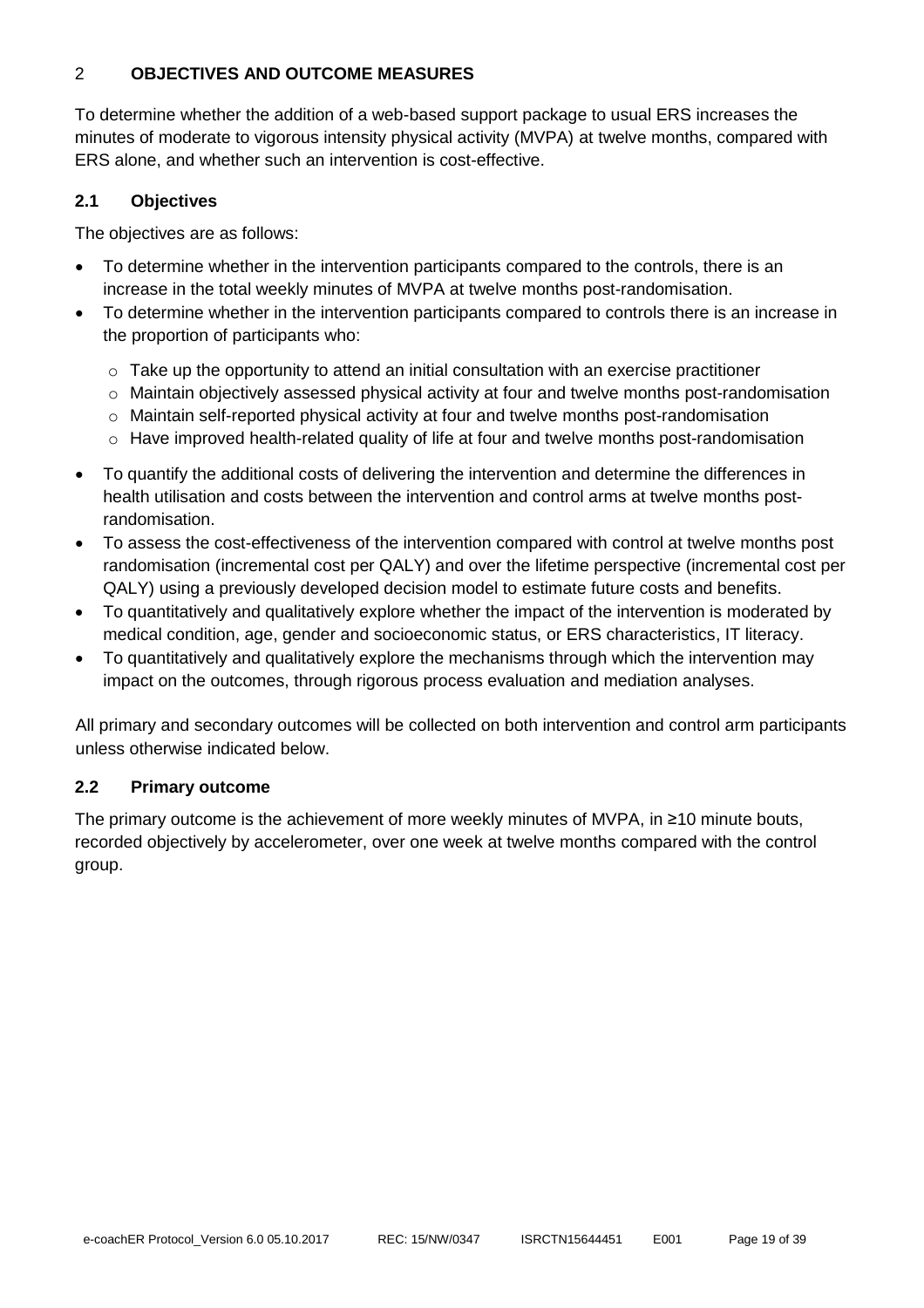#### **2.3 Secondary outcomes**

Secondary outcomes are:

- Total weekly minutes of MVPA in ≥10 minute bouts, recorded objectively by accelerometer, over one week at four months.
- Achievement of at least 150 minutes of MVPA, measured objectively by accelerometer, over one week at four and twelve months post-randomisation.
- Self-reported achievement of at least 150 minutes of MVPA over one week using the Seven Day Physical Activity Recall Questionnaire at four and twelve months post randomisation.
- Self-reported weekly minutes of MVPA at four and 12 months.
- Self-reported health-related quality of life, assessed by the EQ-5D-5L and SF12v2 at four and twelve months post randomisation.
- Self-reported symptoms of anxiety and depression, assessed by the Hospital Anxiety and Depression Scale (HADS) at four and twelve months post randomisation.
- Average daily hours/minutes of sleep and sedentary behaviour (objectively measured by accelerometer) over one week at four and twelve months post randomisation.
- Uptake of the ERS by participant self-report at approximately four weeks and four months post randomisation.
- Adherence to the ERS, using a composite measure to describe the proportion in each arm of the trial that achieved the primary outcome at four months and were still doing so at twelve months.
- Process measures, to be described and included in mediation analysis including 1-4 self-reported survey items for each of the following: self-efficacy/confidence to be physically active; importance of being physically active; relatedness (perceived frequency and availability of support); perceived autonomy/control over physically active choices; involvement in self-monitoring and planning PA.
- In the intervention group, measures of engagement with e-coachER, and its content, and use of self-monitoring and goal-setting functions, captured by the software platform (LifeGuide).
- Qualitative interviews with participants in the intervention arm, focusing on their experiences with ERS and the intervention. Also, interviews with eligible participants who decline to enter the study to assess acceptability of trial methods.

# *2.3.1 Economic outcomes*

The costs associated with the following will be determined:

- Development of the intervention to include the 'Welcome Pack', with a view to costing the (potential) roll-out of the intervention to a wider population.
- Self-reported monetary costs of health service use, use of the ERS and use of the web-based support package, at four and twelve months.
- Costs of support (including training) provided by the e-coachER facilitator (RA) and LifeGuide technician.
- Health and personal social care use (self-reported at four and twelve months).
- Personal costs for participation in PA (including use of ERS) at four and twelve months.

The main outcome of the economic analysis will be the incremental cost per Quality-Adjusted Life-Year (QALY) at twelve months, based on EQ-5D-5L.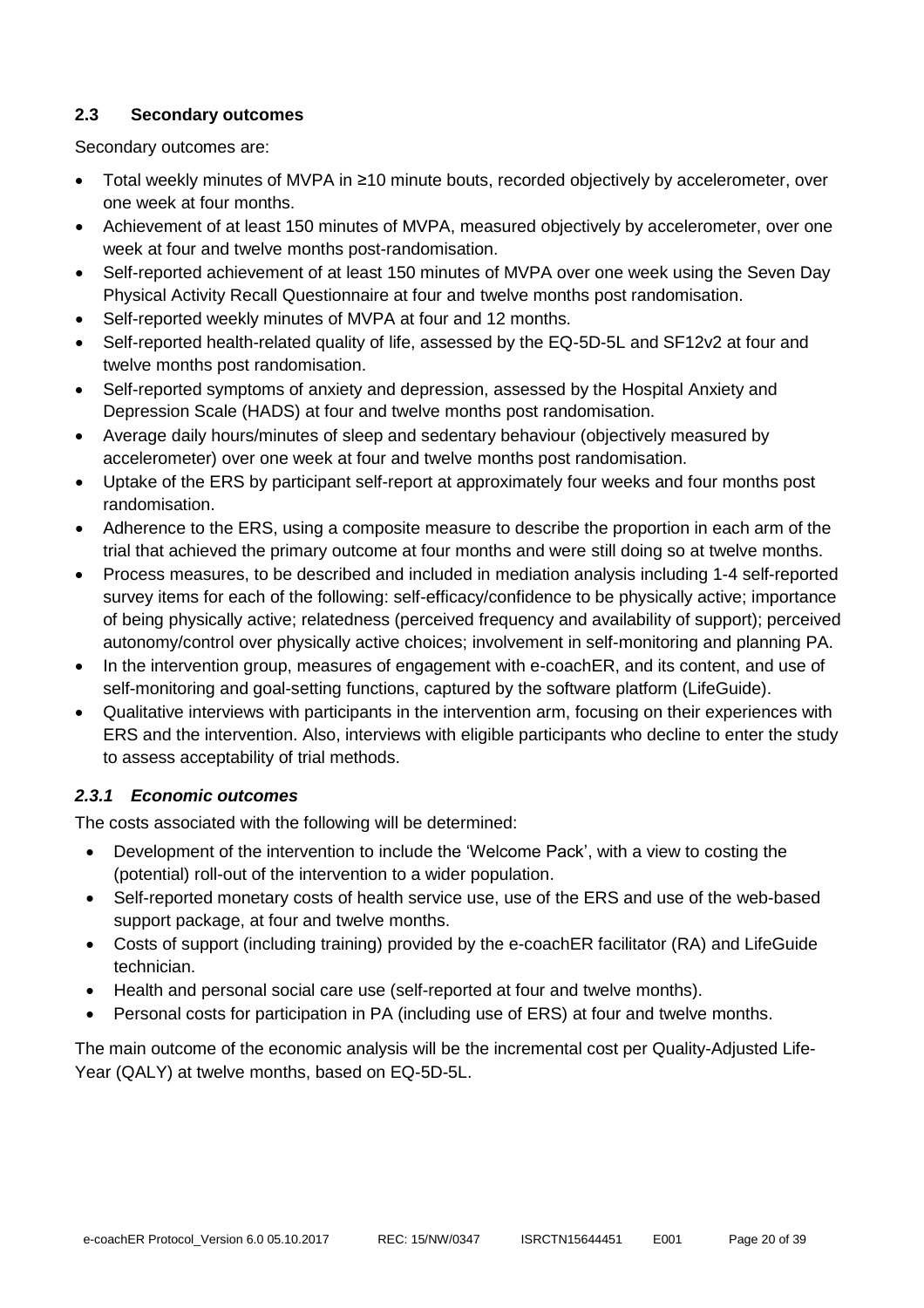# **3 TRIAL DESIGN**

The design is a multicentre, parallel group, randomised controlled trial. Patients will be individually randomised to receive usual ERS alone (control) or usual ERS plus access to a web-based support package (e-coachER), and motivational and technical support (intervention). The trial will have parallel economic and process evaluations.

In the set-up phase the research team, and ERS associates will adapt and test e-coachER. The Welcome Pack and platform will be tested with ERS patients and final adaptations made in response to users' feedback.

Thereafter, 413 patients will be recruited to determine the effectiveness and cost-effectiveness of the addition of the intervention to ERS, relative to usual ERS alone.

# <span id="page-21-0"></span>**4 STUDY SETTING**

The study is a multicentre study with three participating sites – South West (Devon and Cornwall), Birmingham, and Glasgow, where exercise referral schemes currently exist. All participants will be referred by a GP or health professional working in primary care to a local exercise referral scheme in the community. Those participants randomised to receive the intervention will be given access to the e-coachER support package.

# <span id="page-21-1"></span>**5 ELIGIBILITY CRITERIA**

# **5.1 Inclusion criteria**

Patients must satisfy the following criteria to be enrolled on the study:

- Aged 16-74 years
- Have one or more of the following:
	- o Obesity (BMI30-40)
	- o Diagnosis of hypertension
	- o Type 2 diabetes
	- o Prediabetes ('borderline diabetes')
	- o Lower limb osteoarthritis
	- $\circ$  Recent history of treatment for depression (i.e. last two years) but may not be currently receiving treatment
- Categorised as 'Moderately Inactive' or 'Inactive' according to the physical activity index calculated from the GP Physical Activity Questionnaire.
- Be contactable by e-mail and have at least some experience of using the internet.

# **5.2 Exclusion criteria**

Patients who meet any of the following criteria will be excluded from study participation:

- Unstable, severe and enduring mental health problem that may limit involvement in the trial.
- Being treated for an alcohol problem or drug addiction that may limit involvement in the trial.
- Inability to use written materials in English, unless they have access to a readily available designated friend or family member to translate.
- Does not meet the inclusion criteia for a referral to the ERS, e.g. has a medical condition that is contra-indicated for the ERS.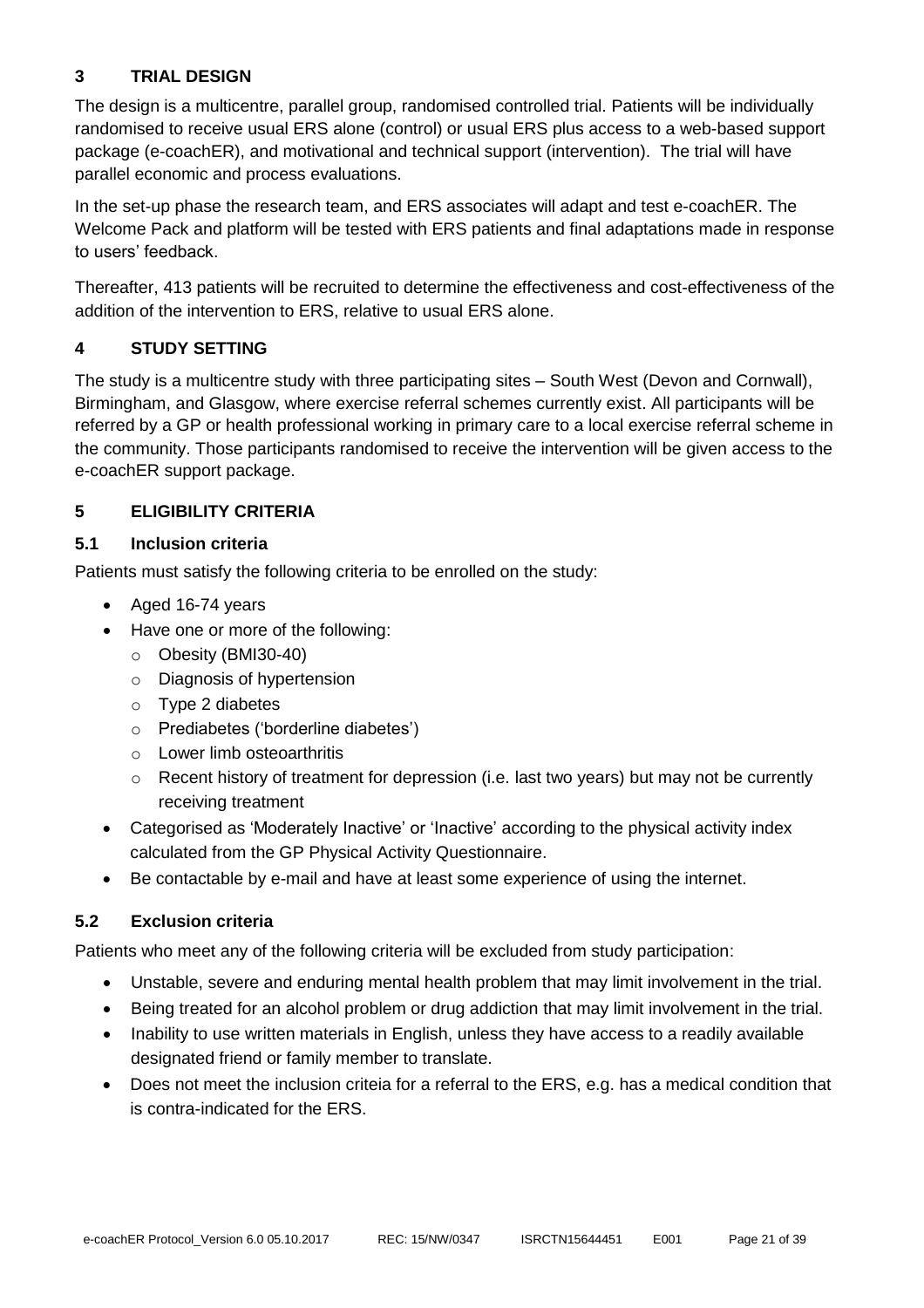# <span id="page-22-0"></span>**6 RECRUITMENT**

Eligible participants will be patients with the chronic conditions of diabetes, prediabetes, obesity, hypertension, osteoarthritis or a history of depression who are suitable for referral to a local exercise referral scheme from a health professional working in primary care.

# **6.1 Patient identification and approach**

Patients will be recruited in more than one way since the usual care pathway varies between sites and participating GP practices. At participating GP practices, patients being actively referred to an ERS or opportunistically found to be eligible for an ERS (e.g. during a routine NHS health check or visit to a surgery) may be identified by the GP/ practice research nurse / PCRN research associate / other health professional as being potentially eligible for the study. In addition, the GP database will be searched by practice staff or PCRN research associate, for patients who are potentially eligible for an ERS, and such patients invited for an appointment with the GP / practice research nurse / PCRN research associate/ Research Assistant to establish eligibility for ERS. Referral to the ERS will be made by a member of the primary care team.

At some sites, potential participants will also be identified by exercise advisors from patients referred by the GP for assessment of suitability for the ERS.

# **6.2 Approach/invitation to participate**

Depending on the identification route and local care pathway, a member of the GP practice team or the exercise advisor will provide potential participants with a trial Information Pack (by post or by hand). Alternatively, potential participants may be given a summary study information sheet containing contact details for the local RA who will send an Information Pack directly to the patient once contact has been made by the patient.

The Information Pack comprises an outer envelope displaying brief information about the trial containing an invitation letter, Participant Information Sheet and reply slip. Patients will be asked to indicate on the reply slip if they are interested in participating in the trial, and to return the reply slip to the local RA in the Freepost envelope provided. Patients may also contact the relevant site research team via a dedicated answer phone at each site or by e-mail.

In addition, interested patients will be asked by the exercise advisor if they are willing for their contact details to be passed on by the ERS service to the local RA, and if so, the local RA will make contact with the patient as described in Section 6.3.

# **6.3 Screening and consent**

On receipt of a completed reply slip (or equivalent expression of interest), a member of the local research team will contact the potential participant to outline the study, answer any queries and establish eligibility for the trial.

If the patient is interested in taking part in the trial and appears eligible, the research team member will offer to arrange a face-to face meeting with the patient to complete the consent process, provide the wrist-worn GENEActiv accelerometer and baseline questionnaire. Alternatively, the consent process can be completed during this same telephone call and the researcher can post the accelerometer and baseline questionnaire to the patient.

# *6.3.1 Face to face consent process*

The face-to-face screening/consent appointment will usually take place at the location of a primary healthcare provider (which will usually be the GP practice), or at the location of the ERS provider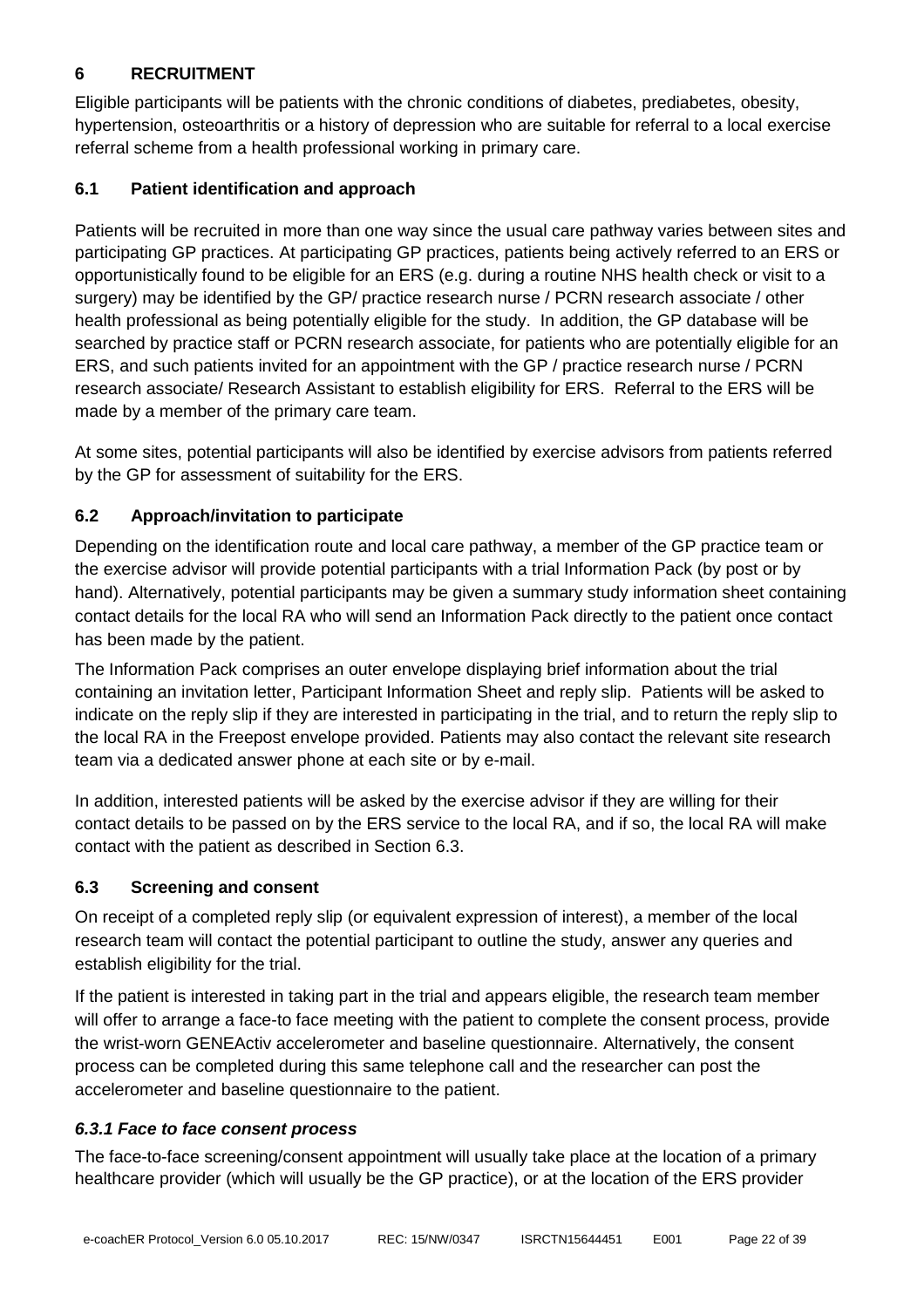(which is usually a leisure centre). Other locations may also be used to maximise convenience for participants and availability of quiet and secure office space, such as in pharmacies, and academic centres and at peoples' homes.

At this session, the research team member will describe the study, answer any questions the patient may have and check final eligibility for the ERS and trial, including the General Practice Physical Activity Questionnaire (GPPAQ). Patients who are willing and eligible to take part will be asked to complete, sign and date the study consent form, which will also be signed and dated by the person obtaining consent. A copy of the signed consent form will be given to the participant and the original signed form will be retained in the Investigator Site File.

#### *6.3.2 Telephone consent process*

If the patient is unable or unwilling to meet with the researcher in person, consent can be obtained via the telephone. Patients will be provided with the same information as in the face to face process (above) and given the opportunity to have any questions answered. Inclusion/exclusion criteria, including the GPPAQ, will be checked. If patients are willing and eligible to take part, the researcher will read out the separate elements of the consent form and get the patient's verbal assent for each one. The researcher should initial each box on the consent form to indicate that each clause has been read to and agreed by the patient. The researcher should sign and date the consent form. A copy of the researcher-only signed consent form will be sent to the participant and the original researcher-only signed form will be retained in the Investigator Site File. Given the nature of the study, there is no requirement for participants to sign the consent form themselves in the case of telephone consent.

*6.4 Planned recruitment rate*The recruitment target is 413 participants (138 participants per site). The following strategies to maximise recruitment will be used as necessary:

- Encourage practices to maintain or increase routine identification and referral of patients into local ERS's.
- Engage with GP practices and/or exercise advisors at the ERS's to identify eligible patients.
- Raise patient awareness of the study at GP practices and ERS's (e.g. presentations, posters, website) to foster opportunistic interest.
- Site PI's and RAs to work closely with the local Research Network, to identify practices for recruitment in a timely manner.
- Utilise the site research assistant (RA) to maintain a proactive approach to recruitment and monitor ERS waiting times (referral throughput) to ensure the recruitment rate approximately matches the ERS capacity.

# *6.4.1 Addressing trial and intervention 'reach'*

There is a risk of recruiting a higher proportion of patients who tend to be more physically active (and hence with less to gain from the intervention), and only those familiar with web-based and mobile technologies. In order to recruit less active patients and those with only limited familiarity with internet and mobile technologies the following approaches have been and will continue to be used:

- Conduct focus groups and individual interviews with patients and practitioners with relevant experience to determine how best to describe the study and intervention in recruitment and intervention (e.g. Welcome Pack) materials.
- Work with local authority and third sector organisations to identify local opportunities to ensure that appropriate IT support can be described in trial materials and provided to participants receiving e-coachER.
- Identify specific roles for the e-coachER RA to support patients' use of the technology.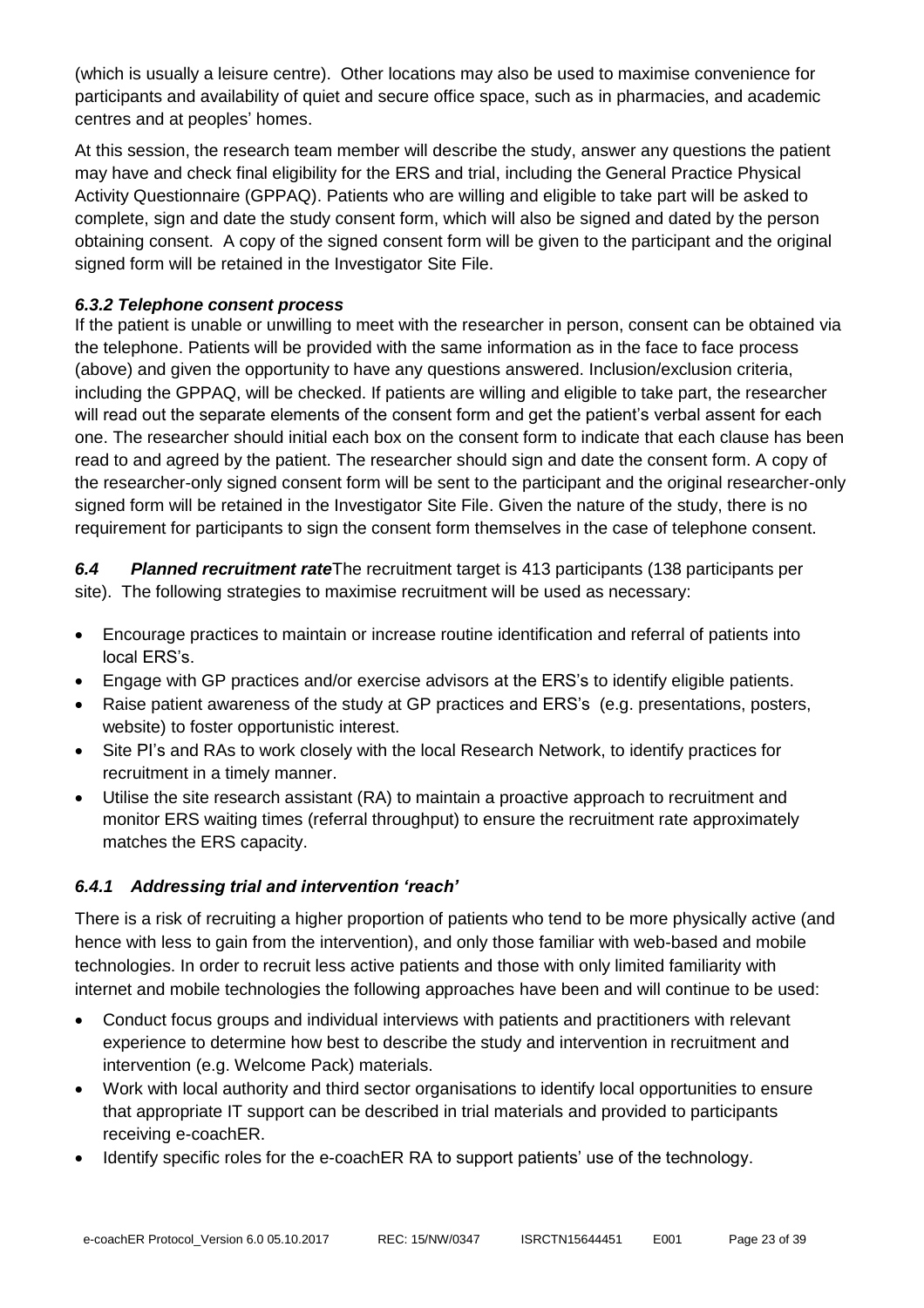<span id="page-24-0"></span>• Continue to monitor local and academic reports on optimising the use of e-coachER for those with low IT use (e.g. older people, disadvantaged populations).

# **7 BASELINE DATA COLLECTION**

Baseline data collection includes demographic data, a simple IT literacy question the baseline questionnaire booklet and baseline accelerometry data. Demographic data will be collected by direct questioning at the time of consent and recorded in the case report form (CRF).

Participants attending a face to face screening/consent visit will complete the baseline questionnaire booklet at this visit, following consent. Each participant will also be provided with a GENEActiv accelerometer. The researcher conducting the face-to-face screening appointment will attach the accelerometer to the participant's non-dominant wrist. The participant will be asked to wear the accelerometer for the next seven days and to return it to the Peninsula CTU after that time, in the prepaid envelope supplied. The researcher will send the complete baseline questionnaire booklet to the CTU.

For participants consenting to the study by telephone, the local researcher will post a copy of the researcher-signed consent form, baseline questionnaire booklet, accelerometer, instructions for use and a pre-paid return envelope to the participant following verbal consent. The completed questionnaire booklet and used accelerometer will be returned directly to the CTU by the participant.

The CTU will send a standard letter to participants three days after the accelerometer has been administered by post, as a prompt to the participant to begin wearing the accelerometer, if not already doing so.

The CTU will send up to two reminder letters (at 2 and 4 weeks) and/or make two telephone calls) to participants to prompt the return of both accelerometers and baseline questionnaire booklets. If the participant has not returned the accelerometer after 6 weeks the local Research Assistant will remind the participant via the telephone. Participants who return the accelerometer to the CTU will receive a high street/online store voucher of £20 as a 'thank you' payment.

# <span id="page-24-1"></span>**8 RANDOMISATION**

Following receipt of the baseline survey and accelerometer, randomisation will be carried out by the PenCTU. Randomisation will be conducted by means of a secure, password protected web-based system created and managed by the CTU in conjunction with the trial statistician. Participants will be randomised to usual ERS or usual ERS plus access to e-coachER in a 1:1 ratio, stratified by site (1=SW; 2=Birmingham; 3=Glasgow) with minimisation by patient's perception of main medical referral reason (1=control diabetes; 2=weight loss; 3=lower blood pressure; 4=manage lower limb osteoarthritis symptoms; 5=manage mood/depression), IT literacy level (1=lower confidence; 2=higher confidence). To maintain concealment, the minimisation algorithm will retain a stochastic element.

CTU will inform the participant of the treatment allocation by standard letter. Participants allocated to the intervention arm will also be sent an e-coachER Welcome Pack (see section 7).

Blinding of trial participants is not possible, given the nature of the intervention. Given that the primary outcome is an objective measure of physical activity recorded by the wrist-worn accelerometer and the secondary outcomes will be assessed by participant questionnaire self-completion, the risk of assessor bias is likely to be negligible in this study. However, to minimise any potential bias, the statistical analysis will be kept blinded and the code for group allocation not broken until the primary and secondary analyses have been completed.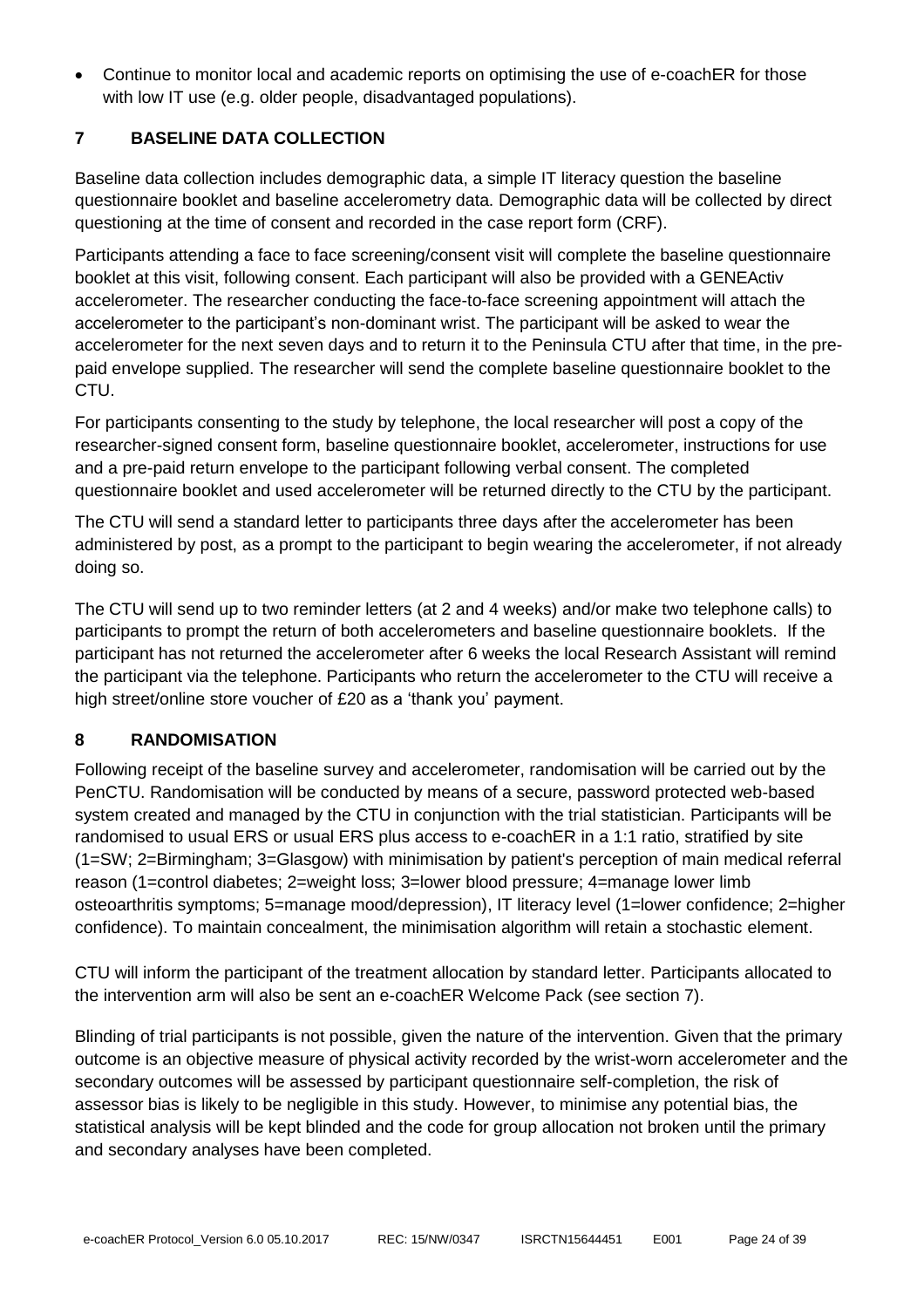# <span id="page-25-0"></span>**9 TRIAL INTERVENTION**

The e-coachER intervention is an engaging support package to help people on an ERS to become and remain more physically active. The intervention consists of an interactive website plus a pedometer and a fridge magnet with paper strips for recording the number of daily activity steps and minutes of moderate intensity physical activity. Without engagement, the intervention can have no additional benefit. The first point of contact with the intervention is therefore a user-friendly Welcome Pack. Figure 2 shows the version to be given out at face-to-face opportunities; a non-boxed version will be used for mailing to participants.

The Welcome Pack contains a User Guide with a unique User ID to enable participants to register and log into the e-coachER website easily. It also includes a good quality pedometer and the fridge magnet with attached record sheets. Contact details for further IT support are also provided. The User Guide shows screenshots of pages in the e-coachER website, including the seven 'Steps to Health'.

# **Figure 2: The Welcome Pack**



E-coachER aims to increase uptake of support offered by exercise practitioners at the ERS, but also provides a stand-alone interactive website to facilitate skill development to remain physically active.

The support provided by the e-coachER website is autonomous in that participants set their own (hopefully progressive) targets and choose their preferred types of activities. Appendix 1 shows each element of the e-coachER support package, the objective of each element, the behaviour change technique used to achieve each objective, and the strategy for implementing each behaviour change technique. The Research Assistant at each site will provide general and local motivational IT support and the LifeGuide technician will support minor operational issues across all sites.

# <span id="page-25-1"></span>**10 TRIAL ACTIVITIES AND FOLLOW-UP**

The study schedule is given in Table 1.

#### **10.1 Exercise Referral Scheme**

Participants will attend the ERS according to local standard care, typically after completion of baseline assessments and randomisation to trial arm. Protocols for ERS's have been agreed at each site. These vary from the more traditional approach with patients receiving supervised exercise sessions by a qualified exercise practitioner 1-2 times per week to more office-based support and signposting to exercise in a variety of community settings.

#### **10.2 Follow-up assessments**

At four weeks post-randomisation, the CTU will email all participants a survey about ERS attendance. At four and twelve months post-randomisation, the CTU will post all participants an explanatory cover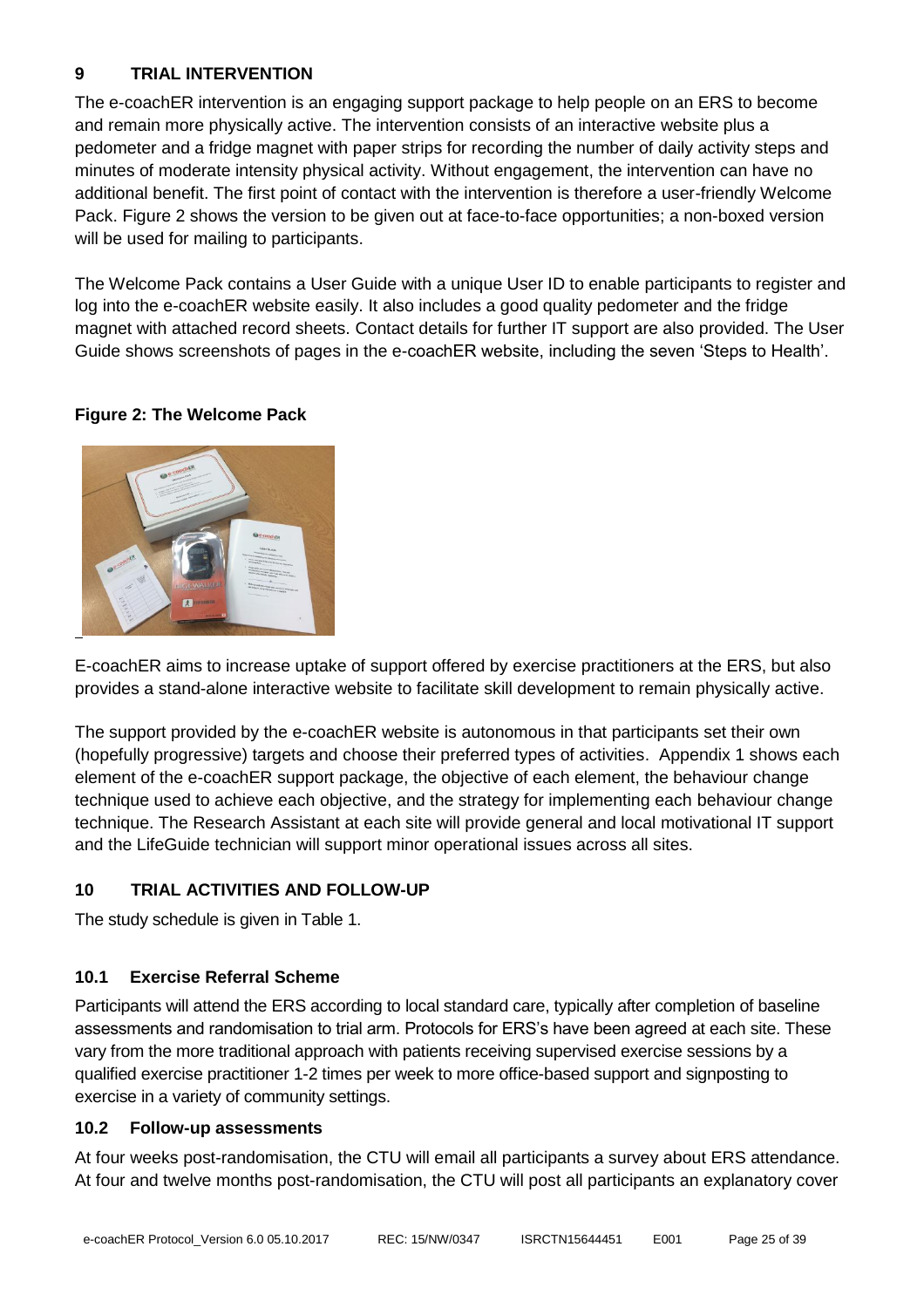letter, an accelerometer (with an instruction sheet), self-completion questionnaire booklet, and a prepaid envelope for return of the accelerometer and questionnaire booklet.

The CTU will send a standard letter to participants approximately 1 week prior to the 4 month and 12 month follow-up assessments, as notification that the items listed above will shortly be sent. Furthermore, the CTU will send a standard letter to participants three days after the accelerometer has been administered, as a prompt to the participant to begin wearing the accelerometer, if not already doing so.

The CTU will send up to two reminder letters to participants (supported by a telephone call or email as required) to prompt the return of both the accelerometer and questionnaire booklet. Participants who return the accelerometer to the CTU will receive a high street/online store voucher (£20 at four months and £20 at twelve months) as a 'thank you' for participating.

| Measure                                                                                                   | <b>Baseline</b> | 4<br>weeks | 4<br>months | 12<br>months |
|-----------------------------------------------------------------------------------------------------------|-----------------|------------|-------------|--------------|
| (IT needs assessment at screening)                                                                        |                 |            |             |              |
| Demographics                                                                                              | X               |            |             |              |
| Medical condition for referral                                                                            | X               |            |             |              |
| Accelerometer (worn for 1 week) - minutes of MVPA,<br>sleep, and light activity per week                  | X               |            | X           | X            |
| Sessions held with exercise practitioner (retrospective<br>self-report) as an indicator of ERS engagement |                 |            | X           | X            |
| Self-reported physical activity (7 day PA questionnaire)                                                  | X               |            | X           | X            |
| Health & social care resource use                                                                         | X               |            | X           | X            |
| EQ-5D-5L, SF12v2                                                                                          | X               |            | X           | X            |
| <b>HADS</b>                                                                                               | X               |            | X           | X            |
| Process outcomes e.g. confidence, importance (1)                                                          | X               |            | X           | X            |
| Qualitative interview (sample of participants)                                                            |                 | X          | X           | X            |
| Retrospective check of ERS attendance (by e-mail and<br>questionnaire)                                    |                 | X          | X           | X            |

#### *Table 1: Study schedule*

(1) See full list in section 2.3 : Secondary outcomes.

#### **10.3 Qualitative assessments**

Qualitative interviews will be conducted by a single e-coachER research assistant, as part of the process evaluation, based in Exeter. The main consent form for the study includes a statement that participants may be contacted for interview but that this part of the study is optional and participants do not have to agree to be interviewed. Upon contacting the participant by phone, the RA will explain the broad interview content, that the interview will be recorded, and processes to ensure the data remains confidential and anonymous during data analysis. Further verbal consent will be obtained, and a consent formed signed by the RA. Interviews will be conducted either face-to-face or over the telephone. All interviews will be transcribed with any personal data or ways of identifying participants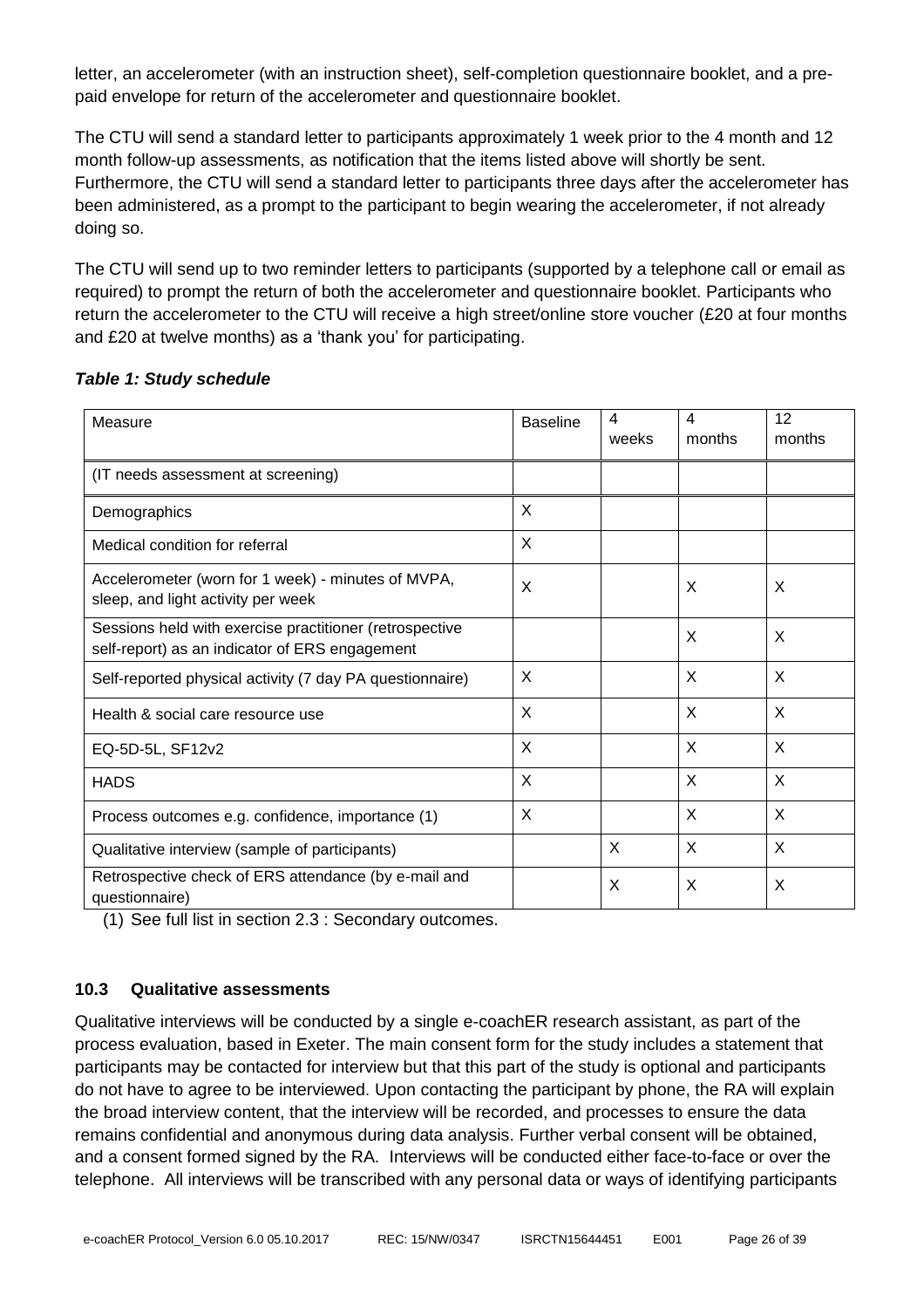being removed. Transcriptions will be coded, thematic analysis performed to identify key findings. The focus of the interviews will be linked to the phase of the research.

# *10.3.1 Feasibility and acceptability of the intervention and trial methods*

(1) To inform our understanding of recruitment feasibility and acceptability, participants who are eligible but who decline to join the study will be asked to indicate by return of the reply slip if they are willing to be contacted to determine what influenced their decision not to join the study. Questions will broadly focus on the following: (a) understanding of what the study/intervention is about based on the Information Pack materials; (b) confidence (or lack of) in using the internet; (c) perceptions of available support to overcome IT issues; (d) beliefs about the value of a website in the context of ERS. We will seek to interview as many participants as possible at this stage.

(2) To inform our understanding of perceptions about engaging with the intervention, we will interview those who, within three weeks of being allocated to the on-line intervention group, (a) do not register on-line for e-coachER or (b) register but then never log in again; or (c) register and log in once, but don't get beyond Step 1 and/or 2 (i.e. do not get involved in any of the core behaviour change techniques, including self-monitoring and goal setting). Questions will broadly focus on perceptions of the Welcome Pack, the process of registering on-line and accessing e-coachER, and the initial content and support provided. We will seek to interview as many participants as possible at this stage.

*10.3.2 Functionality and utility to support behaviour change*Participants from the following groups will be interviewed (a) used e-coachER a few times then stopped, or never get beyond say Step 3 or 4; (b) got through all seven steps. We will select a random sample of about 40 participants but the precise number of interviews will be determined by data saturation and resources available.

The interview schedule will include questions about the value of the Welcome Pack and contents in helping to access e-coachER, the overall web-based support and each of the Steps to Health, in terms of functionality and utility to support behaviour change. Participants will be asked to identify if and how they thought e-coachER provided support in accessing an exercise practitioner within the ERS, and maintaining physical activity. Ideas for additions or revisions to e-coachER will be requested.

Questions about support for behaviour change will also attempt to provide qualitative information about some of the processes within our logic model and to be assessed quantitatively within the four and twelve month assessments. For example, questions will focus on changes in perceived importance of physical activity, support used and received to increase physical activity, perceived changes in competence, and autonomy of decisions concerning physical activity.

# *10.3.3 Interviews with e-coachER facilitators*

E-coachER facilitators at each site will record the type and amount of support requested at an individual level, and provided in field notes. Interviews with e-coachER facilitators during and at the end of the trial will be conducted to identify strengths and weaknesses of their supporting role.

#### **10.4 Withdrawal criteria**

A participant may, at any time, withdraw from the study without giving a reason and without it affecting his/her clinical care. Participants will be asked to give a reason for withdrawal from the study but do not have to provide one. Participants who wish to withdraw will be given the option to continue with partial follow-up, e.g. provide primary outcome data only, to minimise data loss. Participants who withdraw from the study will not be replaced. The CTU data management team will ensure that participants who formally withdraw from the study are not contacted for any subsequent follow-up data collection (aside from any partial follow-up arrangements made with individual participants). Data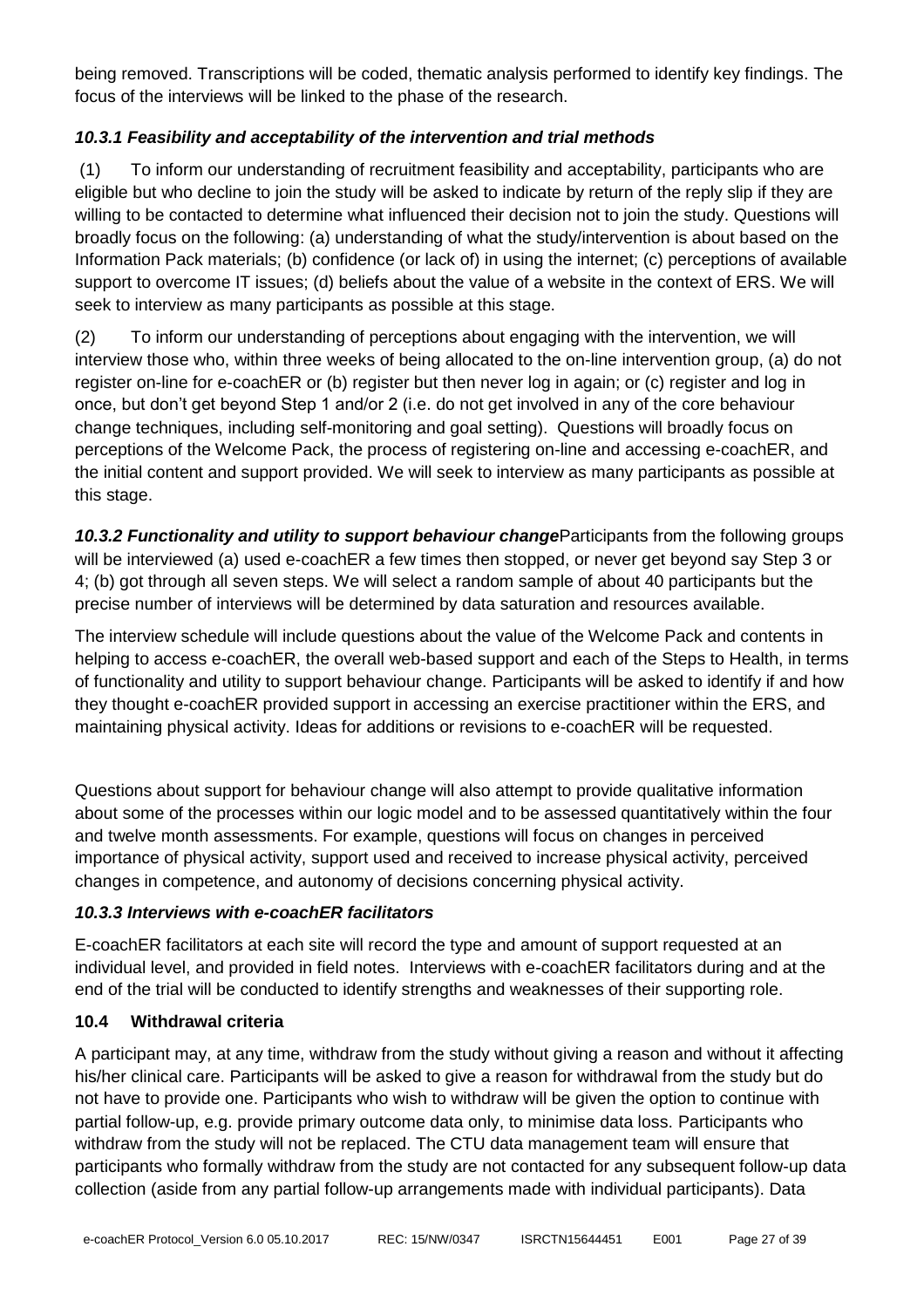collected prior to withdrawal will be included in the study analysis unless a participant specifically requests that their data are removed from the database.

#### **10.5 End of trial**

Participants will normally complete the study after returning the completed twelve month questionnaire booklet and used accelerometer. The trial itself will end on the date that the last participant completes the twelve month follow-up assessments.

#### <span id="page-28-0"></span>**11 SAFETY REPORTING**

#### **11.1 Definitions**

#### **Adverse event (AE)**

Any untoward medical occurrence, unintended disease or injury or any untoward clinical signs in study participants whether or not related to any research procedures or to the intervention.

#### **Serious Adverse Event (SAE)**

A serious adverse event in the context of this study is any untoward medical occurrence that:

- Results in death
- Is immediately life-threatening
- Requires inpatient hospitalisation
- Results in persistent or significant disability/incapacity

#### **11.2 Reporting requirements for this study**

The recording and reporting of non-serious AEs in this study is **not** required. Information about SAEs may be captured in a variety of ways (see below). SAE report forms will be returned to the CTU and entered into the study database. The CTU will prepare quarterly summaries of SAEs, listed by organ system where possible, for review by the DMC and Sponsor.

#### *11.2.2 In-patient data from questionnaires at 4 and 12 months*

The resource use questions in the self-completion study questionnaire booklets ask participants to record the number of in-patient episodes within a set recall period. At the four and twelve month time points, participants are asked to record if they have been hospitalised, the reason for any hospital admission during the past four and eight months respectively and whether they think that the hospitalisation was related to participation in this study. On receipt of a questionnaire indicating a past hospital admission, the CTU will liaise with the relevant local RA who will be responsible for ascertaining further details about the SAE from the participant and/or GP records as appropriate.

#### *11.2.3 Notification of SAEs via GP*

Once a patient is recruited to the study, the participant's GP will be notified by letter. The notification letter includes a request for the GP to contact the CTU in the event of the GP becoming aware of any SAE. On being informed of an SAE, the CTU will liaise with the relevant local RA who will be responsible for ascertaining further details about the SAE from the participant and/or GP records as appropriate.

#### *11.2.4 Notification of SAEs from other sources*

It is possible that the local research team or CTU may become aware of an SAE via patient or relative self-report or some other channel. In such cases, the local RA will be informed of the SAE in order to ascertain further details for reporting to the CTU.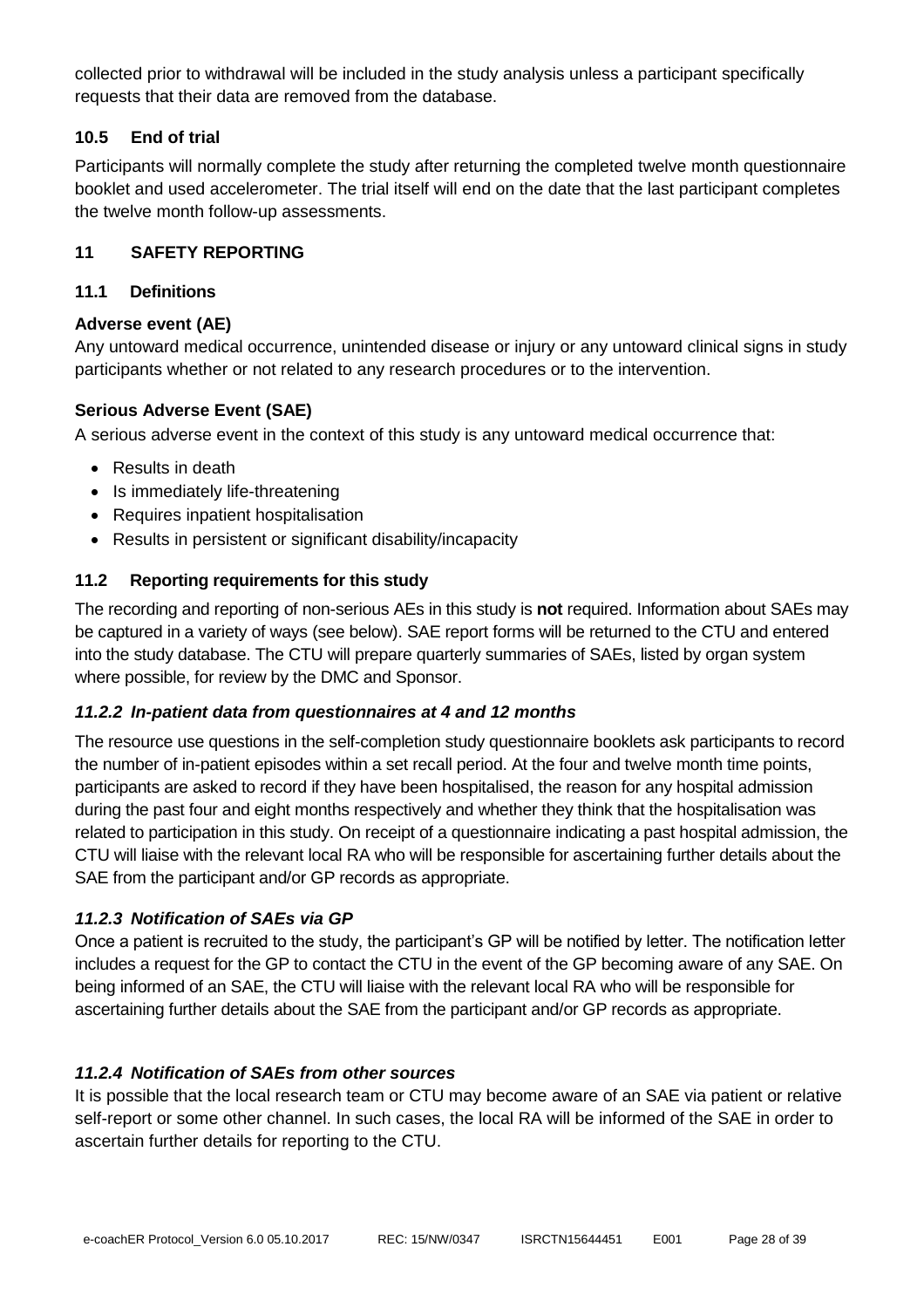# <span id="page-29-0"></span>**12 STATISTICS AND DATA ANALYSIS**

#### **12.1 Sample size calculation**

In absence of a published minimally important difference for MVPA, assuming a 'small' to 'moderate' standardised effect size of 0.35, it is estimated that 413 participants total is required at 88% power and a 2-sided alpha of 5% assuming 20% attrition or 90% power at a 2-sided alpha of 5% allowing for 16% attrition. Given that the e-coachER intervention is being delivered at the level of the individual participant, clustering has not been factored into this revised sample size calculation.

# **12.2 Statistical analysis**

All analyses will be carried out using a detailed *a priori* statistical analysis plan that will be completed and agreed with the TMG and DMC prior to closure of the trial database and the commencement of any data analysis.

Analyses will be reported in full and in accord with CONSORT reporting guidelines (Schultz et al, 2010). Recruitment, intervention and control uptake, outcome completion rates and drop out will be reported (with 95% CIs) as a flow diagram and we will describe baseline participant characteristics in the two trial arms.

The primary analysis will compare the primary and secondary outcomes between intervention and control arms groups according to the principle of intention to treat (i.e. according to original randomised allocation) at twelve months adjusting for baseline outcome values and stratification and minimisation variables (recruitment site, postcode, age gender, and disease indication using logistic regression.

Secondary analyses will be undertaken to compare groups at follow up across all follow up points (i.e. four and twelve months) using a repeated measures approach. In addition, we will seek to undertake secondary per protocol analyses to examine the impact of different levels of the adherence to the e-coachER intervention. Pre-defined definitions of per-protocol will be agreed by the TMG and included in the statistical analysis plan.

The primary analysis model will be extended to fit interaction terms to explore possible subgroup differences in intervention effect in stratification and minimisation variables and the pre-defined baseline characteristics. As not formally powered, these subgroup analyses will be regarded as exploratory and hypothesis-generating. Sensitivity analysis, making different assumptions about the imputation model used will be conducted for both primary and secondary analyses to assess the likely impact of missing data.

Contemporary mediational analysis methods (Emsley et al, 2010) will be used to explore the impact of process outcomes identified in the planned intervention components, including e-coachER engagement, use of behaviour change techniques, and motivation and processes of change (e. g., self-efficacy, autonomy, relatedness).

No interim analysis of primary or secondary outcomes is planned.

Models will be fitted using mixed effects regression models and undertaken in STATA v12.

# **12.3 Interim analysis**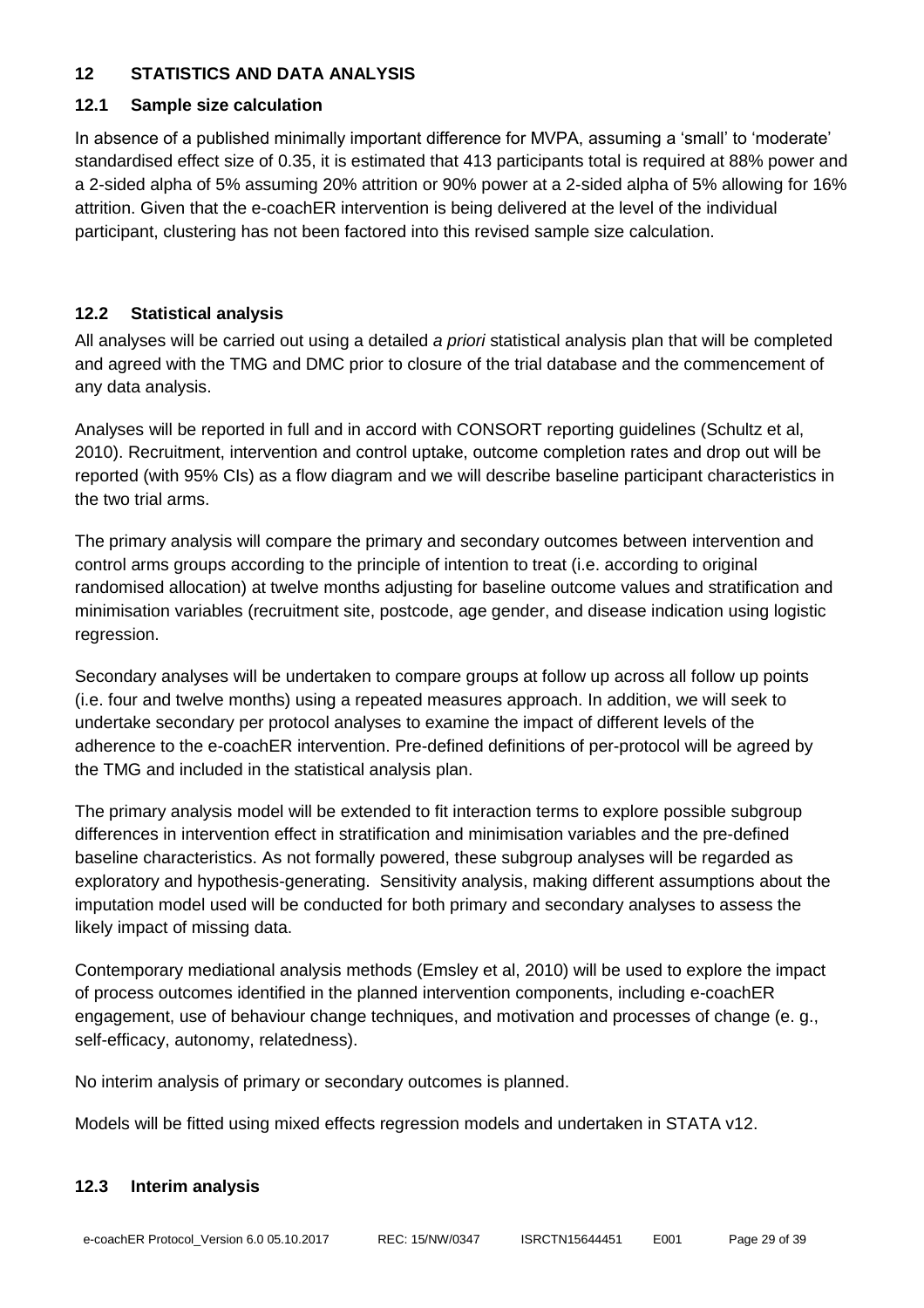Once the recruitment period has finished, descriptive blinded analysis will be undertaken on the baseline data.

# **12.4 Economic evaluation**

The economic analysis will include NHS, personal social services and patient perspective (NICE, 2012), with two approaches:

#### *12.4.1 Within-trial-based analysis*

Resource use data will be used to determine an incremental cost per Quality-Adjusted Life-Year (QALY: based on EQ-5D-5L). Resource use data will be collected via follow-up surveys at four and twelve months, and by e-mail to capture ERS uptake and engagement. Unit costs will be taken from the NHS reference costs (e.g. DH, 2012), standard unit costs (e.g. PSSRU, 2011), and published literature. QALYs will be estimated over the trial period for individual patients using an 'area under the curve' approach. It will also be possible to present the results in the form of a cost-consequence analysis (disaggregated costs next to the important outcomes). Descriptive analyses will show mean total costs and mean utilities by trial arm and differences between trial arms. Non-parametric bootstrapping will be used to estimate differences in mean costs, with 95% confidence intervals, and incremental cost-effectiveness ratios. Uncertainty will be represented in cost-effectiveness acceptability curves (CEACs) and incremental net benefits for the intervention arm versus control.

# *12.4.2 Beyond trial modelling*

A decision analytical model will be used to examine the impact of PA on lifetime risk of developing a series of conditions which are known to be associated with physical activity and for which more robust quantifiable evidence is available (CHD, stroke and type II diabetes, potentially depression- with DH work- EMPHASIS model underway) following extensive previous work (Anokye et al, 2011, Anokye et al, 2014). Costs and QALYs will be discounted at the NICE recommended rates of 1.5% p.a. The modelling approach will be informed by new developments in the field, particularly the EMPHASIS model, which is being developed at Brunel (involves Anoyke) and expected to be completed in 2017.

# <span id="page-30-0"></span>**13 DATA HANDLING**

#### **13.1 Subject numbering**

Each participant will be allocated a unique study number following receipt of the reply slip (or telephone call or email equivalent) indicating interest in the study, and completion of baseline assessments (including accelerometer), and will be identified in all study-related documentation by their study number and initials. A record of names, addresses, telephone numbers and email addresses linked to participants' study numbers will be stored securely on the study database for administrative purposes.

#### **13.2 Data collection**

Data will be recorded on study specific data collection forms (CRFs), usually by the Research Assistant. Participants will complete participant-reported outcome measures. Data will be collected on paper for both study arms, with additional data collected from the e-coachER intervention (via the LifeGuide software platform) for intervention participants. An e-mail will be sent to participants at 4 weeks with a request for information on the number of sessions held with an exercise professional as part of the ERS, will request a response to indicate ERS uptake. All persons authorised to collect and record study data at each site will be listed on the study site delegation logs, signed by the relevant PI.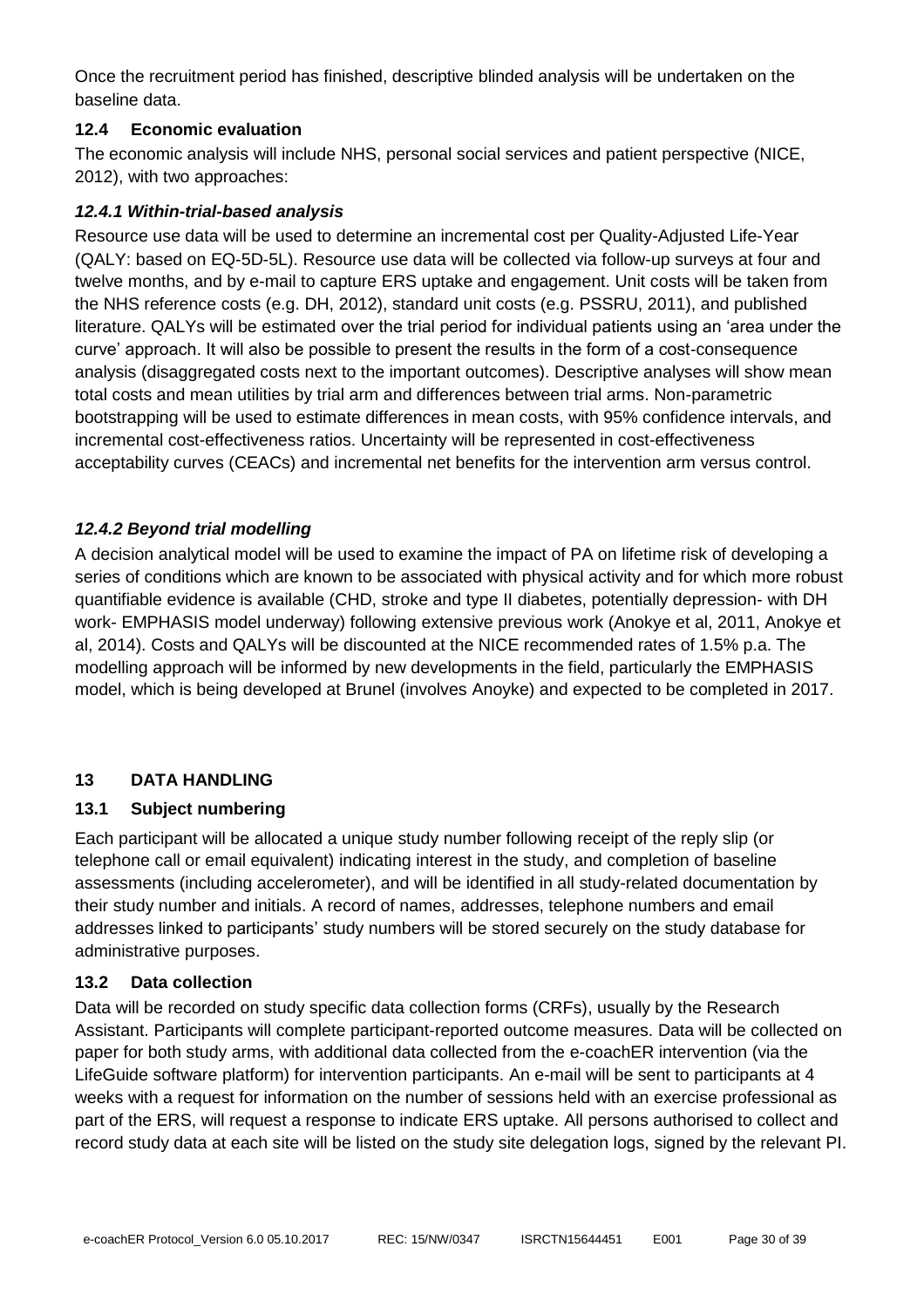# **13.3 Data handling and record keeping**

Completed CRFs will be checked and signed at the research sites by the research assistant or another member of the research team before being sent to the Pen CTU. Original CRF pages and questionnaires will be posted to the CTU at agreed timepoints with copies of the CRF retained at the relevant study site. Forms will be tracked using a web-based study management system. All data will be double-entered by the CTU on to a password-protected database. Double-entered data will be compared for discrepancies using a stored procedure and discrepant data will be verified using the original paper data sheets. Incomplete, incoherent, unreadable or other problem data in the CRF pages will be queried by the CTU with study site staff during data entry to ensure a complete and valid dataset. Questionnaire data will not be queried with participants. The CTU may complete further validation of data items, perform logical data checks and raise further data queries after data collection has been completed. The final export of anonymous data will be transferred to statisticians for analysis after all data cleaning duties have been performed by the CTU, this will usually be via email or a removable storage device. Identifiable information will not be exported from the study database as part of the final export.

Accelerometers will be received by the PenCTU and data will be downloaded via GENEActiv software, and linked to participant ID numbers. Files will be checked before the accelerometers are recirculated. Files will be then further analysed with bespoke software to classify data into levels of physical activity intensity using accepted cut-points. Standard operating procedures will be applied to make adecision about dealing with missing data. Selected primary and secondary accelerometer derived outcomes will be merged into an individual participant data set, and securely stored as below.

# **13.4 Data confidentiality and security**

The research team will ensure that participants' anonymity is maintained on all documents. Data will be collected and stored in accordance with the Data Protection Act, 1998.

Electronic study records will be stored in a SQL server database, stored on a restricted access, secure server maintained by Plymouth University. Data will be entered into the database via a bespoke webbased data entry system encrypted using SSL. Access to electronic data will be permission based, with access to identifiable information limited to those processing questionnaires and performing initial screening activities. Data entered onto the database will be backed up according to PenCTU SOPs.

Within the CTU, anonymised paper-based study data will be stored in locked filing cabinets within a locked office. Any paper-based participant related identifiable data will be stored separately from the study data. Copies of study data retained at study sites will be securely stored for the duration of the study prior to archiving.

# **13.5 Access to data**

The CTU data team will have access to the full dataset, including identifiable data. Site based researchers will have access to the dataset for participants from their site, including identifiable information, to perform screening activities. Other members of the study team and the CTU will have restricted access to anonymised study data. Access will be granted to the Sponsor and host institution on request, to permit study-related monitoring, audits and inspections. Access to the database will be overseen by the CTU data manager and trial manager.

# **13.6 Archiving**

Following completion of data analysis and submission of the end of study report, the Sponsor will be responsible for archiving the study data and essential documentation in a secure location for a period of five years after the end of the trial. No trial-related records should be destroyed unless or until the Sponsor gives authorisation to do so.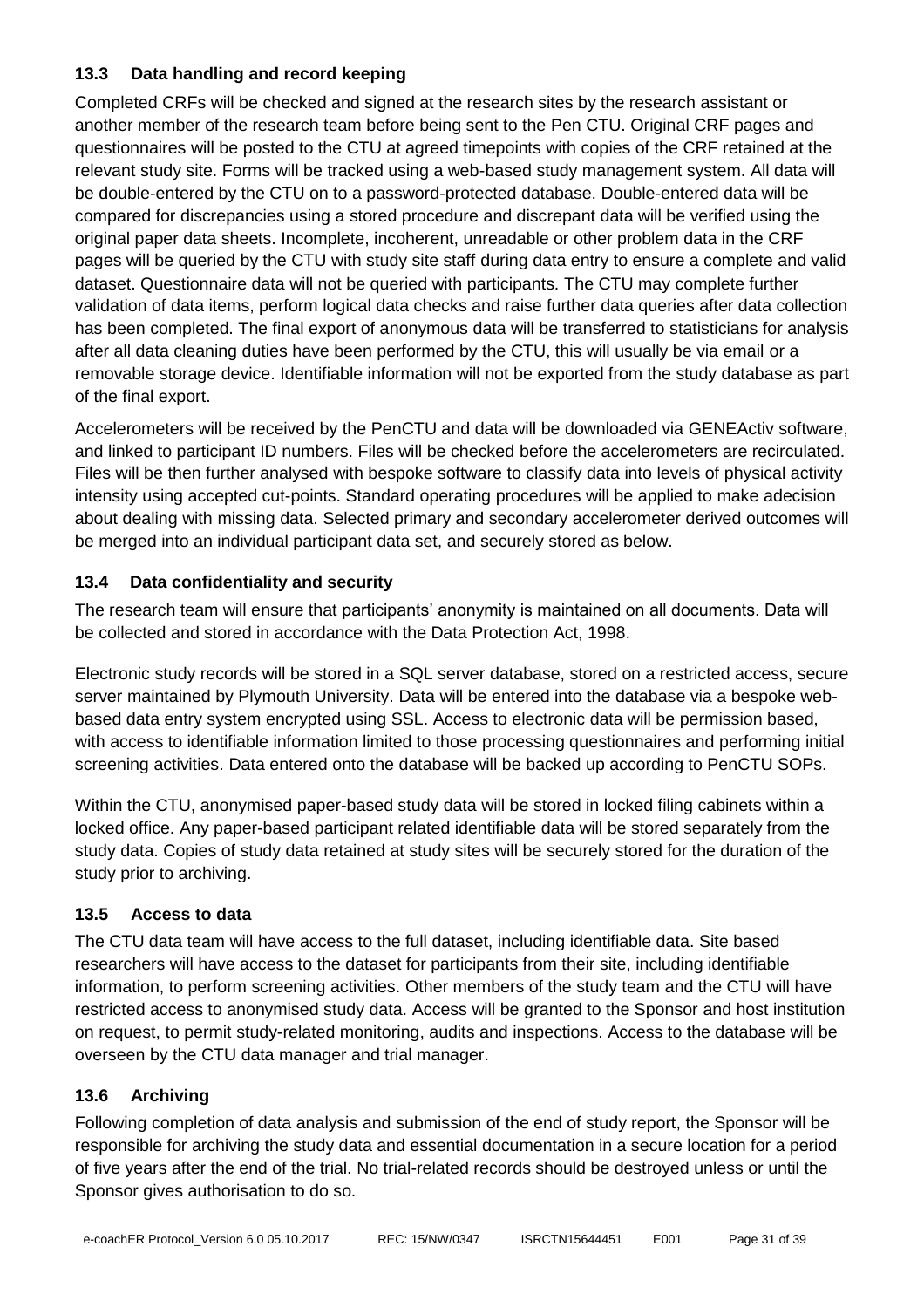# <span id="page-32-0"></span>**14 MONITORING, AUDIT & INSPECTION**

A trial monitoring plan will be developed and agreed by the TMG based on a risk assessment. This will involve central data monitoring but may also include on-site monitoring by the CTU trial manager. The Principal Investigators will be required to permit the CTU trial manager or deputy to undertake such monitoring as required to ensure compliance with the approved trial protocol and applicable SOPs, providing direct access to source data and documents as requested.

# <span id="page-32-1"></span>**15 ETHICAL AND REGULATORY CONSIDERATIONS**

# **15.1 Research Ethics Committee (REC) review & reports**

The study will be undertaken subject to appropriate Research Ethics Committee (REC) approval and local NHS Research & Development approvals. The trial will be conducted in accordance with the protocol, the principles of the Declaration of Helsinki and ICH GCP. Any amendments of the protocol will be submitted to the Sponsor and REC for approval.

Substantial amendments that require review by REC will not be implemented until the REC grants a favourable opinion and the amendment has been reviewed by relevant NHS R&D departments as required. All correspondence with the REC will be retained in the Trial Master File and Investigator Site Files. An annual progress report will be submitted to the REC within 30 days of the anniversary date on which the original favourable opinion was given, and annually until the trial is declared ended. If the study is ended prematurely, the Chief Investigator will notify the REC, including the reasons for the premature termination. Within one year after the end of the study, the Chief Investigator will submit a final report with the results, including any publications/abstracts, to the REC.

# **15.2 Protocol compliance**

Protocol deviations will be monitored by the CTU and reported to the Chief Investigator and Sponsor as appropriate. Significant deviations from the protocol which frequently recur are not acceptable and may potentially be classified as a "serious breach".

# **15.3 Notification of serious breaches of GCP and/or the protocol**

A "serious breach" is a breach of the protocol or of the conditions or principles of Good Clinical Practice which is likely to effect to a significant degree –

- (a) the safety or physical or mental integrity of the subjects of the trial; or
- (b) the scientific value of the trial

The Sponsor will be notified immediately of any case where the above definition applies during the trial period. The Sponsor is responsible for notifying the REC of a serious breach in any study within seven days of the matter coming to their attention.

# **15.4 Indemnity and insurance**

The University of Plymouth (as research sponsor) and its research collaborators will be required under the terms of their collaboration agreement to maintain public liability, professional indemnity and employer's liability insurance (together with such other insurance as the sponsor may require from time to time) to cover liabilities arising from the study.

In addition, each party is required under their collaboration agreement to indemnify the other parties and their staff against all claims, proceedings, liabilities, losses and costs incurred by them as a result of or in connection with the indemnifying party's negligent acts or omissions, negligent delivery of its work under the study, negligent performance or breach of its obligations under the agreement, wilful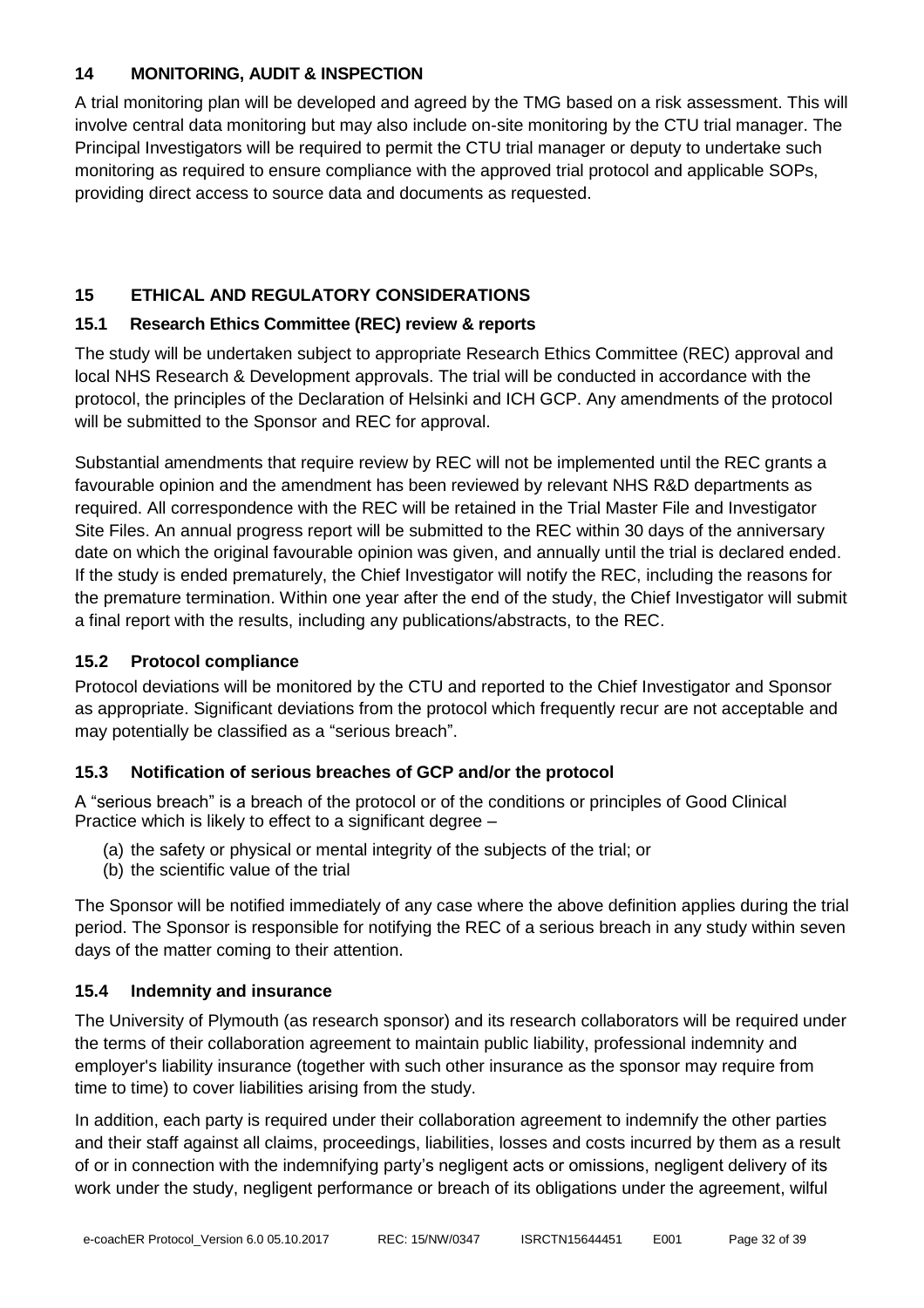misconduct or breach of statutory duty (including liability for damage to property, injury or death caused by any such negligent act, omission or wilful misconduct).

All participants taking part in the exercise referral scheme will be covered in case of harm by the relevant exercise provider's public liability, professional indemnity and premises insurance.

# <span id="page-33-0"></span>**16 DISSEMINATION POLICY**

We will use newsletters to maintain contact with participants throughout the trial. At the end of the trial, the study team will prepare a plain English summary of the main study results (comparing the two trial arms) which will be sent by e-mail or post to study participants. The research team will work with stakeholders at each site, and nationally, to help to interpret the results and the implications for policy and practice. Dissemination may involve presentation at meetings of relevant support groups or other lay audiences, as well as NHS strategy forum at local and national level.

There will be a standing item on the agenda for each Project Management Group meeting (quarterly) on the publication plan and establishing authorship rules. We shall aim to submit the trial Protocol for publication no later than the end of the 3 month internal pilot phase of the study. Reports will comply with current CONSORT guidelines for publishing randomised trials (http://www.consort-statement.org/*)*  and TIDieR guidelines for intervention reporting *(*http://www.equator-network.org/reportingguidelines/tidier/*)*. The study results will be submitted for publication in relevant international, high impact, peer reviewed journals. Names of key collaborators and groups who have contributed to the trial will be clearly stated in all publications. The study findings will be presented at regional, national and international meetings as appropriate.

# <span id="page-33-1"></span>**17 REFERENCES**

Anokye N et al (2011). The cost-effectiveness of exercise referral schemes. BMC Pub Health, 11:954.

Anokye N et al et al (2014). Is brief advice in primary care a cost-effective way to promote physical activity. Br J Sp Med, 48, 202-206.

[Benaissa M](http://www.ncbi.nlm.nih.gov/pubmed?term=Benaissa%20M%5BAuthor%5D&cauthor=true&cauthor_uid=23366135) et al et al (2012). Tele-healthcare for diabetes management: A low cost automatic approach. [Conf Proc IEEE Eng Med Biol Soc.](http://www.ncbi.nlm.nih.gov/pubmed/23366135) twelve90-3.

BHF (2010). A Snapshot of ER Schemes Operating in England, Scotland & Northern Ireland - 2006- 2008. British Heart Foundation Final Report, 2010. Chalder M et al (20twelve). Facilitated physical activity as a treatment for depressed adults: randomised controlled trial. BMJ, 344, e2758

[Bouchard C,](http://www.ncbi.nlm.nih.gov/pubmed/?term=Bouchard%20C%5BAuthor%5D&cauthor=true&cauthor_uid=26422244) et al (2015). Less sitting, more physical activity, or higher fitness? [Mayo Clin](http://www.ncbi.nlm.nih.gov/pubmed/26422244)  [Proc.,](http://www.ncbi.nlm.nih.gov/pubmed/26422244) 90(11):1533-40.

Campbell F, et al. (2015). A systematic review and economic evaluation of exercise referral schemes in primary care: a short report. Health Technol Assess. 19(60):1-110.

Compernolle S, et al. (2015). Effectiveness of a web-based, computer-tailored, pedometer-based physical activity intervention for adults: a cluster randomized controlled trial. J Med Internet Res. 9;17(2):e38.

Davies CA, et al. (2012). Meta-analysis of internet-delivered interventions to increase physical activity levels. Int J BehavNutr Phys Act. 9:52.

Devi R, et al. (2015). Internet-based interventions for the secondary prevention of coronary heart disease. Cochrane Database Syst Rev. 12:CD009386.

DH (2011). Start Active, Stay Active: A report on physical activity from the four home countries' Chief Medical Officers. London Depart of Health.

DH. NHS Reference costs (2011/12). London: Depart of Health, 2012.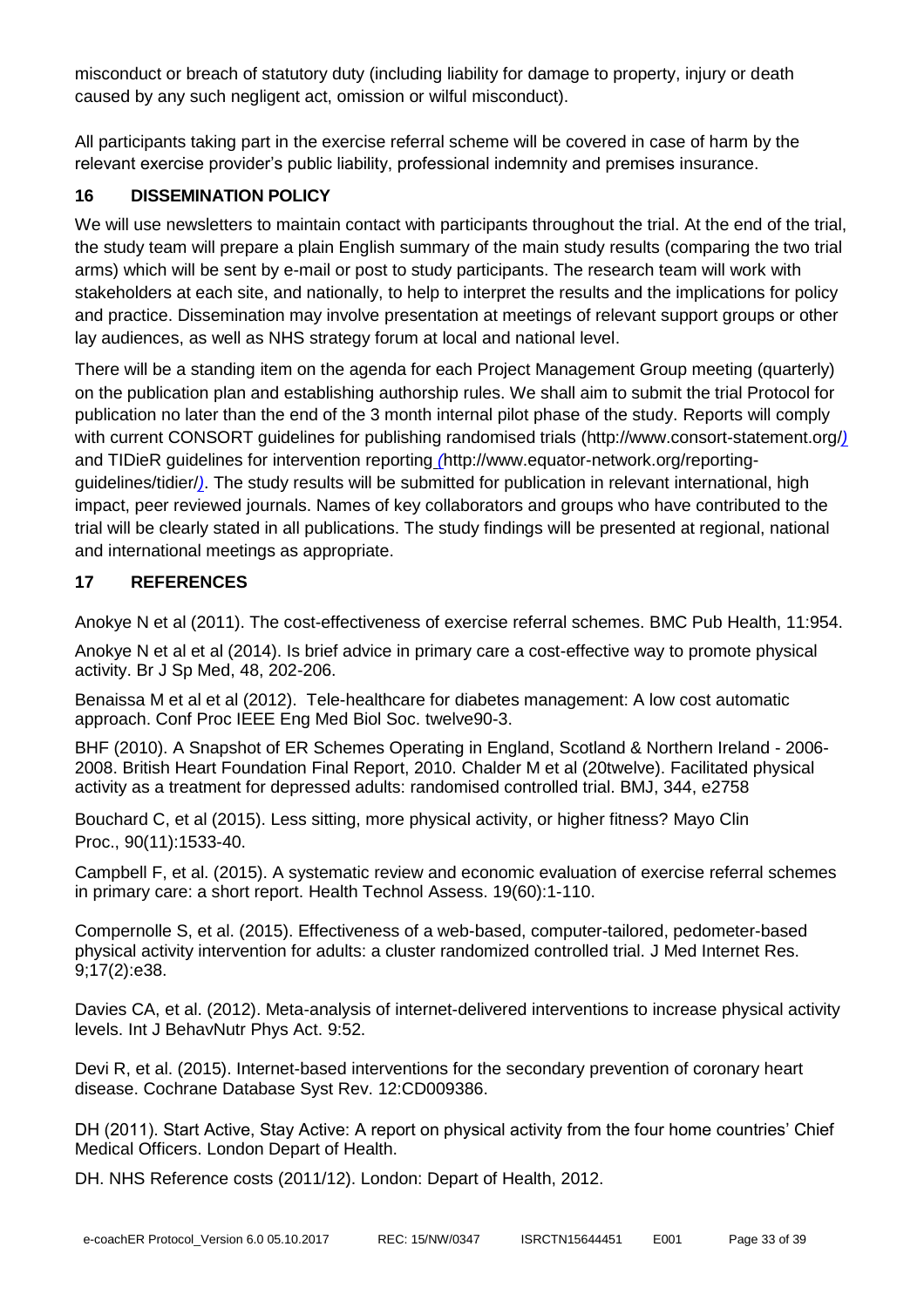[Dunstan DW](http://www.ncbi.nlm.nih.gov/pubmed?term=Dunstan%20DW%5BAuthor%5D&cauthor=true&cauthor_uid=15616225) et al (2005). Home-based resistance training is not sufficient to maintain improved glycemic control following supervised training in older individuals with type 2 diabetes. Diab Care, 28, 3-9.

Emsley R et al (2010). Mediation and moderation of treatment effects in randomised controlled trials of complex interventions. Stat Methods Med Res. 19, 237-70.

[Greaves CJ](http://www.ncbi.nlm.nih.gov/pubmed?term=Greaves%20CJ%5BAuthor%5D&cauthor=true&cauthor_uid=21333011) et al (2011). Systematic review of reviews of intervention components associated with increased effectiveness in dietary and physical activity interventions. BMC Pub Health, 18, 119.

Harris T, et al. (2015). A primary care nurse-delivered walking intervention in older adults: PACE (pedometer accelerometer consultation evaluation)-Lift cluster randomised controlled trial. PLoS Med. 12(2):e1001783.

Joseph RP, et al. (2014). Internet-based physical activity interventions. Am J Lifestyle Med. 8(1):42- 68.

Larsen B, Gilmer T, Pekmezi D et al (2015). Cost effectiveness of a mail-delivered individually tailored physical activity intervention for Latinas vs. a mailed contact control. Int J of Beh Nutr & Phys Act, 12:140

Lloyd S et al (2013). Losing weight online with POWeR: a randomised controlled trial of a web-based behavioural intervention in a community setting. Lancet, 382, S62.

Michie S et al (2009). [Effective techniques in healthy eating and physical activity interventions: a meta](http://www.ncbi.nlm.nih.gov/pubmed/19916637)[regression.](http://www.ncbi.nlm.nih.gov/pubmed/19916637) Health Psychol, 28, 690-701.

[Morrison](http://www.ncbi.nlm.nih.gov/pubmed/?term=Morrison%20LG%5BAuthor%5D&cauthor=true&cauthor_uid=25355131) LG, et al, [Yardley L.](http://www.ncbi.nlm.nih.gov/pubmed/?term=Yardley%20L%5BAuthor%5D&cauthor=true&cauthor_uid=25355131) (2014). Understanding usage of a hybrid website and smartphone app for weight management: a mixed-methods study. J Med Internet Res. 16(10):e201.

[Newman MG](http://www.ncbi.nlm.nih.gov/pubmed?term=Newman%20MG%5BAuthor%5D&cauthor=true&cauthor_uid=21095051) et al (2011). A review of technology-assisted self-help and minimal contact therapies for anxiety and depression: is human contact necessary for therapeutic efficacy? Clin Psychol Rev., 31, 89-103.

NICE (2008a). Type 2 diabetes: The management of type 2 diabetes.

NICE (2008b). Type 2 diabetes: The management of type 2 diabetes. Osteoarthritis: The care and management of osteoarthritis in adults.

NICE (2009). Depression: The treatment and management of depression in adults.

NICE (2010). Obesity: Guidance on the prevention, identification, assessment and management of overweight and obesity in adults and children.

NICE (2011). Hypertension: Clinical management of primary hypertension in adults.

NICE (2012). Methods for the development of NICE public health guidance.

Pavey TG et al (2012). Levels and predictors of exercise referral scheme uptake and adherence: a systematic review. J of Epid Comm Health, 66, 737-44.

Pavey TG et al (2011a). Clinical effectiveness and cost-effectiveness of exercise referral schemes. HTA Report.

Pavey, T.G., et al. (2011b). Effect of exercise referral schemes in primary care on physical activity and improving health outcomes: systematic review and meta-analysis. British Medical Journal. 343: d6462.

PSSRU (2011) Unit costs of health & social care. Kent: Personal Social Services Research Unit. , University of Kent, 2011.

[Rouse PC](http://www.ncbi.nlm.nih.gov/pubmed?term=Rouse%20PC%5BAuthor%5D&cauthor=true&cauthor_uid=21827332) et al (2011). In the beginning: role of autonomy support on the motivation, mental health and intentions of participants entering an exercise referral scheme. [Psychol Health.,](http://www.ncbi.nlm.nih.gov/pubmed/21827332) 26, 729-49.

Schulz KF et al (2010). CONSORT 2010 statement: updated guidelines for reporting parallel group randomised trials. BMJ. 340, c332.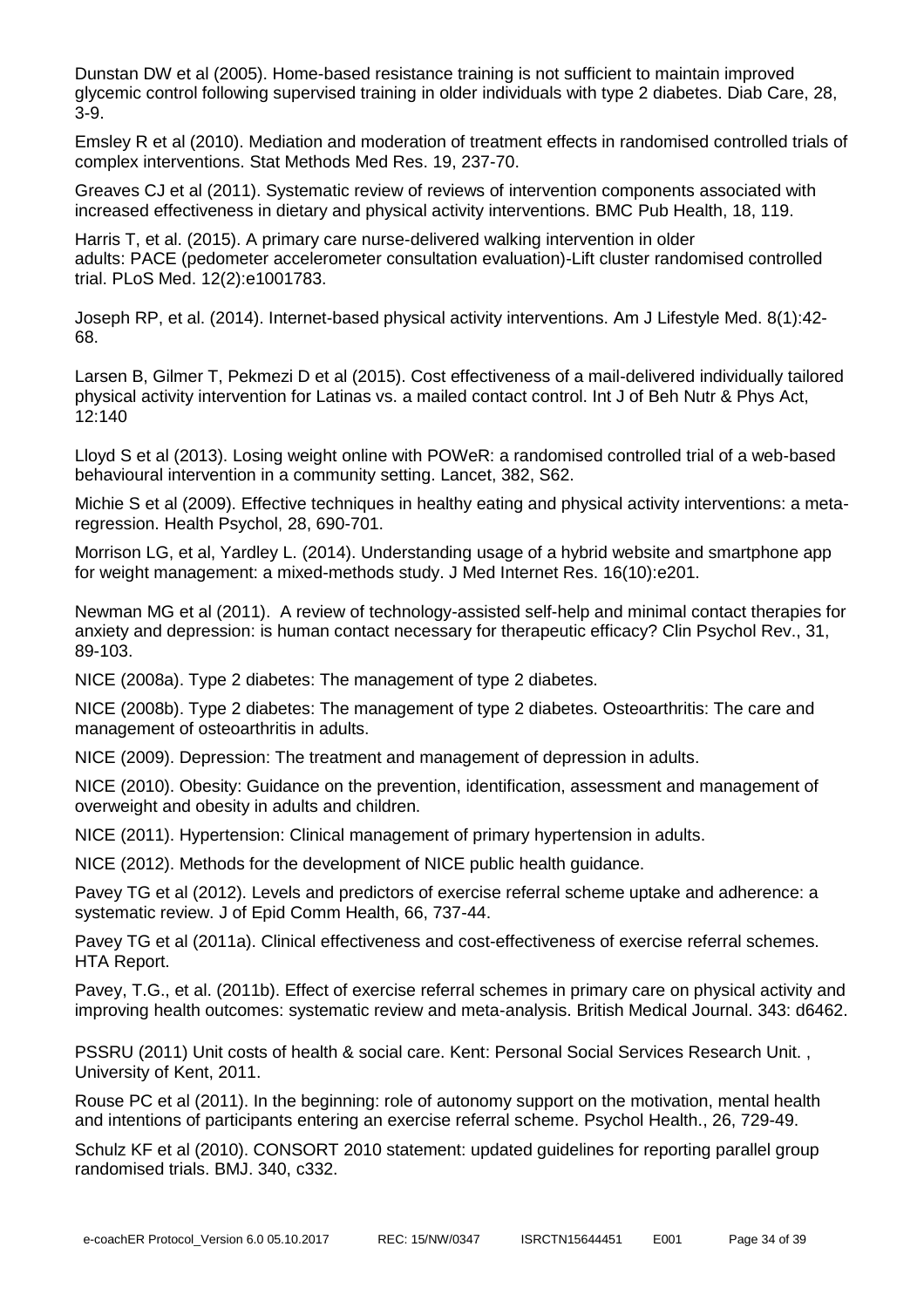Warburton DE, Bredin SS. (2016). Reflections on physical activity and health: What should we recommend? Can J Cardiol. 32(4):495-504.

Wijsman CA, et al. (2013). Effects of a web-based intervention on physical activity and metabolism in older adults: randomized controlled trial. J Med Internet Res.15(11):e233.

Williams S et al (2013). A qualitative case study of LifeGuide: Users' experiences of software for developing Internet-based behaviour change interventions. Health Info J, 19, 61-75.

Yardley L, et al. (2014). Randomised controlled feasibility trial of a web-based weight management intervention with nurse support for obese patients in primary care. Int J BehavNutr Phys Act. 21;11:67.

Yardley L et al (2010). Understanding reactions to an internet-delivered self-care intervention: accommodating user preferences for information provision. BMC Med Info & Decision Making, 10, 52.

Yardley L (2011). The multidisciplinary future of e-health interventions: Learning from LifeGuide. Psych & Health, 26(suppl. 2): 352-353.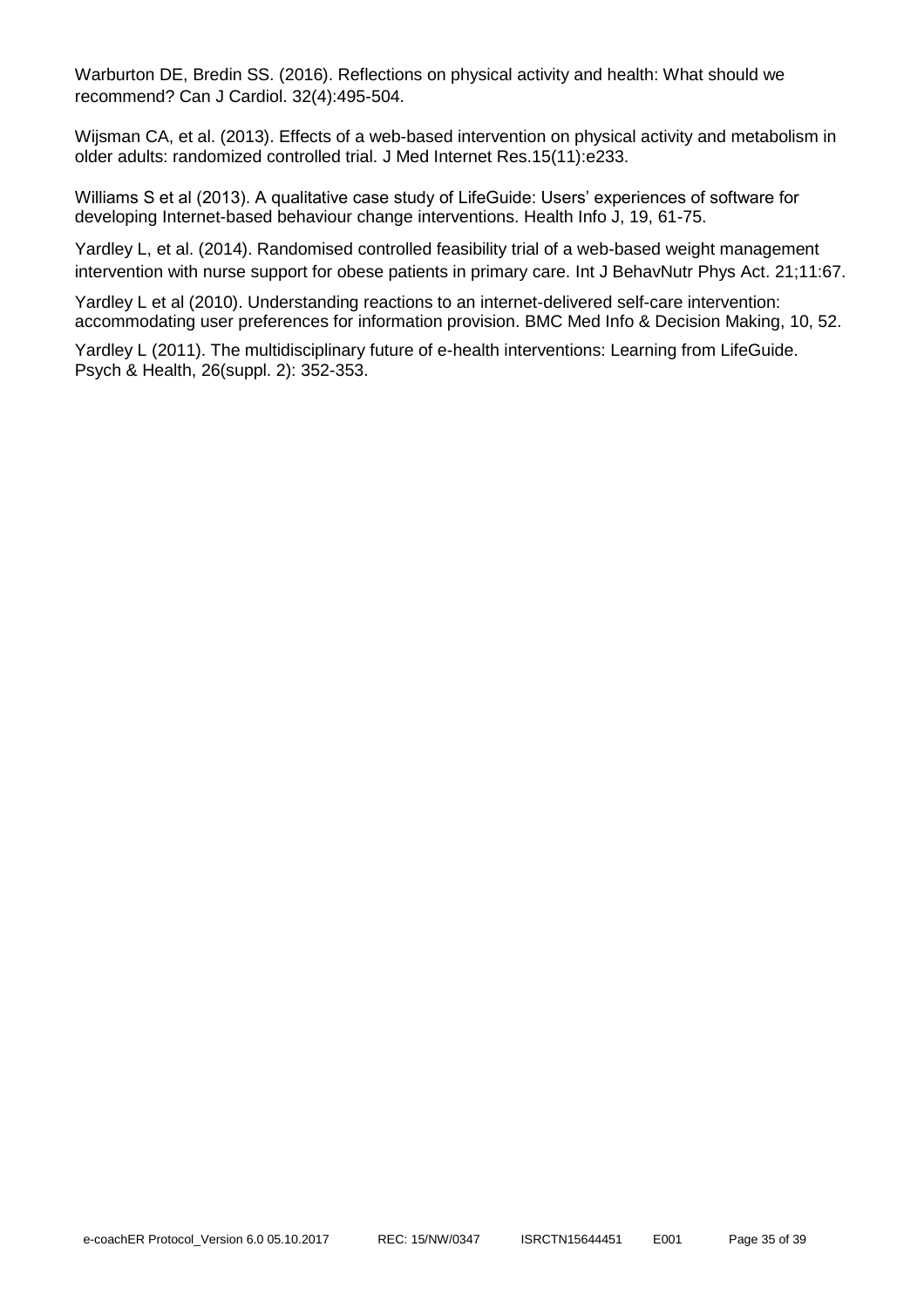# **18. APPENDICES**

# **18.1 Appendix 1: e-coachER indicative intervention framework**

| <b>Sequential</b><br>process                                                                                                         | <b>Performance objectives</b>                                                                                                                                                                                                                                                                                     | <b>Behaviour Change</b><br><b>Techniques</b>                                                              | <b>Implementation Strategy</b>                                                                                                                                                                                                                                                                                                                                                                                                                                                                                                                                                                                                                                                                                                                                                                                                                                                                                                                                                                                                    |
|--------------------------------------------------------------------------------------------------------------------------------------|-------------------------------------------------------------------------------------------------------------------------------------------------------------------------------------------------------------------------------------------------------------------------------------------------------------------|-----------------------------------------------------------------------------------------------------------|-----------------------------------------------------------------------------------------------------------------------------------------------------------------------------------------------------------------------------------------------------------------------------------------------------------------------------------------------------------------------------------------------------------------------------------------------------------------------------------------------------------------------------------------------------------------------------------------------------------------------------------------------------------------------------------------------------------------------------------------------------------------------------------------------------------------------------------------------------------------------------------------------------------------------------------------------------------------------------------------------------------------------------------|
|                                                                                                                                      |                                                                                                                                                                                                                                                                                                                   | (Michie et al., 2013)                                                                                     |                                                                                                                                                                                                                                                                                                                                                                                                                                                                                                                                                                                                                                                                                                                                                                                                                                                                                                                                                                                                                                   |
| <b>Welcome Pack</b><br>and pedometer<br>(print) & User<br>Guide.<br>Introduction to<br>web-based<br>support for self-<br>directed PA | To introduce the user to the<br>philosophy of the website to<br>become personal coach<br>Build on personal support<br>provided by ERS using web-<br>based platform<br>Support those who don't want to<br>/can't engage with ERS<br>personnel<br>Support achievement of personal<br>goals for PA to enhance health | N/A                                                                                                       | Explain philosophy of using website to<br>become own personal coach.<br>Links provided to local services and<br>other self-help resources to highlight<br>patient autonomy and choice.<br>Offers e-coachER facilitator to help<br>with using technology. Provide link to<br>IT support in Southampton.                                                                                                                                                                                                                                                                                                                                                                                                                                                                                                                                                                                                                                                                                                                            |
| Step 1 - Thinking<br>about the benefits<br>of physical activity                                                                      | Elevate importance of physical<br>activity                                                                                                                                                                                                                                                                        | 82. Information about<br>health consequences<br>83. Information about<br>emotional<br>consequences        | Quiz to engage participants using<br>positive framing.<br>Provide evidence of multiple benefits<br>of PA especially for relevant health<br>condition(s).<br>Elicit and address concerns about PA,<br>describing support given as part of<br>ERS and by website.                                                                                                                                                                                                                                                                                                                                                                                                                                                                                                                                                                                                                                                                                                                                                                   |
| Step 2: Support to<br>get active                                                                                                     | To encourage user to access<br>and create social support<br>networks<br>To encourage user to take<br>advantage of exercise referral<br>scheme                                                                                                                                                                     | 1.Social support<br>(practical)<br>2. Social support<br>(emotional)<br>3. Social support<br>(unspecified) | Explain how to make the most out of<br>the ERS support to learn how to<br>become own personal trainer in future.<br>Explain how user can create a<br>personal 'PA challenge' and share it<br>with family, friends, peers, and<br>exercise and health professionals. The<br>patient may be encouraged to tell<br>others about how e-coach has been<br>used to support behaviour change.<br>Suggest ways of involving family or<br>friends in longer-term support for<br>continued PA.<br>Link to online sources of local support<br>(e.g., local walking or jogging group, or<br><b>British Trust for Conservation</b><br>Volunteers).<br>How to use website to send<br>personalised email/text reminders,<br>motivational messages.<br>Draw on positive normative beliefs;<br>identify benefits of social interaction<br>(companionship). Sharing personal PA<br>challenge with others, involve friends<br>and family, online local support links.<br>Identify benefits of informational<br>support (from ERS scheme) in addition |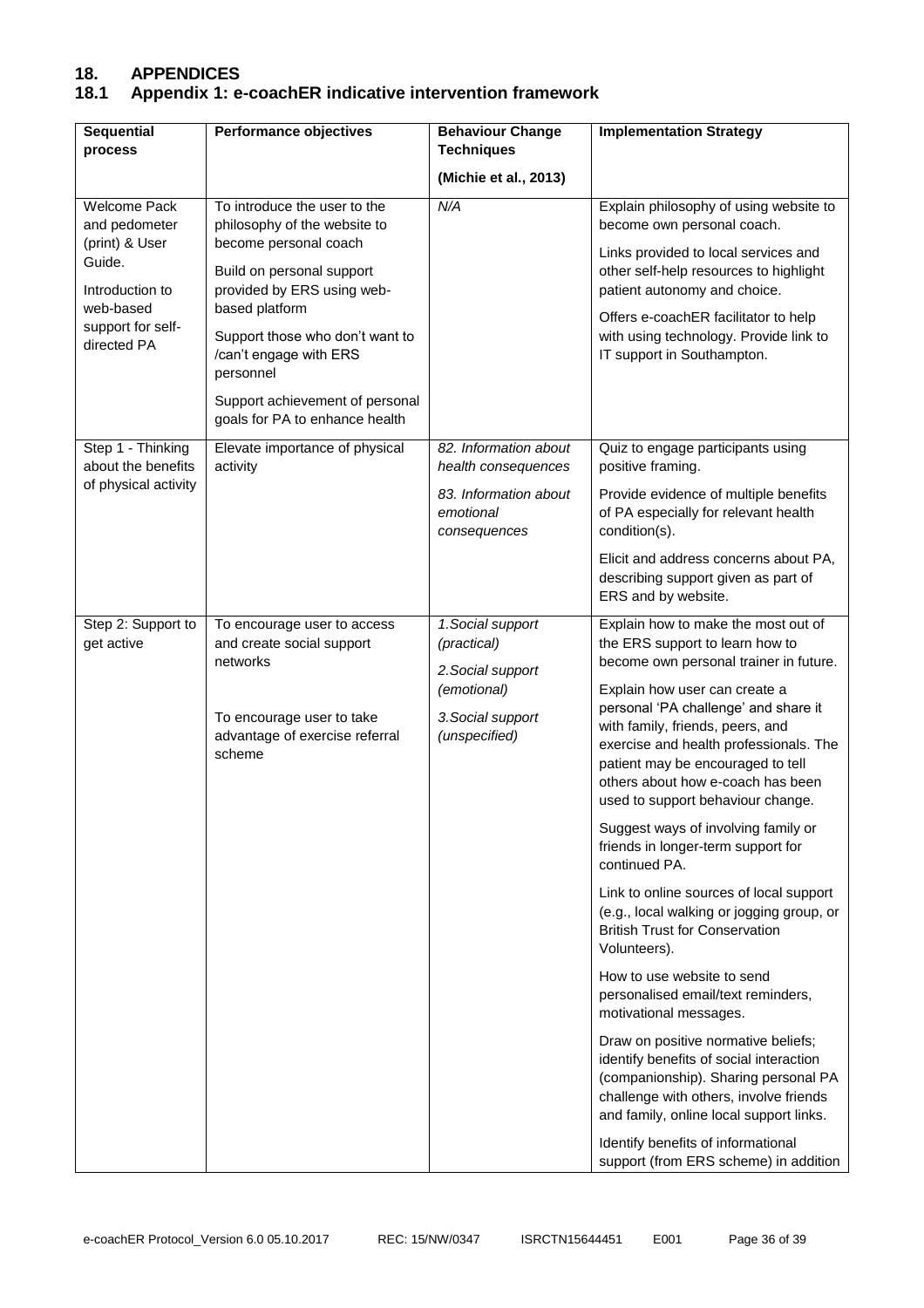|                                                   |                                                                                                                                            |                                                                                         | to emotional support from family and<br>friends)                                                                                                                                                                                                                                      |
|---------------------------------------------------|--------------------------------------------------------------------------------------------------------------------------------------------|-----------------------------------------------------------------------------------------|---------------------------------------------------------------------------------------------------------------------------------------------------------------------------------------------------------------------------------------------------------------------------------------|
| Step 3: Counting<br>your steps                    | To educate and support the user<br>to monitor step counts using a<br>pedometer over a week.<br>Emphasise personal<br>experimentation       | 10. Self-monitoring of<br>behaviour                                                     | Provide guidance on how to count<br>steps/use pedometer.                                                                                                                                                                                                                              |
|                                                   |                                                                                                                                            |                                                                                         | Provide guidance on how steps can be<br>implemented into lifestyle.                                                                                                                                                                                                                   |
|                                                   |                                                                                                                                            |                                                                                         | Encourage self-monitoring using diary.                                                                                                                                                                                                                                                |
| Step 4: Making<br>your step plans                 | To set explicit step count goals<br>for the following week                                                                                 | 66. Goal setting<br>(behaviour)                                                         | Give rationale and evidence for goal-<br>setting for graded increase in PA.                                                                                                                                                                                                           |
|                                                   |                                                                                                                                            |                                                                                         | User sets specific, achievable goals<br>for next week (e.g. sessions<br>completed, step count using the<br>supplied pedometers).                                                                                                                                                      |
|                                                   |                                                                                                                                            |                                                                                         | Links provided to local services and<br>other resources.                                                                                                                                                                                                                              |
| Step 5: Making<br>your activity plans             | To educate and support the user<br>to identify behavioural goals<br>(types of activities).                                                 | 68. Action planning                                                                     | User selects walking or 'other physical<br>activities' (which includes options for<br>facility-based activity with practitioner<br>support within ERS).                                                                                                                               |
|                                                   |                                                                                                                                            |                                                                                         | Present options for facility and<br>lifestyle-based activity.                                                                                                                                                                                                                         |
|                                                   |                                                                                                                                            |                                                                                         | Sets specific, achievable goals for next<br>week with a particular focus on<br>avoiding days with less activity by<br>planning walking or other activities.                                                                                                                           |
|                                                   |                                                                                                                                            |                                                                                         | Keeping a PA diary.                                                                                                                                                                                                                                                                   |
| Weekly goal and<br><b>PA</b> review               | To promote adherence and<br>graded increase in PA by<br>providing tailored feedback and<br>advice based on self-reported<br>goal progress. | 66. Goal setting<br>behaviour<br>68. Action planning,<br>69. Review behaviour<br>goals. | User records extent to which goals<br>achieved in previous week, gets<br>progress graph and personalised<br>feedback:<br>Praise for any goal achievement,<br>encouragement to set more<br>challenging goal if not yet meeting<br>target PA criteria.                                  |
|                                                   |                                                                                                                                            |                                                                                         | Encouragement where goals not<br>attained, with links to webpages to<br>assist with increasing motivation or<br>confidence, selecting different<br>activities or goals, making better plans,<br>accessing support, overcoming<br>setbacks (with links to relevant<br>sessions below). |
|                                                   |                                                                                                                                            |                                                                                         | Each session completed ends with<br>new links to reputable information and<br>resources (e.g. NHS Choices,<br>condition-specific PA advice websites).                                                                                                                                 |
|                                                   |                                                                                                                                            |                                                                                         | Help user plan gradual increases in<br>PA.                                                                                                                                                                                                                                            |
| Step 6 - Finding<br>ways to achieve<br>your plans | To help the user harness their<br>environment to provide support<br>for PA                                                                 | 30. Restructuring the<br>physical environment                                           | Make plan to use environment to<br>automatically support PA (with<br>examples e.g. fitness equipment in                                                                                                                                                                               |